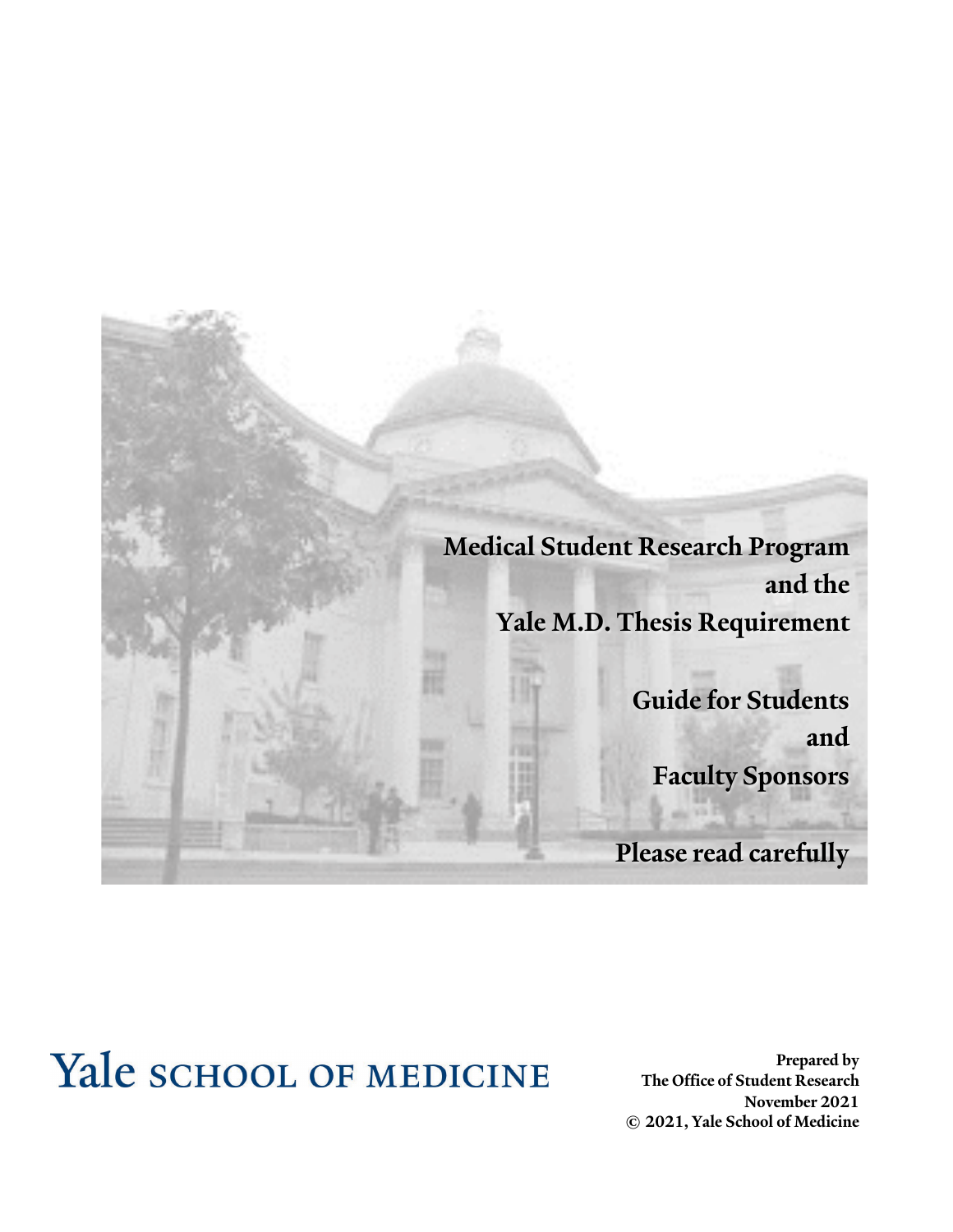| OVERVIEW AND HISTORY OF STUDENT RESEARCH AT YALESCHOOL OF MEDICINE 3            |  |
|---------------------------------------------------------------------------------|--|
|                                                                                 |  |
|                                                                                 |  |
|                                                                                 |  |
|                                                                                 |  |
|                                                                                 |  |
|                                                                                 |  |
|                                                                                 |  |
|                                                                                 |  |
|                                                                                 |  |
|                                                                                 |  |
|                                                                                 |  |
|                                                                                 |  |
|                                                                                 |  |
|                                                                                 |  |
|                                                                                 |  |
|                                                                                 |  |
|                                                                                 |  |
|                                                                                 |  |
|                                                                                 |  |
|                                                                                 |  |
|                                                                                 |  |
|                                                                                 |  |
|                                                                                 |  |
|                                                                                 |  |
|                                                                                 |  |
| AVOIDING THE RISK OF COPYRIGHT VIOLATION ANDLIABILITY WHEN SUBMITTING YOUR M.D. |  |
|                                                                                 |  |
|                                                                                 |  |
|                                                                                 |  |
|                                                                                 |  |
|                                                                                 |  |
|                                                                                 |  |
|                                                                                 |  |
|                                                                                 |  |
|                                                                                 |  |
|                                                                                 |  |
|                                                                                 |  |
|                                                                                 |  |
|                                                                                 |  |
|                                                                                 |  |
|                                                                                 |  |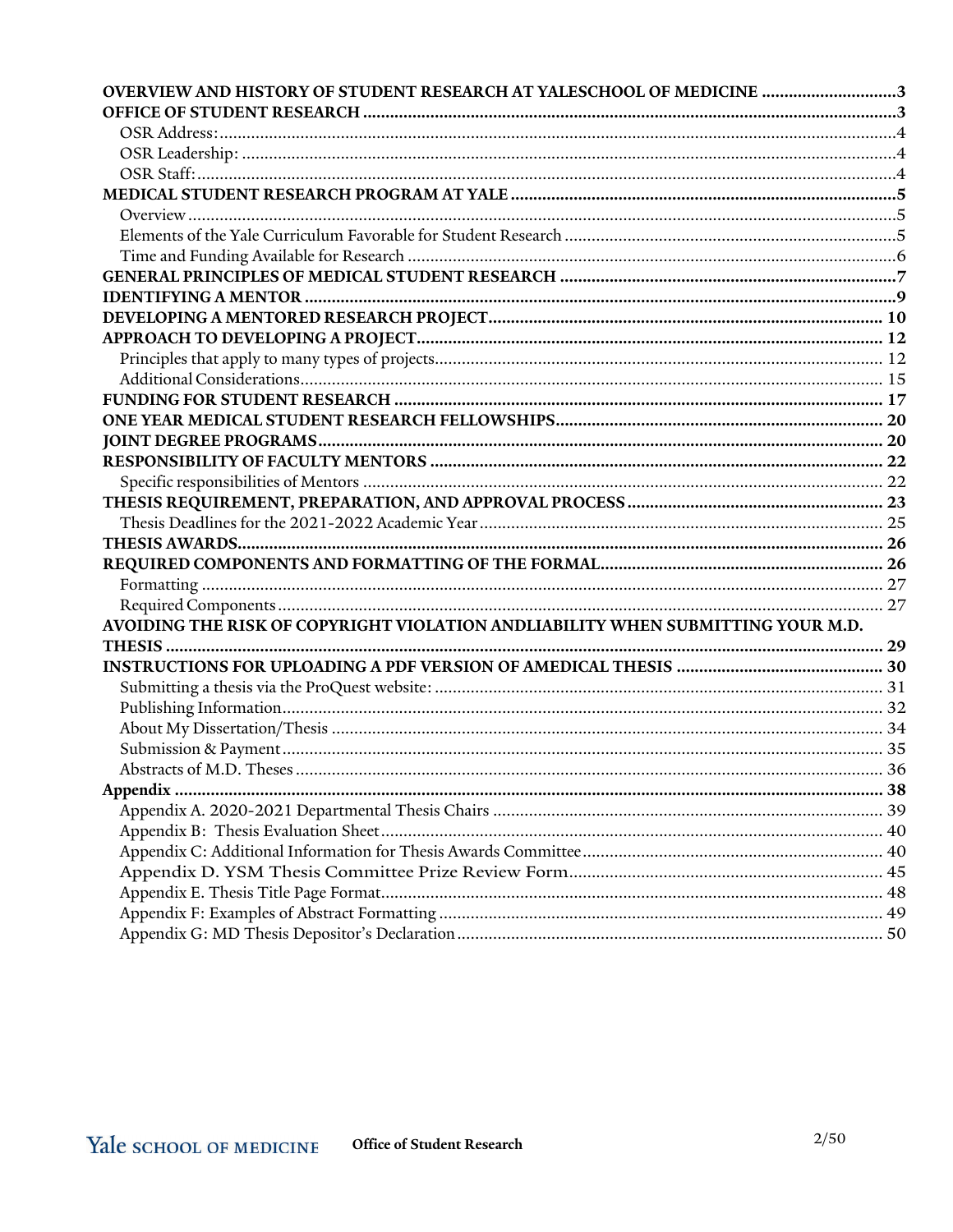# OVERVIEW AND HISTORY OF STUDENT RESEARCH AT YALE SCHOOL OF MEDICINE

The Yale System of medical education is designed to foster critical judgment, acquisition of knowledge, and commitment to improving the health of all persons and communities, through the habits of selfeducation, imagination, and scholarship. Central to these goals is the development of research skills, which enable Yale students to ask and answer questions according to the high standards of ethics and rigor befitting the physician's role in patient care. Presentation of thesis has been one of the requirements for the degree of Doctor of Medicine at Yale for over 180 years. Initially, case reports and reviews of literature predominated, but as the scientific method was established in medicine, the faculty required that dissertations presented be based on original investigation from either laboratory or clinical realms.

The first evidence that the thesis or dissertation was considered a requirement for the degree of Doctor of Medicine is in a statement in the catalog from 1839, which in part reads, "...the candidate must present a dissertation on some subject connected with the medical sciences." Over time the research program has been formalized to include curricular aspects and dedicated time for experiential learning. It culminates in the submission of a written thesis in order to graduate. This requirement has evolved and flourished to its present form and is enthusiastically endorsed by students and faculty as a central component of the "Yale System" of general medical education.

To this day, the Yale School of Medicine continues the tradition of required medical student research, broadly defined as the generation of new knowledge through the generation and/or analysis of data. The creative discipline required to carry out a project and prepare a thesis enables each student to become a physician-scholar, whether their ultimate objective is research, education, clinical practice, administration, advocacy, activism, or other careers. The research experience at YSM teaches students how to critically appraise existing evidence to establish a strong premise for their projects; specify a clear, significant, and innovative research question; collect and analyze data using rigorous methods that adhere to all relevant ethical standards and regulations; and clearly communicate research findings in written, spoken, and digital forms to maximize their impact on communities of interest. As such, the completion of the YSM research program and thesis will enable students to evaluate data critically for the rest of their professional lives.

### OFFICE OF STUDENT RESEARCH

The medical student research program is overseen by the Office of Student Research (OSR) and is led by two associate deans, Dr. Sarwat Chaudhry, M.D., and Dr. Erica Herzog, M.D., Ph.D. As OSR exists within the Office of Medical Education, it works collaboratively with the Deputy Dean for Medical Education and leadership within the Education Administration Group (EAG) to develop strategic vision and achieve pedagogical goals. Practically, OSR oversees all aspects of YSM medical student research including, but not limited to: 1) organization of research courses during the MS1 year; 2) guiding students in the process of identifying potential mentors and projects; 3) administration of funding applications and payments; 4) overseeing the approval of research projects; 5) coordination of thesis approval in fulfillment of the partial requirement for the granting of an M.D. degree from YSM; 6) obtaining external support, including from NIH, for student research stipends; and 7) overseeing and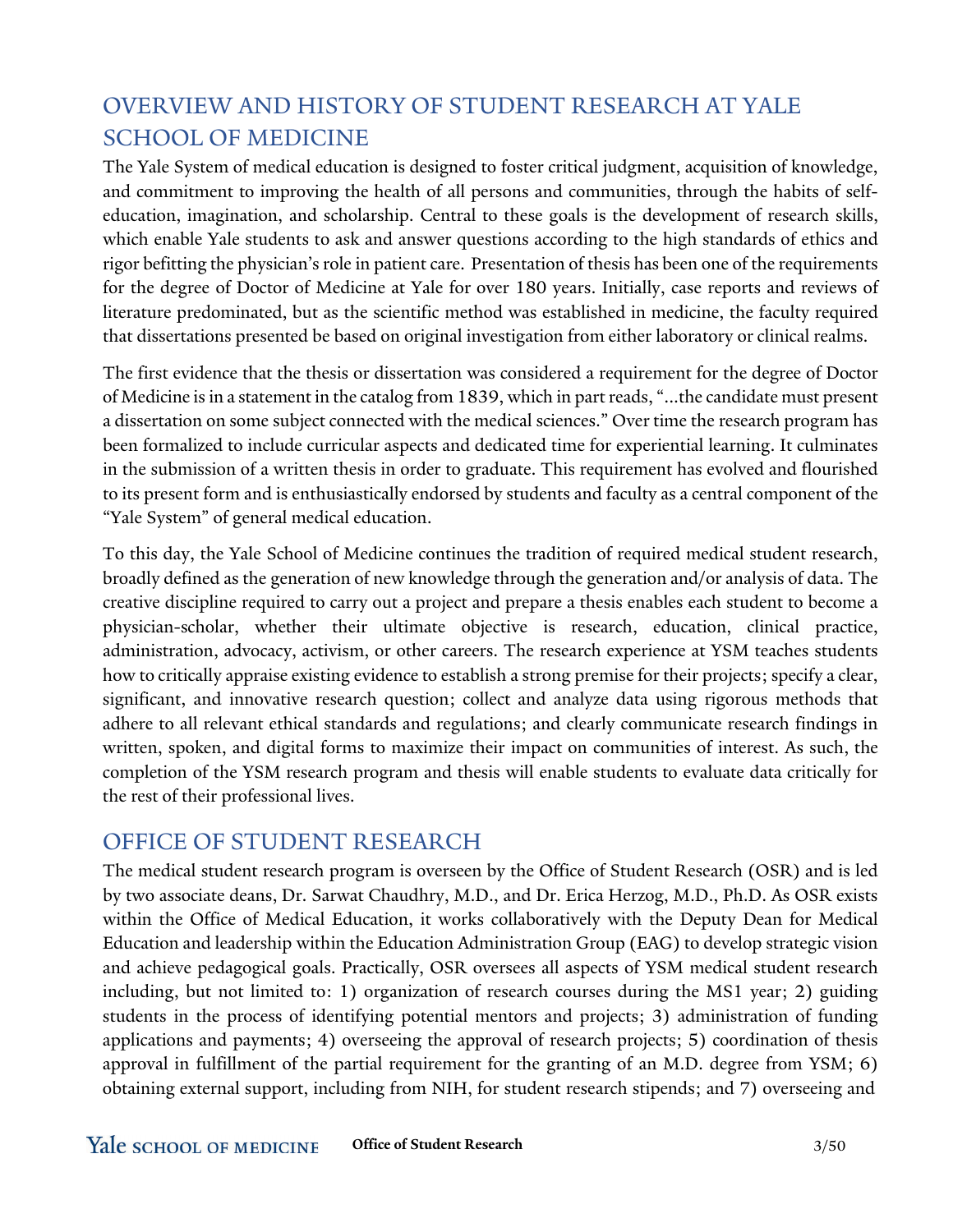administering the Masters in Health Sciences degree program and 8) providing guidance to students and mentors experiencing challenges in their research.

OSR functions under the direction of Ms. Anne Kellett and two full time support staff, Ms. Kelly Jo Carlson and TBN. OSR is highly accessible to students, mentors, and the YSM community and maintains communication via email in order to facilitate questions related to the medical student research program and thesis requirement. Drs. Chaudhry and Herzog offer weekly office hours during scheduled time blocks (Chaudhry: Wednesdays from 12-1; Herzog: Tuesdays 12-1) or at other times through scheduled appointments. These office hours as an excellent opportunity for 1:1 discussion of research related topics including but not limited to projects, mentors, challenges, and career pathways. Due to current university de-densification regulations, office hours will be conducted primarily via remote format (on zoom or telephone). Appointments for office hours can be made by contacting the OSR staff (see below). Emails to OSR staff and leadership are also welcome. Contact information is as follows.

#### **OSR Address**:

367 Cedar Street, Third Floor Harkness Dorm, 310 ESH, 203-785-6633. [osr.med@yale.edu](mailto:osr.med@yale.edu)

### **OSR Leadership:**

Dr. Sarwat Chaudhry, M.D., Associate Dean of Medical Student Research, Associate Professor of Internal Medicine (General Internal Medicine): [sarwat.chaudhry@yale.edu](mailto:sarwat.chaudhry@yale.edu)

Dr. Erica Herzog, M.D., Ph.D., Associate Dean of Medical Student Research, Professor of Internal Medicine (Pulmonary, Critical Care, and Sleep Medicine) and Pathology: [erica.herzog@yale.edu](mailto:erica.herzog@yale.edu)

#### **OSR Staff:**

Ms. Anne Kellett, Associate Director of OSR: [anne.kellett@yale.edu](mailto:anne.kellett@yale.edu)

Ms. Kelly Jo Carlson, Senior Administrative Assistant: [kellyjo.carlson@yale.edu](mailto:kellyjo.carlson@yale.edu)

Ms. Gabriella Reyes, Project Coordinator: [gabriella.reyes@yale.edu](mailto:gabriella.reyes@yale.edu)

**Departmental Thesis Chairs**: OSR's mission is executed at the departmental level by "Departmental Thesis Chairs." These individuals serve a critical role in the cultivation and management of YSM's student research enterprise and fulfill myriad roles related to medical student research at YSM. While their title denotes their role in the thesis process, their responsibilities extend to numerous OSR functions including: 1) supporting students in their search for a mentor; 2) provision of feedback on students' proposals for research funding; 3) approval of short term requests before a final review in OSR (Research Funding); and 4) approval of applications for one-year funding prior to final review in OSR. During the fourth year of medical school, when the student prepares the required thesis, Departmental Thesis Chairs perform critical functions including: 1) communication with students regarding departmental deadlines for thesis submission and review (Thesis Deadlines); 2) consideration and granting of deadline extensions; 3) coordination of the departmental thesis review and approval process; 4) review and approval of all theses submitted in a given department (Thesis Preparation and Approval); 5) in very rare cases, nominating a thesis for prize consideration (see below, Thesis Awards). Given their close working relationship with students, Departmental Thesis Chairs provide invaluable insights to OSR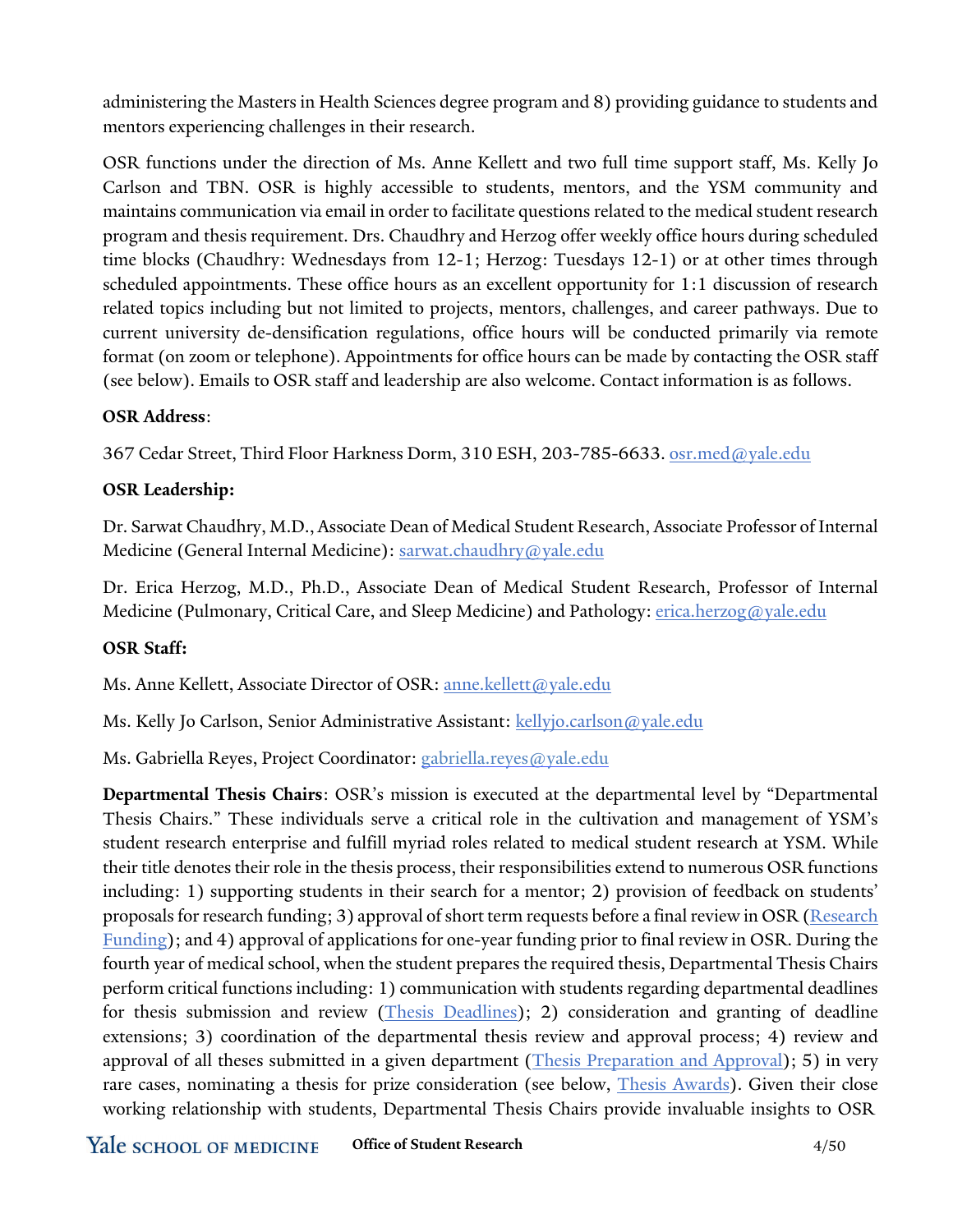leadership. Drs. Chaudhry and Herzog meet with and communicate with this group regularly over the course of the academic year. The 2021-2022 Departmental Thesis Chairs are listed in Appendix A.

### MEDICAL STUDENT RESEARCH PROGRAM AT YALE **Overview**

Students are offered numerous OSR sponsored, research-focused didactics in the preclinical years. Additionally, students have the opportunity to partake of an immersive, full-time research experience during the summer between the first and second years (see Summer Research) of medical school and during the Advanced Training Period. All are required to write an M.D. thesis during medical school, with the exception of students who have earned a Ph.D. degree in the health sciences before matriculation (see Formal M.D. Thesis Requirement). A wide choice of subjects for research is available. Students may choose laboratory projects in the basic or translational sciences, or clinical projects in an array of disciplines including, but not limited to: health outcomes; health services; community based participatory research; qualitative; humanities and medicine (including ethics and the history of medicine); sociology; economics; or education research. Four basic requirements apply to all research projects: 1) the subject chosen must address an important question in medicine; (2) the work must pursue a clear, concise aim that can be addressed by new knowledge generated by the student's research; (3) data must be collected and analyzed with the most rigorous methods suited to the research question; (4) the research sponsor must be a full-time faculty member at the School of Medicine. In order to fulfill partial requirements for graduation, the research must be written up in the form of a thesis (see Required Components and Formatting) and submitted to the Yale Medicine Digital Thesis Library (see Instructions for Uploading a PDF).

### Elements of the Yale Curriculum Favorable for Student Research

Yale's commitment to research as a central component of medical education is reflected by the curriculum and aspects outlined below.

- 1) The long tradition of medical student research at Yale with a M.D. thesis requirement is unique.
- 2) There is an established tradition for Yale faculty to welcome students as colleagues in a community of scientists.
- 3) There is a high student/faculty ratio with only 100-105 students per class and approximately 3000 YSM faculty.
- 4) The curriculum contains fewer hours of scheduled lectures than many leading medical schools in the United States.
- 5) The lack of competition for grades through Yale's use of pass/fail and unsigned examinations in preclinical courses is unique.
- 6) The deep pool of role models and mentors fosters intellectual and professional development of future clinicians and physician scientists in all domains.
- 7) The vast majority of faculty members in both basic science and clinical departments are located within a 6-block medical center campus contiguous with Yale-New Haven Hospital, facilitating students' access to mentors, laboratories, and research groups.
- 8) YSM recruits an outstanding body of students who at the time of matriculation are aware of the expectations for rigorous, reproducible, and creative scholarly work.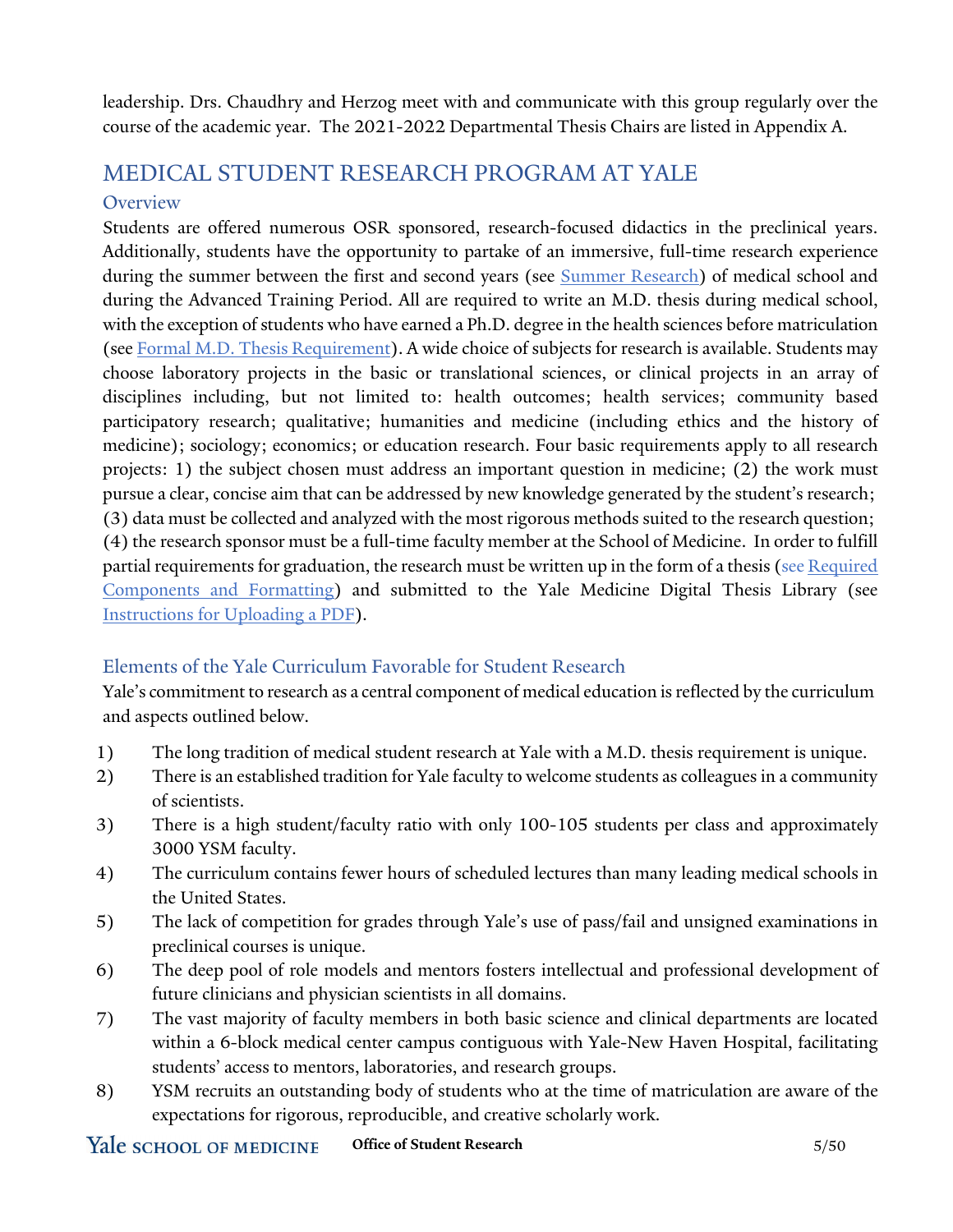For close to two centuries, this system has inspired the careers of numerous Yale Medical Students and continues to do so to this day.

Formal Didactics In preparation for embarking upon the Yale research program, students complete an intake assessment which is used to gauge their experience, interests, competencies, and needs. Students are prepared for their research experience through the "Scientific Inquiry" Course which runs from October through May of the first year. Scientific Inquiry (SI) provides students with practical tools required to perform rigorous, ethical, and responsible research in all domains, and supports the mentor selection process through lectures, workshops, faculty and student panels, and peer mentoring. Embedded within SI is the "Responsible Conduct of Research" (RCR) module, a course that meets federal requirements for education in the ethical and practical aspects of appropriate research conduct that is mandatory for students seeking research funding from OSR. Students are also prepared for scientific rigor through their work in Populations & Methods: The Application of Epidemiology and Biostatistics to Public Health, which offers instruction in study design and statistical methodology during both preclinical years.

### Time and Funding Available for Research

1) **Time:** While the culmination of the research program is the medical student thesis, students have the opportunity to participate in research throughout their medical school career. Most students begin research work during the summer following their first year. For example, during the summer of 2021, 77 (of 81) eligible first year medical students either remained in New Haven or worked remotely (due to the COVID-19 pandemic) to conduct mentored research on a wide variety of projects. Students working under the sponsorship of a Yale faculty mentor receive financial support at the level of an NIH pre-doctoral stipend for this time period (see below). Many students continue their research work part-time in the afternoons, evening and weekends during the second year of medical school. Additional blocks of 1-3 months are available in the last half of the third year and into the fourth year during the Advanced Training Period. As the curriculum clinical clerkships run from January of the second year to January of the third year, the Advanced Training Period offers students up to 16 months for research and other activities (sub-internships, interviewing, electives). Students interested in having additional time for research may partake of the fifth year (see below).

As a reminder, the rigorous generation and collection of reproducible data can take many months. Additional time is then required for analysis and the subsequent preparation, submission, revision, and ultimate publication of the thesis and any manuscripts resulting from the project. Therefore, students are encouraged to work with their mentors to develop a realistic timeline for project completion. Please contact Deans Chaudhry or Herzog with questions.

2) **Funding:** Stipends are available to supportsummer research as well as other periods when full-time research is performed. Students who apply for funding must have completed the Responsible Conduct of Research course during their first year. Stipends are provided at the NIH predoctoral level, which may be adjusted by the federal government at various times throughout the year. "Full time research" is defined as 40 hours per weeks conducted during daytime work hours. Because the stipend is provided to support immersive research work, students may not be enrolled in electives or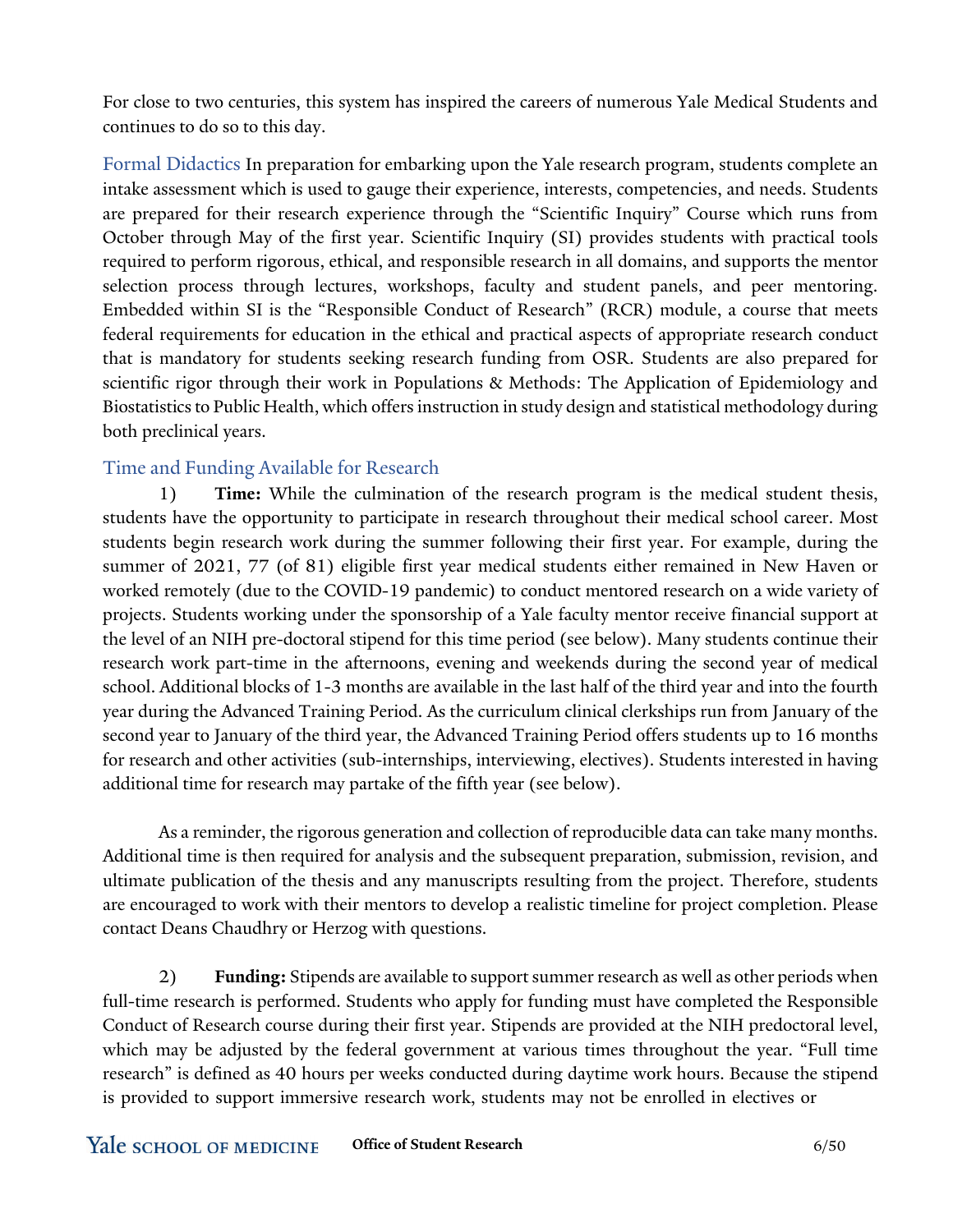subinternships – no matter how small the hourly time commitment -- during their period of stipend support. For graduating students, financial support is not provided for writing the thesis or during the required Capstone course conducted in the spring. Stipends are paid weekly. Due to Yale's financial policy, the first stipend is paid as a paper check regardless of whether the student has set up direct deposit. Because the first stipend payment is mailed, students are encouraged to update their mailing address in the Yale Workday financial management system to avoid delays in receipt. Questions regarding stipends should be directed to OSR.

#### GENERAL PRINCIPLES OF MEDICAL STUDENT RESEARCH

A close working relationship between the student and faculty research mentor is a major goal of this program and is strongly encouraged. When laboratory research is performed, it is the responsibility of the faculty advisor to provide all necessary space, equipment and supplies, including costs of publication of scientific articles. For non-laboratory investigation, the same commitment to guidance and support is expected, including but not limited to data access, statistical analysis packages, statistical and methodological support, abstract and publication costs, etc. Weekly conferences between student and advisor are encouraged during the course of the research. It is important to note that, where practicable, the research must be designed and specifically performed by the student with the advice of the faculty mentor. Medical students may not solely fulfill research duties expected of a research coordinator or laboratory technician absent of independent scholarly contributions. They may also not work jointly on a research project. If a faculty member chooses to mentor several students concurrently, each student should receive equal support and attention. Specific components of the summer and thesis research programs are offered in the Scientific Inquiry Course and provided in detail below.

Summer Research. The first formal research block occurs in the summer between the first and second years. This 2.5-3-month period is viewed as an immersive experience in which students are fully engaged in mentored research. The overwhelming majority of students partake of this opportunity, details of which are presented on the following pages. First year medical students are prepared for summer research participation though a combination of didactics, attendance at Responsible Conduct sessions, workshops, 1:1 meetings, and peer interactions coordinated by OSR. Similar to the exploratory rotations conducted by Ph.D. students, summer research is viewed as an opportunity to develop a project with the support of a mentor and is not necessarily expected to become the thesis project. Additionally, due to its limited scope and duration, students should not expect to generate sufficient data for a publication during this short period. Students whose summer research has led to a publication typically continue with their mentor throughout subsequent years. Another point to consider isthat for some summer research topics, time constraints may necessitate the student working on a project designed by the faculty mentor. In this circumstance, the student should identify a piece of the work which they can lead independently.

Suggested timeline. It is suggested that students start thinking about their summer research during the fall of their first year for several reasons. First, the selection of a topic and mentor is a lengthy process. Second, developing a research question and establishing a protocol requires adequate time and effort. Third, some forms of research -- particularly human oriented work -- have specific regulatory or data needs that can take several months to address. Last, students wishing to compete for external funding may have deadlines preceding the OSR submission deadline by several months. However, while YSM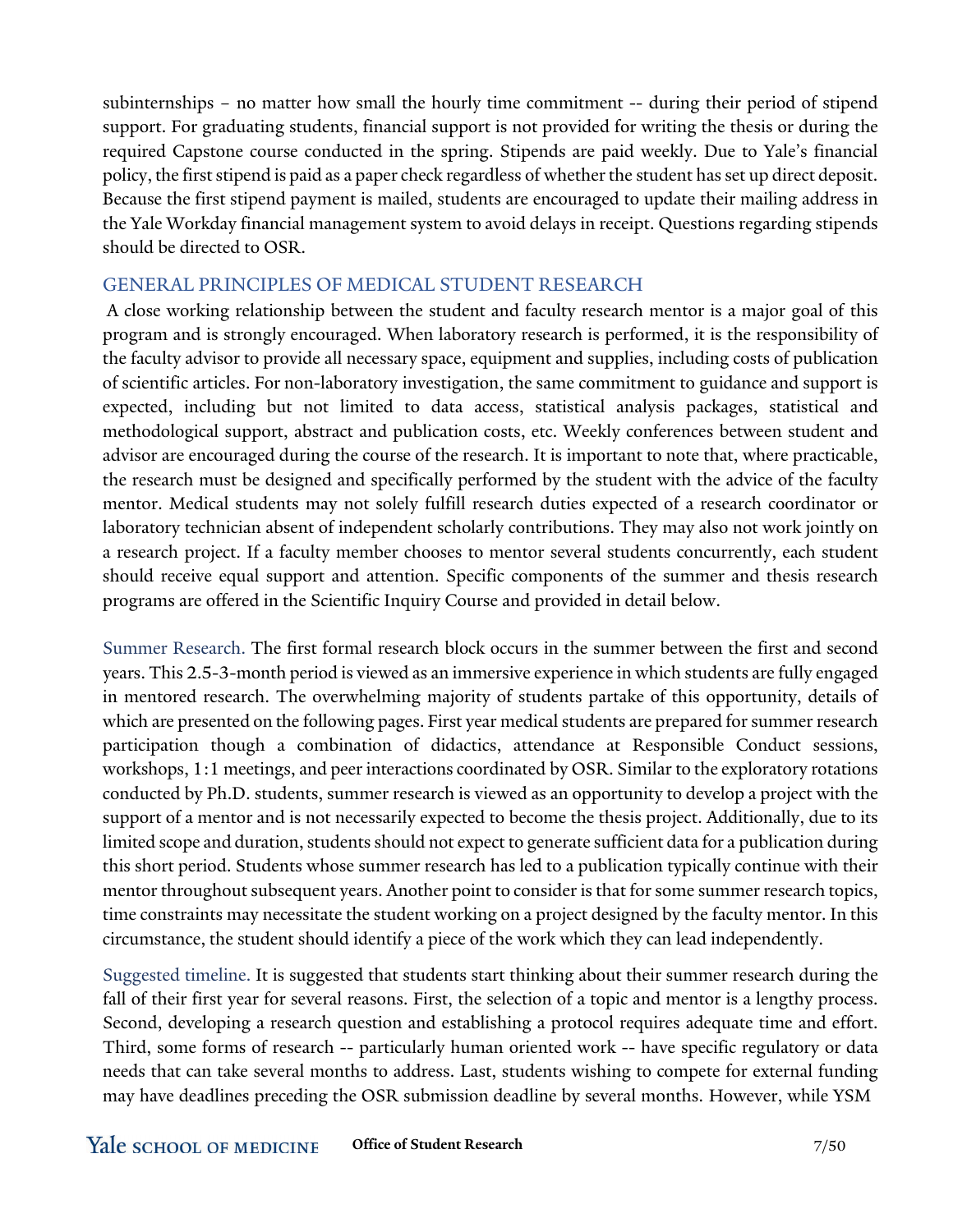students are encouraged to start thinking about research shortly after arriving at Yale, they are by no means expected to participate in research until the summer after the MS1 year. In consideration of these factors, the suggested timeline for the vast number of medical students conducting research in New Haven $*$  in the summer following the first year is as follows.

- 1) **September:** Complete the OSR Intake Assessment to provide information regarding experience, knowledge, skills, and goals.
- 2) **October - May:** Attend all Scientific Inquiry and Responsible Conduct of Research course sessions to gain an introduction to the YSM research program and support for developing the summer research project and (in the case of Responsible Conduct of Research) to be eligible for funding.
- 3) **November-February:** Identify 4-6 faculty and meet to discuss possible projects.
- 4) **January-March:** Decide on a faculty mentor and project.
- 5) **Mid-April:** Submit proposal for short-term funding to the Department Thesis Chair for review and signature.
- 6) **Early May:** Submit application approved in Step #6 due to OSR for review and final approval. Applications from students who have not completed the Responsible Conduct of Research sessions will not be approved for funding.
- 7) **June – Sept:** Receive funding and perform research.
- 8) **September:** Conclude summer research project and submit evaluation forms and research summaries to OSR.

\*Due to logistical aspects of global health research, students planning to conduct global health research should select a mentor and develop the proposal much sooner (in November and December). Students performing Global Health should also explore the Downs Fellowship Program described below under Global Health. Finally, students wishing to apply for external funding should familiarize themselves with sponsor deadlines and plan their research accordingly. As with all YSM students, completion of the Responsible Conduct of Research sessions is required for students seeking OSR funding for Global Health work. If there are any questions about any part of this timeline, please contact OSR.

Thesis Research. As stated above, many students choose to use the summer research project as the basis for subsequent research and, ultimately, the thesis. An equal proportion choose to pursue a different field of thesis study under the supervision of a different mentor. Either of these tracks is acceptable. Students wishing to embark upon an alternate project for their thesis may identify a mentor using the methods described above. Additionally, students are often inspired by a clinical problem encountered during rotations. In this case, supervising attending physicians may be suitable mentors as long as they are full time Yale faculty.

Thesis research typically begins in earnest during the Advanced Training Period (ATP). Aside from the deadlines related to short term funding and thesis submission, there is no uniform timeline for research conducted during this period. Students are expected to use their skills as adult learners to develop a self directed timeline appropriate for their projects and should remember that data collection can take many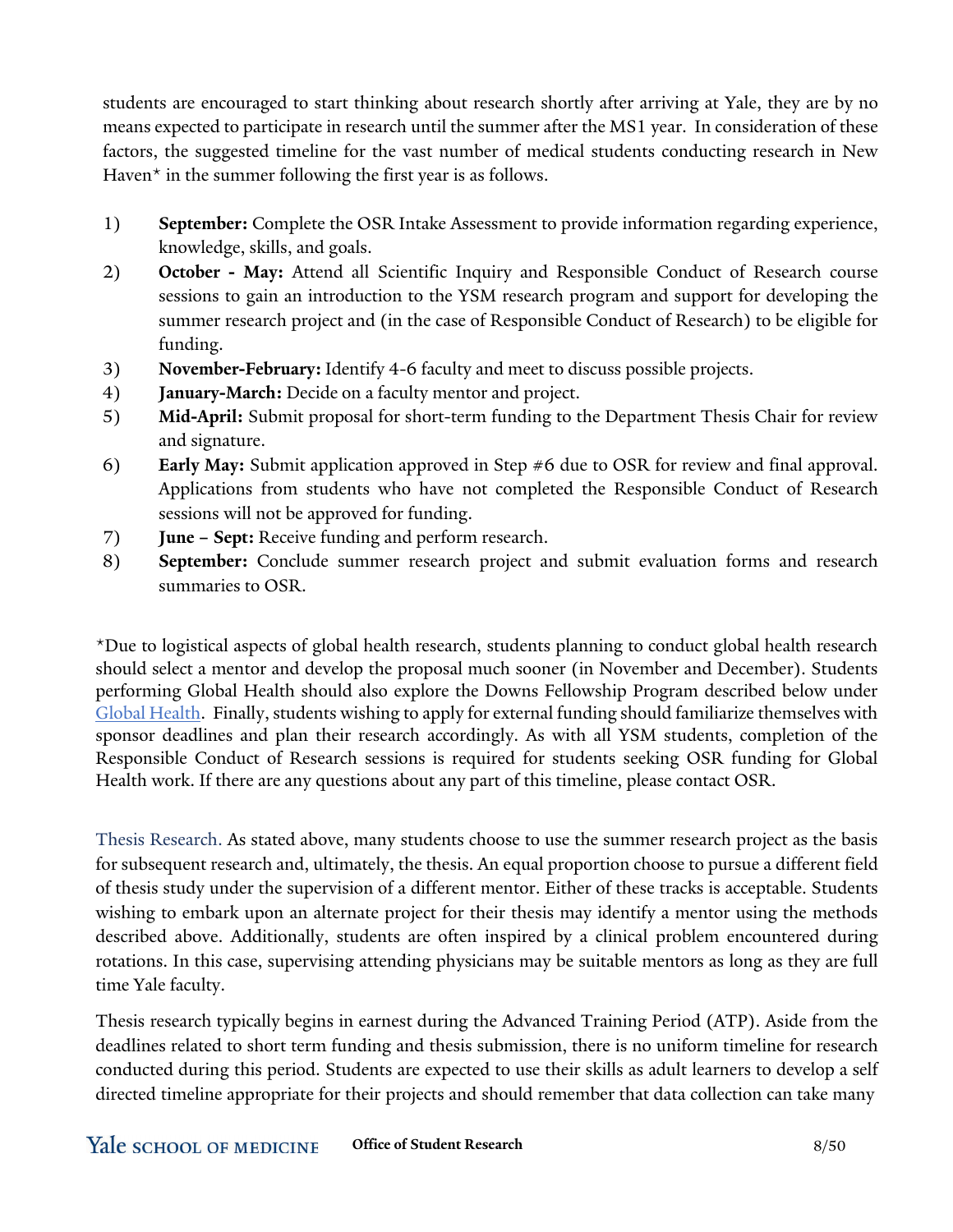months. Additional time is then required for data analysis, and the preparation, submission, revision, and ultimately publication of the thesis and any manuscripts resulting from the project. Therefore, students are encouraged to work with their mentors to develop a realistic timeline for researching and writing the thesis. Questions and advice regarding research during the ATP can be directed to OSR. The timeline and deadlines for thesis preparation and submission for students graduating in 2022 are presented in the section Thesis Requirement, Preparation, and Approval Process.

# IDENTIFYING A MENTOR

In recognition of the fact that each student's research interest is unique, there is no one way to find a project or mentor. The topic of finding a research mentor is introduced in the SI course during the fall of the first year and is supported in numerous ways. Specific aspects of the mentor-mentee relationship are addressed in the first session of the Responsible Conduct of Research series that is required for receipt of research funds. Common methods include use of the Directory of Faculty Research Interests, available at [https://medicine.yale.edu/dfri/.](https://medicine.yale.edu/dfri/) This directory is searchable using Medical Search Headings (MeSH), by keywords, or by individual faculty names. Another method is by searching the list of PIs and projects maintained by OSR which is available upon request, and by reviewing the database of mentored projects conducted by students in prior years. These lists are updated in real time and contain information regarding projects available to YSM students. Searching the research headings available on departmental and program websites is a method which some students have found very helpful. Search engines are another approach. Other students have found it useful to meet with the thesis chair of the department(s) in which they are considering research to find out about the different research groups working in a given domain. OSR arranges mentor discussion panels throughout the year, as do some student interest groups and departments. Upper year students are another important resource in this search. Mentor searches conducted after the clinical years commonly incorporate role models and experiences gained during clinical rotations.

It is recommended that students perform a preliminary mentor search and select between 4-6 individuals with whom to make preliminary contact. Students should then reach out via email requesting appointments to learn about current research and discuss possible research projects. Students should attend research group meetings and meet with research team members in the absence of the mentor to gain insight into the group's culture, climate, and operations. Medical students may use search engines to assess a given mentor's work and productivity to determine both the alignment of research interests and the likelihood of being able to publish their work. In light of the fact that the mentor is expected to provide financial support for all components of the student's research, depending on the type of research to be pursued, it is highly recommended that students work with a faculty mentor with sufficient extramural support. Therefore, medical students can leverage a federal listing of NIH grant recipients available at the NIH RePORTER website [\(http://projectreporter.nih.gov/reporter.cfm\)](http://projectreporter.nih.gov/reporter.cfm) to evaluate the mentor's funding. To expand the pool of mentors and projects available to students, OSR supports the development of mentoring teams comprised of junior and senior investigators.

Reading the evaluations of former students who have worked with that mentor and speaking with current or former students can be very helpful in making a decision. These evaluations are available in hard copy format in OSR. Finally, the student should then meet again with the chosen faculty member to develop a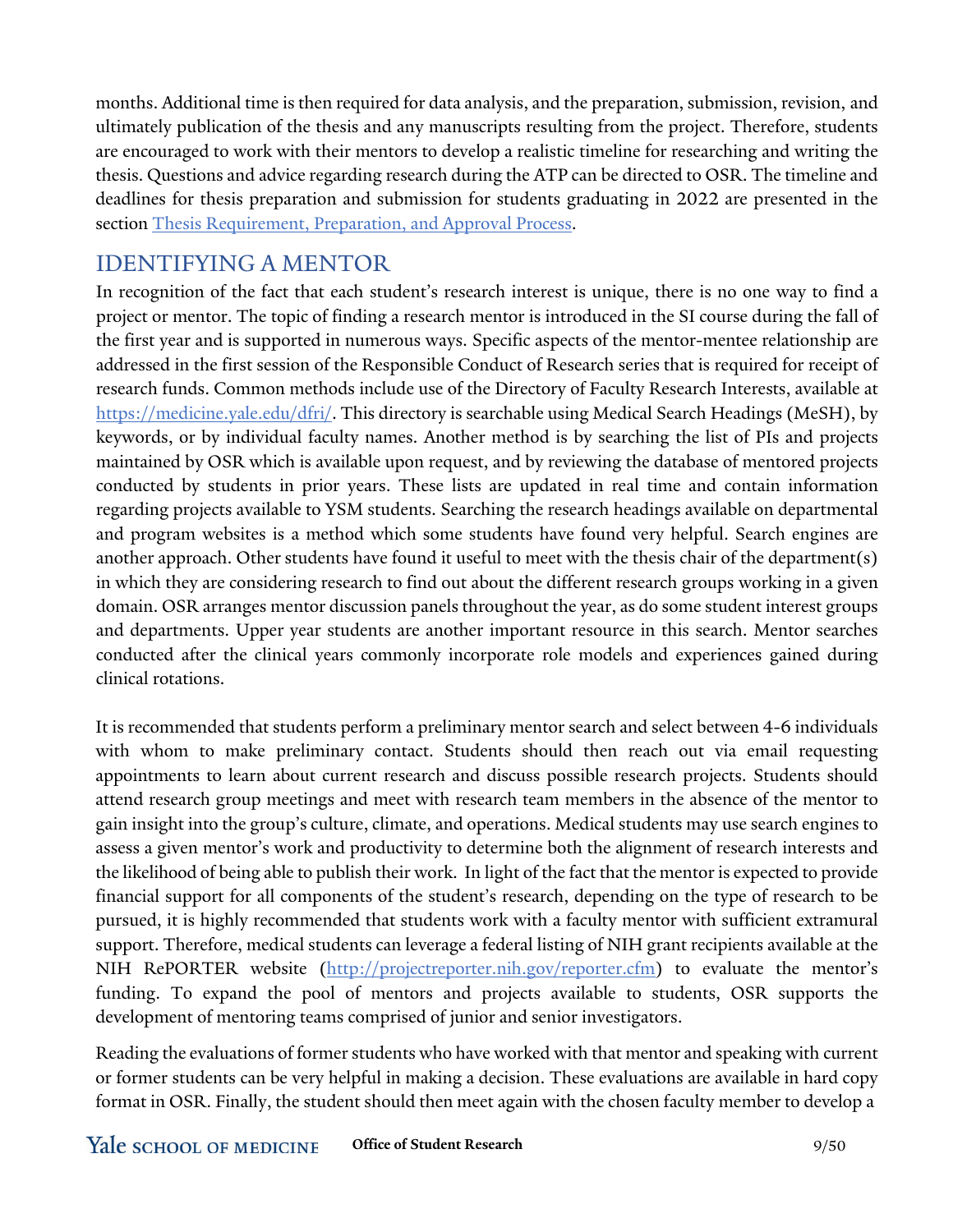proposal for the project. The faculty member should make every effort to orient the student to a practical research question that can be answered within the available time and, to the extent possible, should encourage the student to contribute to the project by formulating an independent and original question.

The Scientific Inquiry Course offers extensive instruction and support for students in their search for a mentor. These include formal didactics, workshops, and speaker panels. Finally, Drs. Chaudhry and Herzog are available to discuss options with individual students either during weekly office hours or at a mutually agreed upon time and location (virtual or in person).

#### DEVELOPING A MENTORED RESEARCH PROJECT

OSR adheres to the NIH definitions for research and research subcategories, wherein "research" is defined as, "a systematic study directed toward fuller scientific knowledge or understanding of the subject studied." Most YSM students conduct research that falls into one of the following four categories, presented below alphabetically. If you do not see your area of interest listed, please contact OSR.

Basic/Laboratory Based Research. The NIH defines basic research consistent with the definition of basic research published [here in federal code](https://www.govinfo.gov/app/details/CFR-2013-title32-vol2/CFR-2013-title32-vol2-sec272-3) as, "systematic study directed toward greater knowledge or understanding of the fundamental aspects of phenomena and of observable facts without specific applications towards processes or products in mind." Because medical student research questions are designed to address a specific medical question, these studies may also be termed "laboratory based," or "experimental," to reflect their conduct in a scientific laboratory and the performance of experiments that generate quantitative data from biological substances. Hypothesis driven studies aimed at investigating biological processes conducted at the laboratory bench fall under the federal definition of STEM (Science, Technology, Engineering, Math) based, life sciences research as defined here [https://www.nsf.gov/about/research\\_areas.jsp.](https://www.nsf.gov/about/research_areas.jsp) These projects may involve methods including but not limited to cell culture, animal modeling, human biospecimens, and secondary analysis of large genomic datasets. Due to the significant costs and practical needs associated with laboratory research, students pursuing these studies should select identify mentors with expertise and resources (funding, space, personnel) sufficient to support the proposed work. Summer projects should have appropriate scope and aimsto be conducted within the proposed period. Laboratory based projects pursued during the Advanced Training Period are likely to entail more detailed and comprehensive investigations of biological processes. Most students conducting these studies as part of the YSM thesis present their work at national conferences and publish at least one paper, often as first author, in peer reviewed medical journal during their time at Yale.

Clinical Research. The NIH defines clinical research as "a component of medical and health research intended to produce knowledge valuable for understanding human disease, preventing and treating illness, and promoting health." Clinical Research embraces a continuum of studies involving interactions with patients, diagnostic clinical materials or data, or populations in any of the following categories: (1) disease mechanisms (etiopathogenesis); (2) bi-directional integrative (translational) research; (3) clinical knowledge, detection, diagnosis and natural history of disease; (4) therapeutic interventions including development and clinical trials of drugs, biologics, devices, and instruments; (5) prevention (primary and secondary) and health promotion; (6) behavioral research; (7) health services research,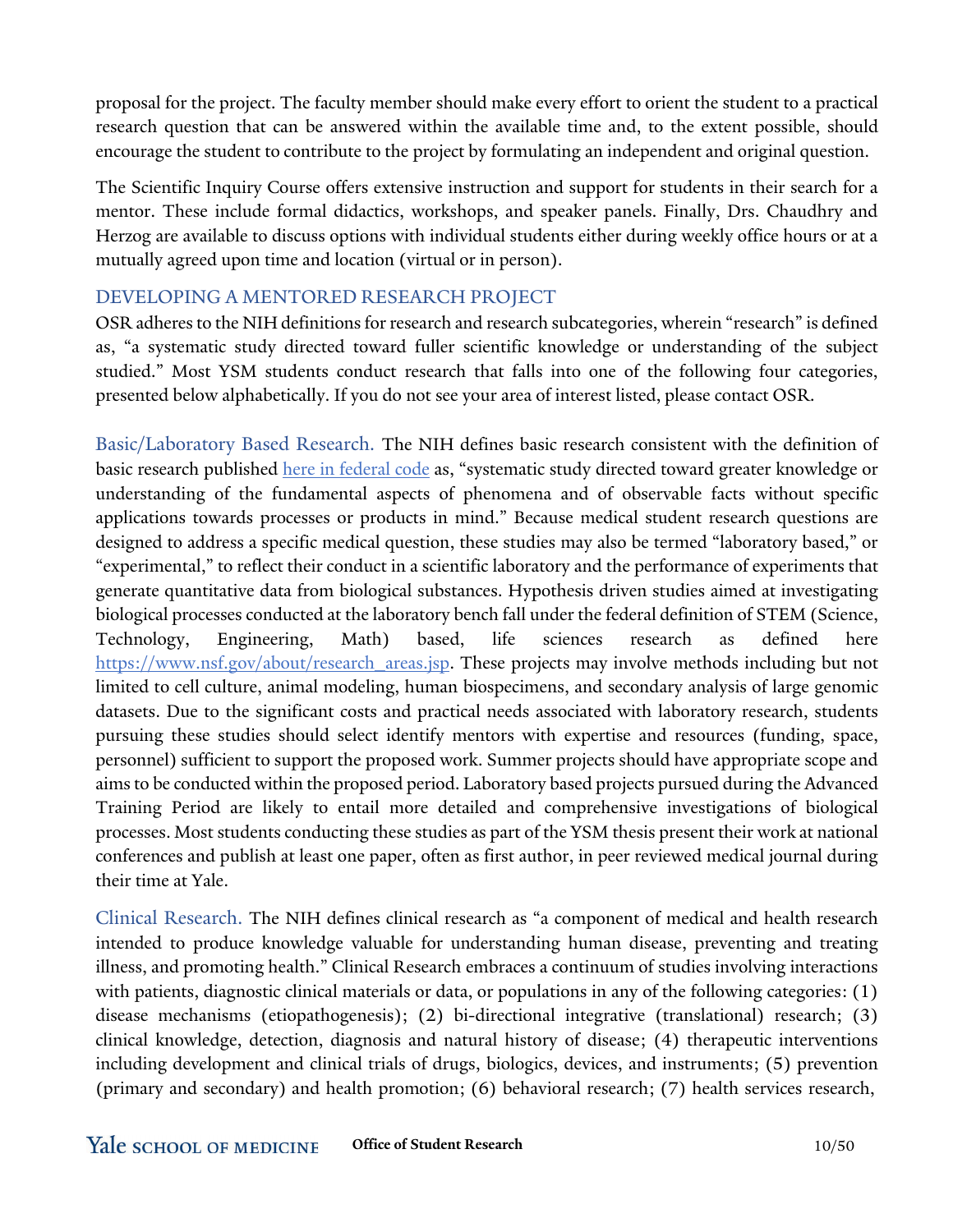including outcomes, and cost-effectiveness; (8) epidemiology; and (9) community-based and managed care-based trials. This comprehensive definition can be found in [this reference.](https://www.ncbi.nlm.nih.gov/books/NBK220717/)

Clinical research can be "quantitative," which uses numerical data to test hypotheses; "qualitative," which uses non-numeric data to generate hypotheses and a deeper understanding of complex phenomena; or "mixed-methods" which combines qualitative and quantitative approaches, typically in a triangulated fashion, so that insights from the qualitative components inform the quantitative design. As with laboratory-based work, students interested in clinical research should identify mentors with expertise and resources such as funding (if applicable), personnel, infrastructure, access to patient cohorts and data to allow the proposed work. To maximize feasibility, summer projects should be designed with the goal of being completed within the three-month research block. Clinical projects conducted during the Advanced Training Period can be more far reaching and complex. Similar to basic/laboratory projects, students conducting clinical research often present their work at national conferences and publish at least first author paper in a peer reviewed medical journal.

Global Health. Global health research has been defined as "an area of study, research, and practice that places a priority on improving health and achieving equity in health for all people worldwide" according to [evolving definitions.](https://www.thelancet.com/journals/lancet/article/PIIS0140-6736(09)60332-9/fulltext) The Yale Institute for Global Health [\(https://medicine.yale.edu/yigh/\)](https://medicine.yale.edu/yigh/) formed by the Schools of Medicine, Nursing and Public Health at Yale, has a long tradition of providing students opportunities for mentored research in international settings. Practically, while global health is a form of clinical research, it presents a set of unique challenges that may not be immediately evident, including but not limited to: 1) Language and cultural competency, 2) Regulatory approval, 3) Dual mentoring (Yale and local), 4) Resource limitations, 5) Social/infrastructure constraints, 6) Personal safety, 7) Feasibility, and 8) Travel/visa restrictions.

YIGH has developed a Global Health Ethics Program (GHEP), that provides trainings in clinical ethics (led by Professor Tracy Rabin of YSM) and in research ethics (led by Professor Kaveh Khoshnood of YSPH) to Yale health professional students.

Please see link below:

<https://medicine.yale.edu/yigh/students/ghep/>

We strongly urge medical students pursuing global health research projects to contact Professor Kaveh Khoshnood [\(Kaveh.Khoshnood@yale.edu\)](mailto:Kaveh.Khoshnood@yale.edu) to learn about the pre-departure global health ethics training program before they embark on their research projects.

Yale provides support for global health projects in the form of the Downs Fellowship. In past years, students pursuing research in international settings are strongly recommended to explore the Downs program, which not only provides partial funding for research but offers invaluable logistical and safety training for students. The Downs Fellowship Website is [https://publichealth.yale.edu/admissions\\_alumni/ape/downs/.](https://publichealth.yale.edu/admissions_alumni/ape/downs/) Due to the on-going COVID-19 pandemic the 2021-2022 Downs program has not been finalized and students may contact the Downs Program Director, Leonard Munstermann, Ph.D., [\(leonard.munstermann@yale.edu\)](mailto:leonard.munstermann@yale.edu) or the Assistant Director, Ms. Anjuli Bodyk,  $(anjuli.bodyk@yale.edu)$  $(anjuli.bodyk@yale.edu)$  at the Yale School of Public Health. Global health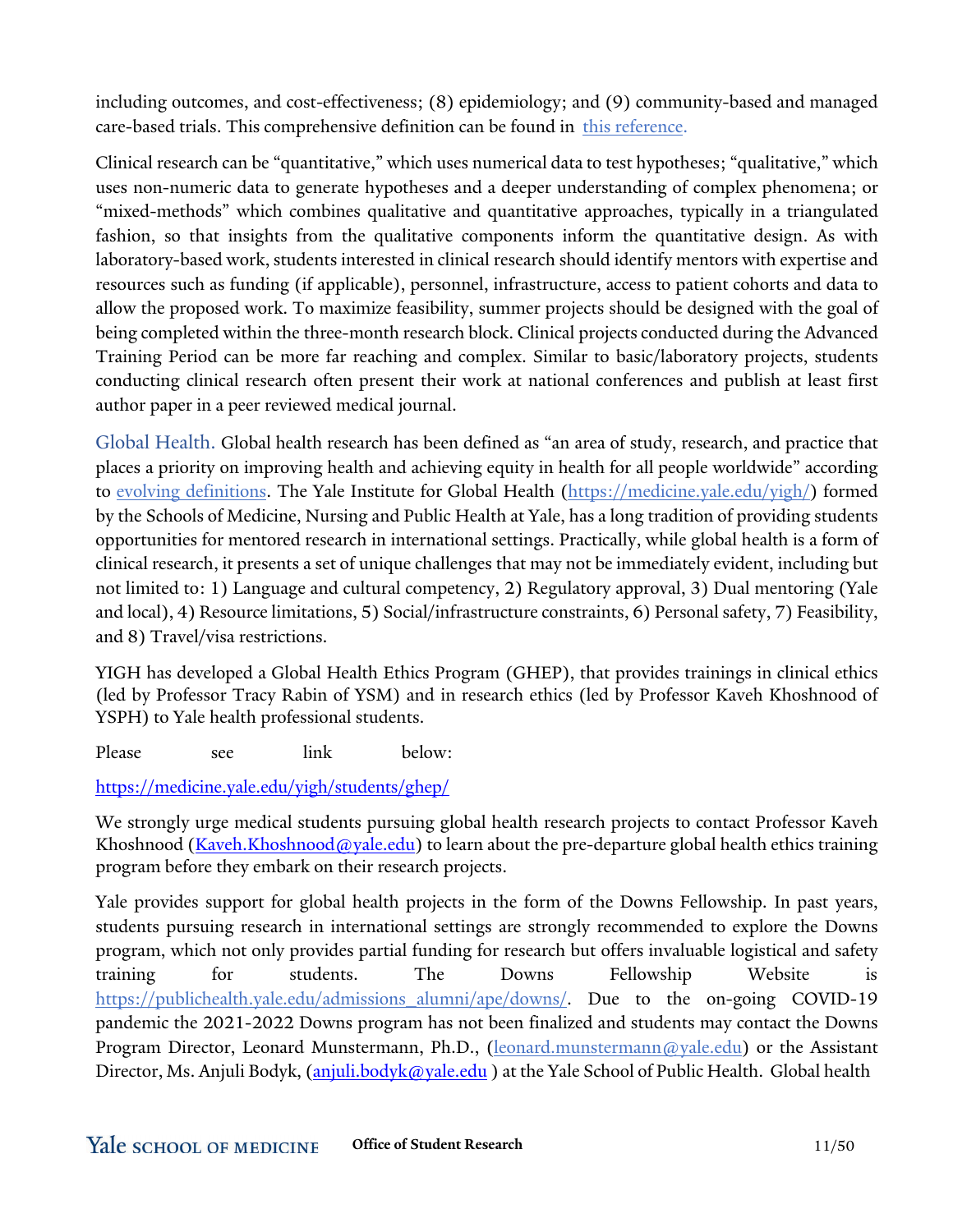research is conducted by many students each year and is often the basis for both the thesis and related publications.

Humanities and Medicine. Research in humanities, ethics, history, and related fields provides students with the chance to advance the study of medicine's place in society. Dual mentorship often is particularly appropriate to these topics and enables students to draw upon the rich faculty base available elsewherein the University. The History of Medicine Department is an outstanding resource for these types of studies. In addition, the Medical Humanities and the Arts Council [\(https://medicine.yale.edu/humanities/\)](https://medicine.yale.edu/humanities/) can help students select prospective medical school mentors and identify co-mentors from across the University whose primary faculty appointments are outside of YSM. Each year a small number of YSM students pursue this type of work as the basis for their summer project and/or thesis and publications. Medical students interested in pursuing a humanities-based research project should reach out to OSR.

Medical Education. The YSM Teaching and Learning Center was created in 2012. Their mission includes supporting and enhancing the work of YSM educators in medical education research and scholarship. The TLC is poised to guide medical students to experts in these fields when they are seeking a mentor for their thesis. The TLC faculty understand that medical education research is an important and discrete area of study with numerous and varied topics to investigate and they have the expertise in these unique methodologies, designs and statistical formulations. The TLC has trained and supported hundreds of YSM faculty, residents and students through their educator development programs such as the MHS in Medical Education Pathway Degree Program and the Medical Education Fellowship.

At this link you will find a document published by the **AAMC**, Research in Medical Education - A Primer [for Medical Students.](https://www.aamc.org/system/files/c/2/429856-mededresearchprimer.pdf) This article published in 2015 outlines some of the opportunities that are open for you to study in this broad and exciting field of research.

Contact the YSM Teaching and Learning Center for more information:  $tlc@yale.edu$ .

# APPROACH TO DEVELOPING A PROJECT

When the area of investigation has been agreed on by the faculty preceptor, project development begins. Here the student is expected to explore the literature to identify a clear knowledge gap that can be filled by the proposed research and to then formulate an investigative protocol and experimental plan. This step provides a unique opportunity for tutorial instruction in experimental design. All research plans should adhere to high standards of rigor and ethics. In addition, as relevant, projects should adhere to NIH research requirements related to rigor and reproducibility and the appropriate conduct of research, which will be taught in the SI and RCR courses this year. Faculty members who assume responsibility as preceptors should provide the amount of guidance that is necessary in design of the investigation.

### Principles that apply to many types of projects

1) Perform a literature search The goal of the literature search is to understand the current state of a given field and to identify key knowledge gaps that your project may address. The Cushing Whitney Medical Library offers students access to all major databases, with the most commonly used medical database being Medline (also called "PubMed," available here: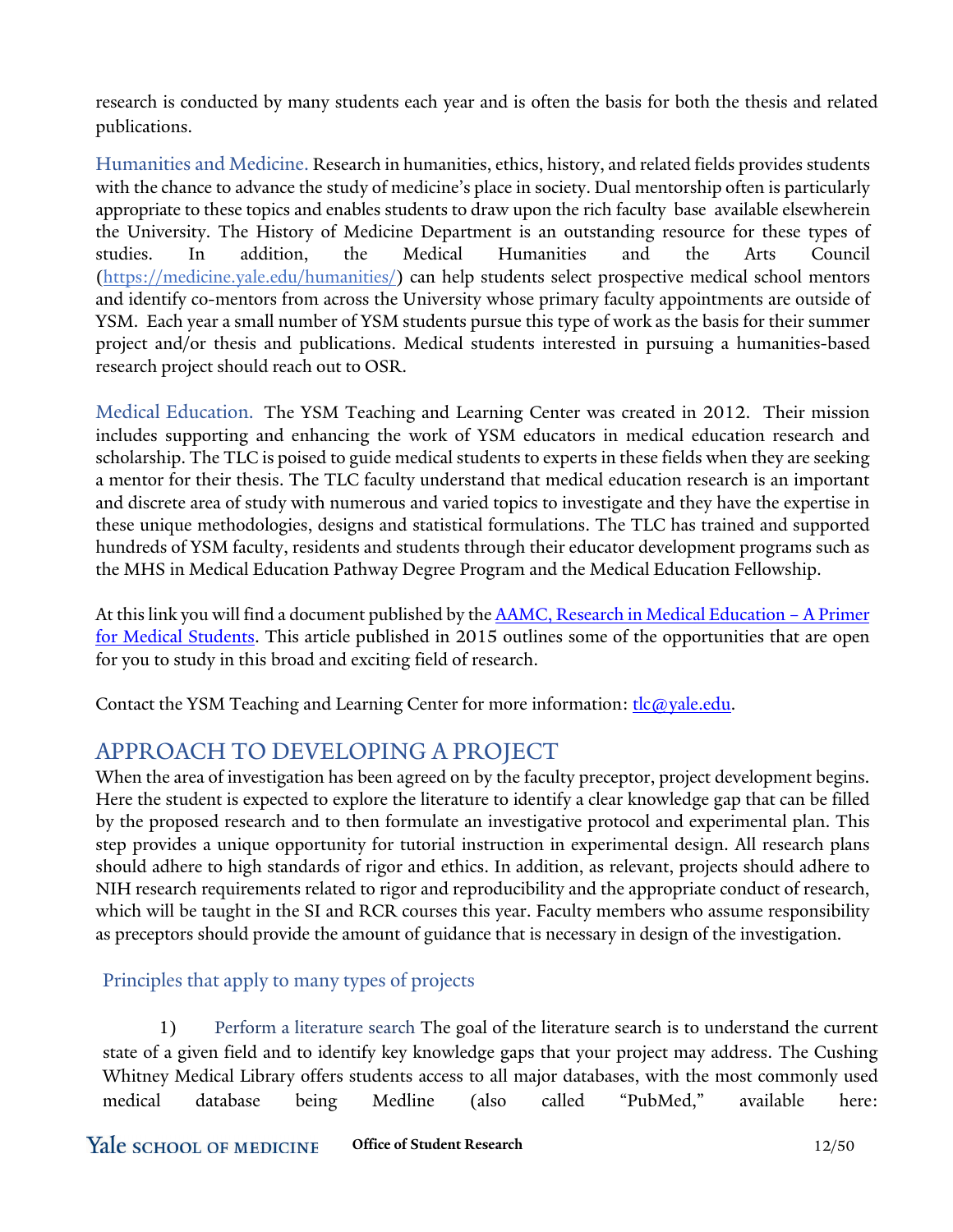[http://www.ncbi.nlm.nih.gov/pubmed/\)](http://www.ncbi.nlm.nih.gov/pubmed/). PubMed is housed within the National Library of Medicine and uses MeSH headings. OSR recommends that you meet with the Medical Librarian who has been assigned to support you as you begin this process

2) Specify a Clear Question Excellent research begins with an excellent research question through literature review and mentor discussions. Ideally, the research question and specific aims should be original and of sufficient significance that any answer is important and will advance the field. Research projects may collect new data or analyze existing data or publications (e.g., meta-analysis). If you and your mentor are unsure as to how your project can ask a question and generate outcome measures, please contact OSR. Below, we have outlined a sequence for developing a quantitative research project. While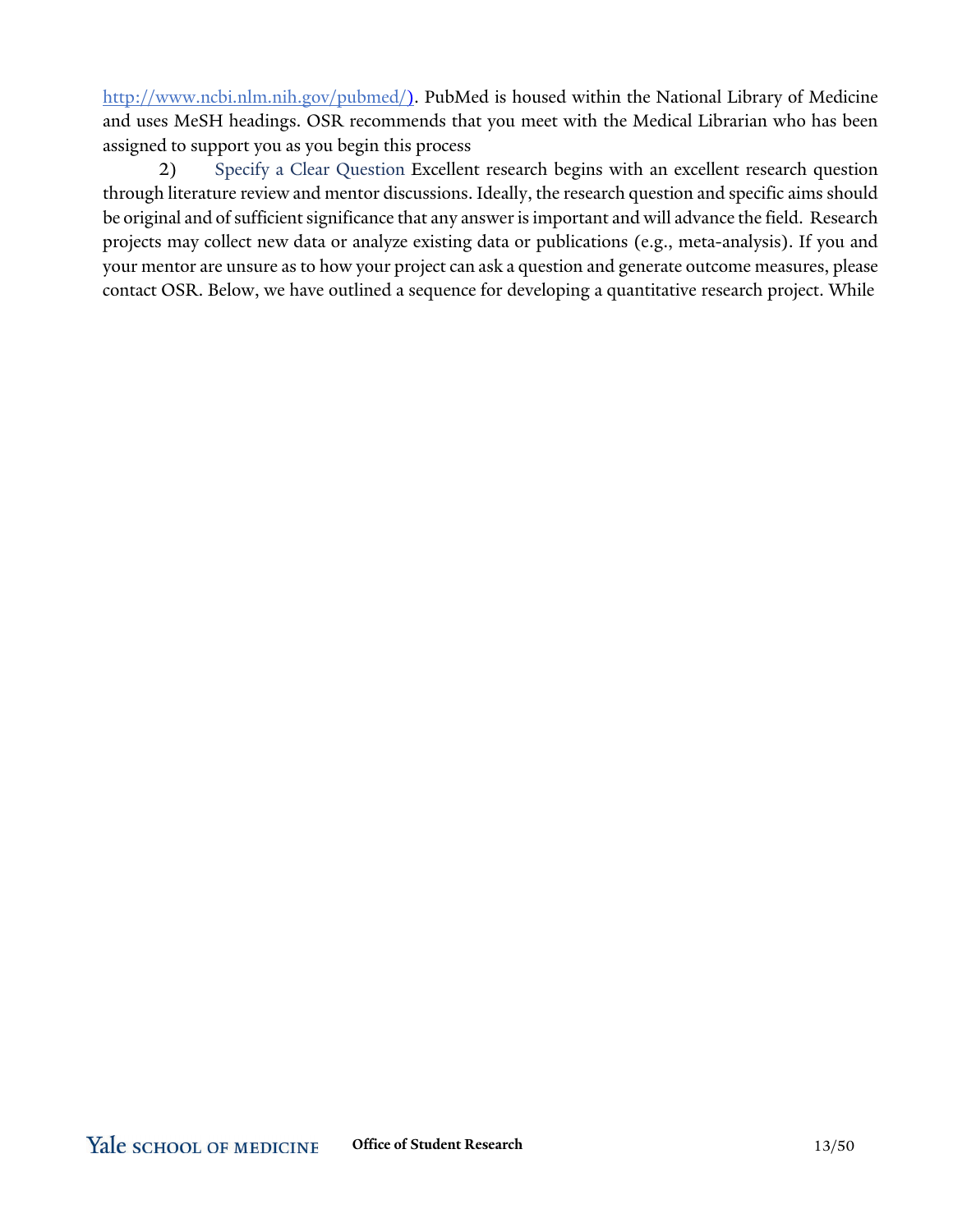we realize these steps do not apply to some forms of qualitative research and projects in the medical humanities, they are intended to illustrate a rigorous approach to developing a research proposal. Certainly, some steps, such as starting with an impactful question, developing a clear study protocol, and plans for data collection and management apply to nearly all types of research.

3) Frame a hypothesis In the case of hypothesis driven research, convert the question to a hypothesis by asserting a position. This will lead directly to a consideration of measures, both of exposure and outcome. Because qualitative research is hypothesis generating, this step does not apply for this type of work.

4) Generate measures of exposure and outcome This step is facilitated by an additional review of the pertinent literature. How have other researchers defined/measured the exposure and/or outcome? The effort to generate meaningful measures will generally require a return to the question for refinement, and narrowing (i.e., expressing the question in terms of the specific exposure of interest, and the specific outcome anticipated).

5) Construct an experimental approach and research protocol How can the specific aim(s) be accomplished? The first requirement is that a comparison be made. Here, too, a search of the literature for methods will be helpful. Choosing the right control group is challenging, and at times subtle. Once the comparison group is selected, the magnitude of expected difference should be estimated as a basis for determining sample size (power calculation).

6) Revise and refine In light of the design deemed most appropriate, revise measures of exposure and outcome as required. For example, in a prospective study you can choose how to measure factors of interest, whereas in a retrospective study you will need to rely on measures obtained in the past, or by participant recall.

7) Develop an analytic plan When the results of an investigation lend themselves to quantitative analysis, the student should develop a prospective and robust plan for statisticalcomparison. Personal involvement in the conduct of research will aid the iterative process and support the pedagogical goals of the research experience. Students should be adequately equipped for basic statistical work through the Biostatistics Coursework offered as part of EPH&B. Advanced work may require the aid of a biostatistician for assistance in statistical methodology performed with the support of the mentor. Ideally this support will augment the MS1 and MS2 coursework and will enable the student to learn the value and limitations of statistical analysis as an aid to interpreting the results of an investigation. Drs. Chaudhry and Herzog are also able to answer questions and provide advice if needed. Finally, students may also take advantage of Yale's [Prevention](https://yalegriffinprc.griffinhealth.org/) Research Center (PRC), located off-campus in Derby. This facility is a resource for students needing assistance with data management and/or statistical analysis, survey development and validation, as well as refinement of clinical study methodology. The PRC data management staff will work with students to perform statistical analysis using a variety of software packages. Referrals can be provided as needed to additional resources available through the computer labs at the Yale Schools of Public Health, and Management. The contact is Dr. Valentine Njike, Assistant Director, Research and Evaluation, at [valentine.njike@yalegriffinprc.org.](mailto:valentine.njike@yalegriffinprc.org)

8) Determine feasibility Once your measures are established, determine the appropriate sample size, methods of analysis, and plans for replication. A plan for the generation, collection, and management of data should also be developed. Now is the time to assess feasibility. Specifically, the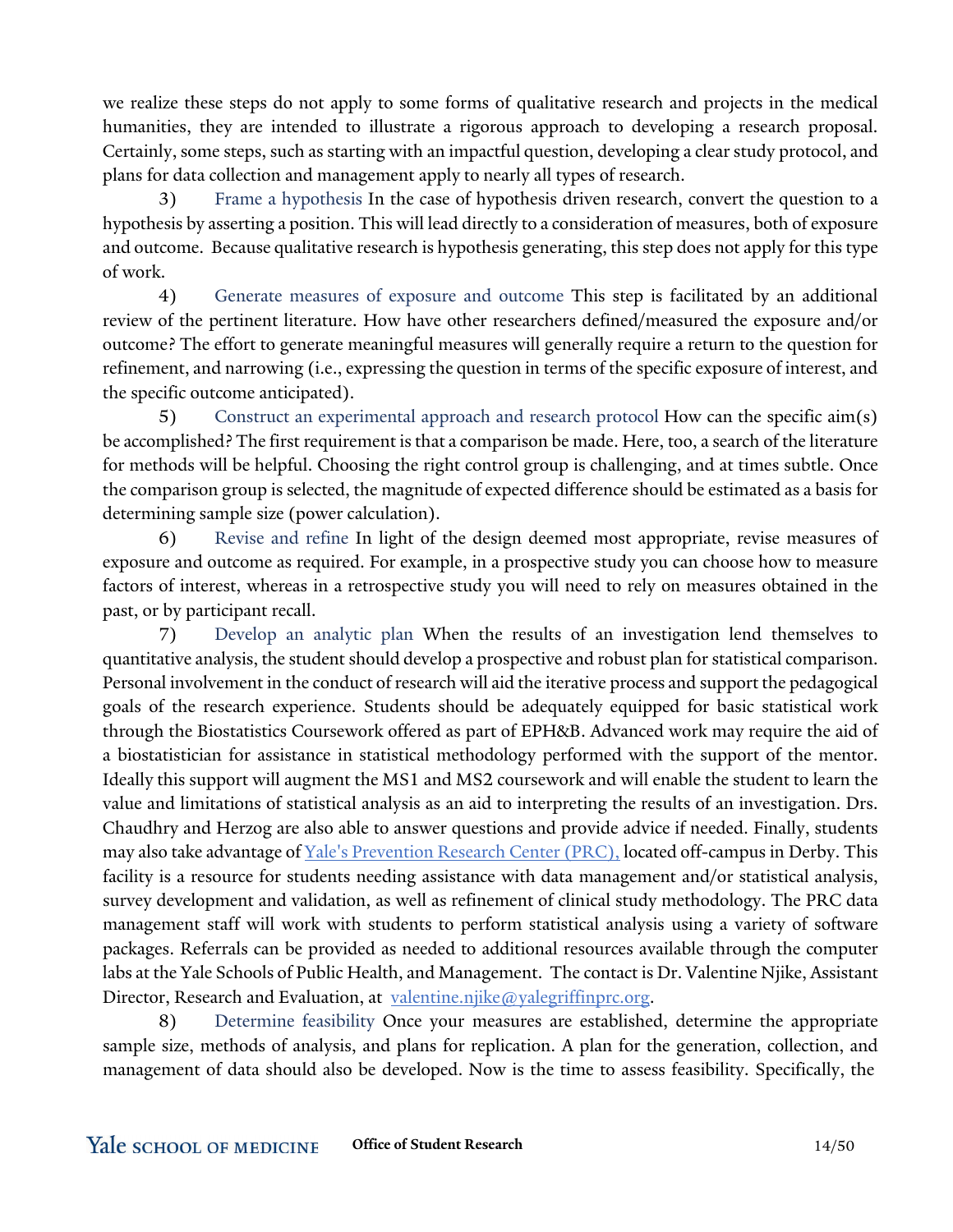following question should be addressed: Can the outcome events be observed and suitably analyzed using the proposed methods in the available time.

9) Plan for Dissemination to Stakeholders An additionalconsideration is how the results will be disseminated to communities of interest. Dissemination to other scientists usually occurs through presentation scientific at meetings and publication in peer reviewed medical journals. Dissemination to patients and community groups may be achieved through meeting with community leaders or providing access to a summary of findings. Students are recommended to consider how their work will impact these groups.

We recognize that research in the humanities will differ from the path outlined above. If you are interested in conducting humanities research, please contact OSR forsupport with project development.

### Additional Considerations

In an effort to ensure that student research projects are conducted in accordance with regulatory and ethical standards and that they are impactful as possible to our patients and other stakeholders, OSR provides guidance in the following areas.

1) Ethical Conduct Ethical conduct is central to any research project and should be incorporated into all studies. Instruction in research ethics will be provided in the Responsible Conduct of Research Course throughout the 2021-2022 semesters**.**

2) Regulatory Requirements Most forms of research are subject to regulatory oversight by the university. Laboratory based projects generally require completion of relevant Environmental Health and Safety (EHS) training. Animal research must be approved by the Institutional Animal Care and Use Committee (IACUC) training. Clinical research involving human subjects must be approved by the Human Research Protection Program (HRPP, formally known as Human Investigation Committee) at YSM. The Scientific Inquiry course will review these requirements, all of which are available on the Yale TMS Training and Certification website available here: Yale TMS Training and [Certification](https://your.yale.edu/work-yale/learn-and-grow/training/research-training) website. It is the responsibility of the mentor to ensure that students are approved to work on all relevant protocols and to ensure compliance with institutional guidelines, including secure data management and all HIPAA requirements. Discussion of regulatory requirements will be provided in the Responsible Conduct of Research Course throughout the 2021-2022 semesters**.**

3) Data access and management Most research projects are expected to generate some form of data. For projects proposing use of an existing dataset or resource, students should confirm that the dataset is in existence and will be available for use. Students are encouraged to work with their mentor to identify the appropriate method for storage and transfer of datasets. OSR highly recommends students use Yale-approved managed workstations and data encryption methods and/or cloud-based storage systems. As a reminder, google drive is never appropriate for storage of confidential, sensitive, or HIPAA protected data. Furthermore, Yale ITS prohibits the storage of protected health information (PHI) on personal laptops. For more information, see <https://cybersecurity.yale.edu/protectyourdata> and [https://docs.ycrc.yale.edu/data.](https://docs.ycrc.yale.edu/data) As a reminder, the faculty mentor is ultimately responsible for ensuring that all data are securely managed in compliance with relevant local and federal regulations. Data Acquisition and Management will be addressed in the Responsible Conduct of Research Course offered in in Spring 2022.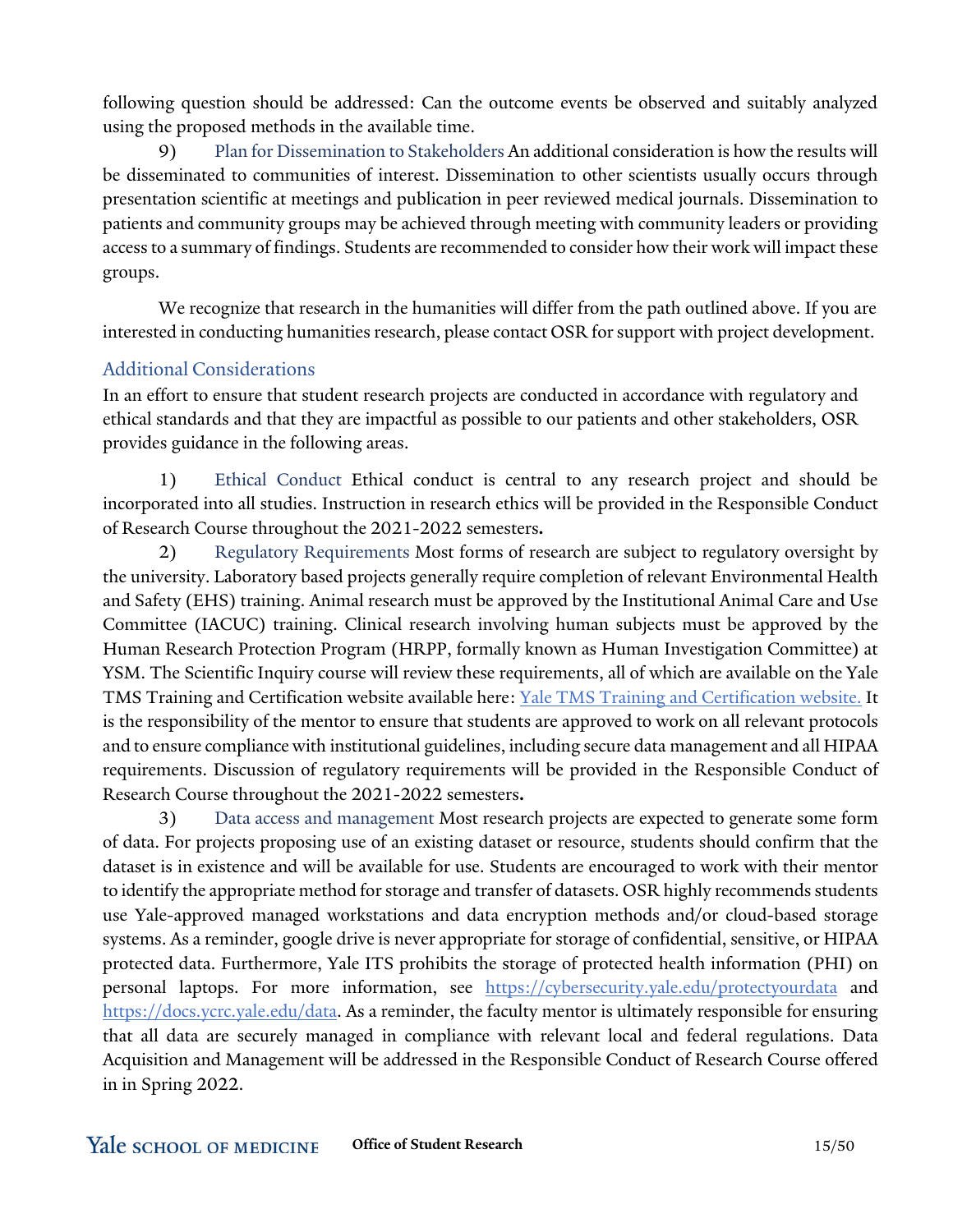4) Joint Projects Are Not Acceptable A project conducted jointly by two or more students is not acceptable. This does not mean that they may not work on related problems, but each student should have the experience of carrying out an investigation from beginning to end on their own initiative.

5) Rigor and Reproducibility The goal of OSR's research program is to educate students in the conduct of ethical research that is both rigorous and reproducible. Rigor is the strict application of methodologies in order to achieve unbiased, well controlled experiments that are analyzed, interpreted, and reported appropriately. Rigor is the cornerstone of reproducibility, which denotes the property of a result being repeated and confirmed by multiple scientists working independently. These facets are considerations in all forms of basic/laboratory based and clinical research. Therefore, OSR requires that all research projects adhere to NIH standards which can be found here: [https://grants.nih.gov/policy/reproducibility/index.htm.](https://grants.nih.gov/policy/reproducibility/index.htm) The Scientific Inquiry Course will offer a session on "Rigor and Reproducibility" in Spring 2022. This component is also thematically addressed in numerous sessions of Responsible Conduct of Research. If you and your mentor are unsure as to how the concepts of rigor and reproducibility apply to your particular project, please reach out to OSR.

6) Sex and Gender The 1993 NIH Revitalization Act (PL 103-43) included a Clinical Equity Provision requiring that women be considered as participants in NIH-supported clinical research. Implementation guidelines were placed in the Federal Register in 1994 and the most recent policy can be found here: [https://grants.nih.gov/policy/inclusion/women-and-minorities/guidelines.htm.](https://nam05.safelinks.protection.outlook.com/?url=https%3A%2F%2Fgrants.nih.gov%2Fpolicy%2Finclusion%2Fwomen-and-minorities%2Fguidelines.htm&data=02%7C01%7Cerica.herzog%40yale.edu%7C34aadf179547489a9bbf08d8657f156d%7Cdd8cbebb21394df8b4114e3e87abeb5c%7C0%7C0%7C637370944259542096&sdata=iGSoRZ6As2SbsXGPM5LCOL5cXxW4h3C7PI%2BbEeKsKFs%3D&reserved=0) In 2001 current definitions of sex and gender were developed, with sex as a biological classification and gender as self-representation or sociocultural identification. Discussion of appropriate handling of sex and gender in research will be discussed in the Scientific Inquiry Course in Spring 2022.

7) Race The above provision also stipulated that minorities be considered as participants in NIH sponsored studies. Considering this dictum, all clinical research that includes race as an analytic variable should consider the following aspects which will be addressed in the Fall 2021 Scientific Inquiry Course. First, there should be clear explanation of whether race is being included to reflect political categorization, cumulative physiological impact of experiences of interpersonal or structural racism, or as a proxy for genetic ancestry. Second, when race is included in a model, clearly explain the hypothesis or perceived confounding relationship and how a finding of an association or mitigation of the outcome would be interpreted. It is also important to consider the role that racism may have in the findings. Finally, students should consider whether there is any potential for racial bias in participation in the research and its benefits. If you are unsure as to the appropriate consideration of race in your study, please contact OSR.

8) Authentication of key biological/chemical resources Projects conducted in the laboratory employ the use of key biological and/or chemical resources to complete the aims. According to current NIH policy, which can be found here: [https://grants.nih.gov/grants/guide/notice-files/NOT-OD-17-](https://grants.nih.gov/grants/guide/notice-files/NOT-OD-17-068.html) [068.html,](https://grants.nih.gov/grants/guide/notice-files/NOT-OD-17-068.html) these entities include but are not limited to: "cell lines, specialty chemicals, antibodies and other biologics…[these resources] 1) may differ from laboratory to laboratory over time; 2) may have qualities and/or qualifications that could influence the research data; and 3) are integral to the proposed research." Consistent with current NIH guidelines, projects must include information regarding the authentication of these entities. Authentication of resources will be discussed in the "Responsible Conduct of Research" Series in Spring 2022.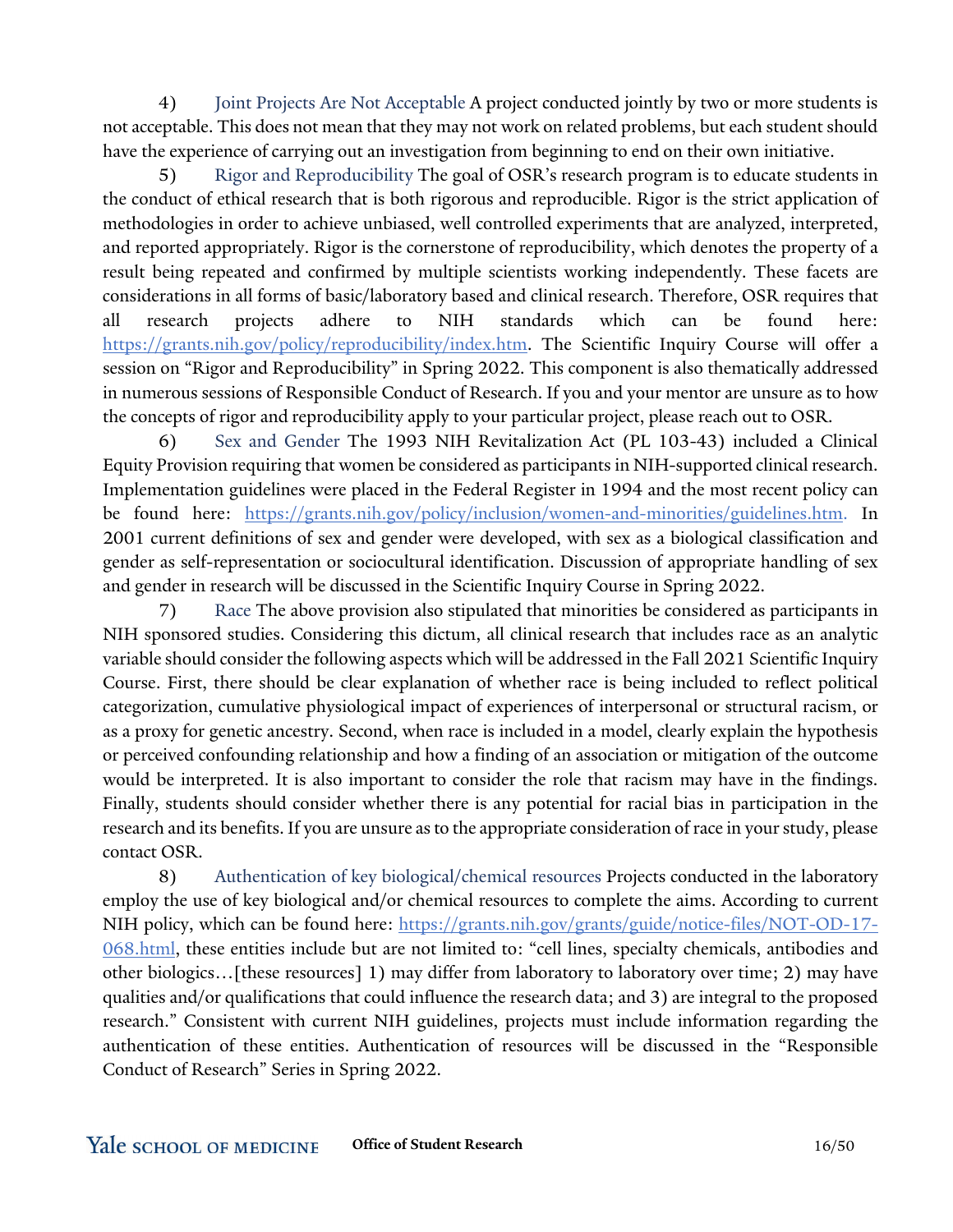9) Additional Considerations We have attempted to highlight the most relevant considerations in research design and conduct.If you need help with an issue that is not addressed above, OSR will be happy to support you so please reach out with questions.

# FUNDING FOR STUDENT RESEARCH

Once the project is ready to submit, the next step is submitting to OSR for funding. Here, the student and mentor should complete and sign the appropriate application form. This form and the proposal document should be sent to the thesis chair of the department in which the mentor holds their primary faculty appointment. The thesis chair submission deadline precedes the OSR deadline by two weeks (see below). The thesischair will review the application, provide feedback (if needed) and sign the application form. Students should then submit the completed application to OSR. Students are encouraged to do their utmost to meet these deadlines in order to develop the habit of self-accountability that is required of physicians. However, it is recognized that circumstances may arise for the student or mentor that warrant an extension. In this case, students should contact their thesis chair with the request. Please note that applications from students who have not completed Responsible Conduct of Research cannot be considered for funding.

The Office of Student Research provides three types of stipend support for student investigators.

1) Summer Research Summer research stipends are awarded specifically to students between the first and second year. Students are required to conduct three months of mentored research. The current amount for 2022 is \$6,459 for a three-month term. Because the NIH typically updates stipend levels early in the year, this amount may be subject to change.

2) Short-term Research Short-term stipends are awarded for specific blocks (1-3 months) during the academic year when full-time research is performed during the Advanced Training Period. *Please note that students in their fourth year are not eligible for the short-term research stipend while participating in the Capstone project. The final funding cycle for students in their fourth year is during the months of September through November of the student's expected year of graduation.* These awards are funded at a level of \$2,153 per 4-week block and are supported by a variety of organizations (NIH, private donors, and University funds). Similar to the summer funding, because the NIH typically updatesstipend levels early in the year, this amount may be subject to change. Students wishing to receive short term research funding from a Yale-administered fund must complete the Responsible Conduct of Research courses.

3) One-year Medical Student Research Fellowships Students choosing to pursue a fully funded fifth year of research are eligible for stipend support provided by OSR. Depending on the source, the stipend value is \$25,836 - \$37,000. As with the short term and summer funding support described above, these stipends derive from numerous sources (NIH, private donors, and University funds). Students considering a fully funded fifth year of research should contact Anne Kellett in the Office of Student Research to discuss the process and obtain information regarding applications for funding. Additional information can be found on OSR's [one-year](https://medicine.yale.edu/education/research/student/fundingop/oneyearfellowships/) funding website. Students wishing to pursue a one year medical student research fellowship from a Yale-administered fund must complete the Responsible Conduct of Research course series.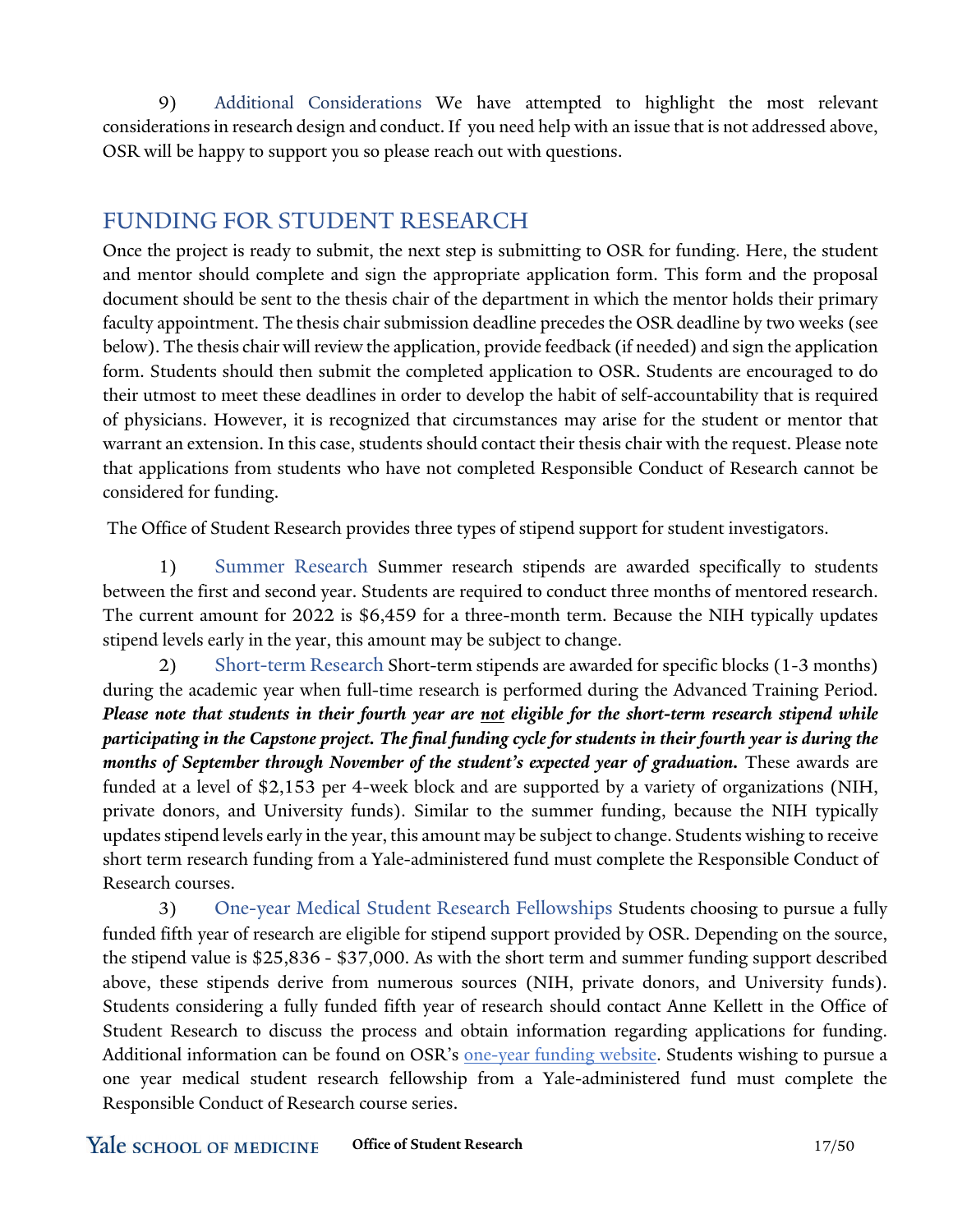Deadlines

- 1. Summer Research Deadlines. Because these deadlines usually fall amidst other important deadlines and exam dates, students are encouraged to start on their applications early and to plan accordingly. Students who are unable to meet either deadline should contact their Departmental Thesis Chair for an extension.
	- a. April 22, 2022 Department Thesis Chair
	- b. May 6, 2022 Office of Student Research
- 2. Short-term Research Deadlines (2021-2022). Please submit these applications to the Departmental Research Chair two weeks prior to the OSR deadline to allow sufficient time for review and processing. In orderto maximize student opportunities for research and minimize the need to submit multiple applications in the same year, we are now offering students the option to submit a single funding application for multiple quarterly funding cycles. If desired, students may include all anticipated dates on a single application. As with all applications, students will be required to confirm their schedule prior to disbursement of funds and to submit quarterly progress reports to ensure continuation of funding. Students must apply prior to the start of their research. No electives, clerkships or vacations may be taken during the research period you are applying for. Students will not be reimbursed for research that was done prior to an application period which was not preapproved by the Office of Student Research.
	- a. August 6, 2021 –Office of Student Research (Research Sep; Oct; Nov.)
	- b. November 5, 2021 Office of Student Research (Research Dec; Jan; Feb.)
	- c. February 4, 2022 Office of Student Research (Research Mar; Apr; May)
	- d. May 6, 2022 Office of Student Research (Research Jun; Jul, Aug)
- 3. One year-funding deadlines
	- a. The numerous one-year funding opportunities have varying deadlines which can be found here on the [one year funding section of the OSR website.](https://medicine.yale.edu/education/research/student/fundingop/oneyearfellowships/) Please contact OSR for more information.
- 4. External short-term funding
	- a. External sponsors have deadlines occurring throughout the year. External funding websites contain links to numerous funding opportunities. These applications require administrative coordination from OSR to meet Yale's internal processing deadlines, which generally precede those of the sponsor by up to 7 days. If you are interested in applying for an external funding award, please contact OSR. Additional information can be found on the OSR [website.](https://medicine.yale.edu/education/research/student/fundingop/shortterm/)

Research Performed Outside of Yale University Some students wish to conduct in-person research at an institution other than Yale. OSR allows this, but students should be aware of the following.

First year students. There are many reasons why it is preferable for MS1s to conduct their summer research under the mentorship of a Yale faculty member. Close to 3,000 YSM faculty members are qualified to act as mentors. These individuals' understanding of the Yale system will maximize the student's opportunity to receive an excellent research education. You also have access to the numerous educational opportunities available to medical students such as APCR and seminars sponsored by OSR and YSM. Remaining on campus for the summer research experience will foster collaboration and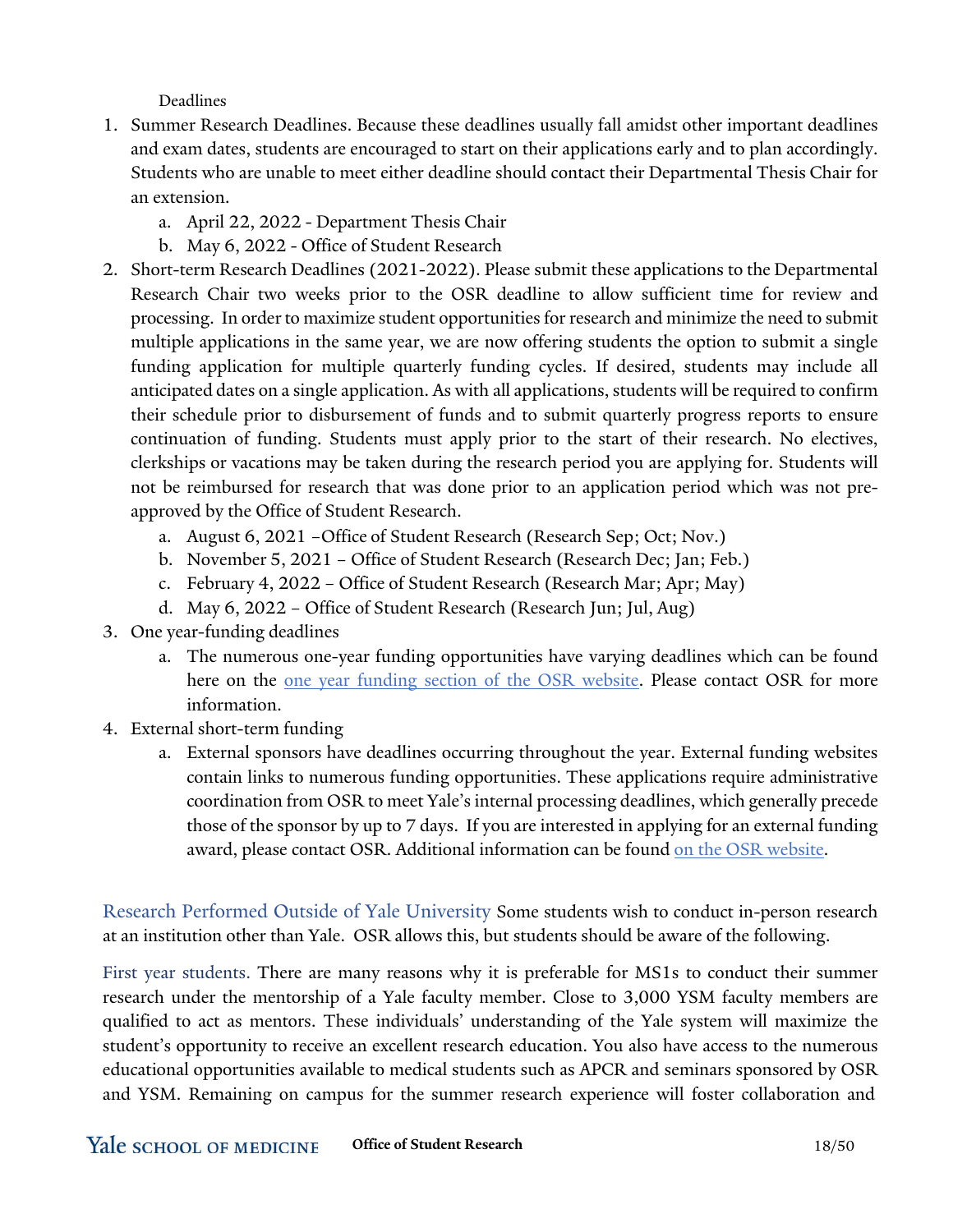closeness between classmates. Finally, funding in the summer of the first year is provided from training grants and Yale funds. Regulatory and institutional requirements for many of these sourcesstipulate that work be done with Yale investigators with Yale oversight.

For these reasons, students are advised to begin their work at Yale with a Yale mentor in the summer of the first year. Students performing research at another institution are responsible for obtaining ½ (50%) funding from the other institution. Additionally, for several reasons it is still necessary to have a Yale sponsor before completing the arrangements elsewhere. First, the Yale faculty sponsor (and sponsoring department) will be responsible for approving your application for 50% funding from OSR. Second, in the event that work done elsewhere results in the M.D. thesis, this individual will serve as the local thesis sponsor and will have the thesis reviewed in their department at Yale.

Obtaining funding from another institution: If the investigator at another institution is well funded, they should demonstrate their commitment to you and your project by readily funding half or all of your application. If they are not willing to do so, then you should reconsider. Please note that students conducting their work at an outside institution should not be employed as research technicians or be expected to perform duties normally expected of an employee. Students should recognize that it is greatly preferable to begin the work at Yale in the summer of the first year.

Research at an outside institution done after the first year Students performing research at another institution other than the summer of the first year (3rd, 4th, or 5th year) can receive full stipend funding from the Office of Student Research if the application for research funding is approved by a Yale faculty sponsor who commits to reviewing the thesis and submitting the work in their department. Because these projects often serve as the basis for the thesis, students applying for external funding are highly encouraged to identify a Yale sponsor for their research.

This policy applies to both short-term funding and one-year medical student research fellowships, which for some pullout fifth year programs (Sarnoff, Yale Sponsored, etc.) can also be completedat other institutions.

Considering Yale-based Summer and/or Thesis Research Outside of the Medical School A student may wish to perform research under the supervision of a qualified full-time Yale investigator who does not have a YSM faculty appointment. This type of arrangement is acceptable and requires that a full time YSM faculty member serve as a faculty sponsor. The same regulations concerning the dates of submission and review by the appropriate (Departmental Thesis Chair apply to this situation. In the case of summer projects, the YSM sponsor will be responsible for approving the proposal for funding, serving as the "host" department, and ensuring regulatory approval. In the case of the thesis, the YSM faculty member will be responsible for signing off on applications for funding (if applicable), reviewing the progress of the thesis with the student, reviewing the written thesis, and providing faculty approval. The thesis will be reviewed by the Department Thesis Committee of this faculty member's department.

Summer Didactics Over the years, students have requested formal summer didactics to support their research work. Several years ago, at the recommendation of students, YSM's Education Policy and Curriculum Committee (EPCC) established a requirement that students conducting any form of digital research participate in the Applied Principles of Clinical Research Sessions in the summer. With the Yale school of medicine **Office of Student Research** 19/50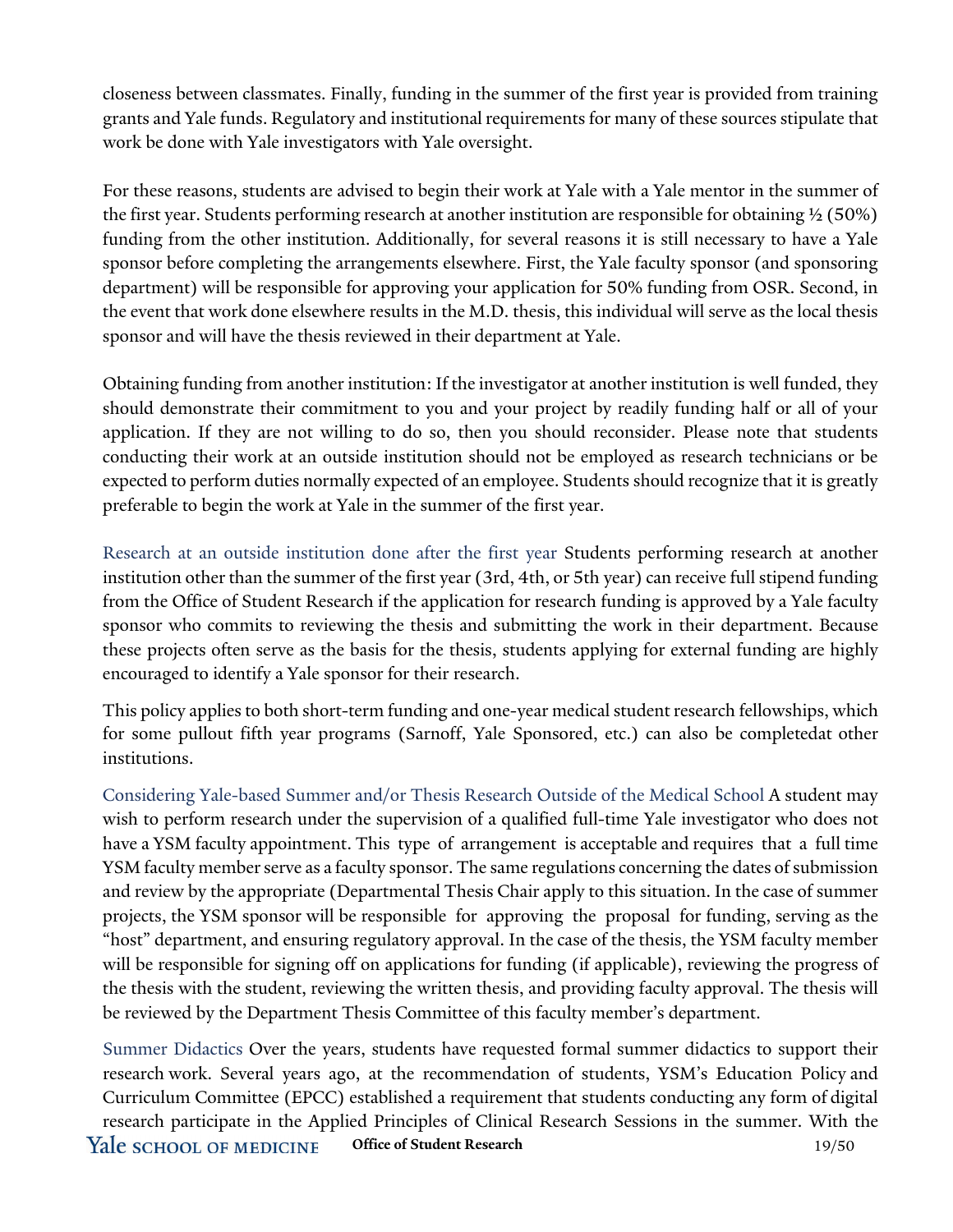exception of those students conducting wet-lab research, all students receiving funding from OSR are required to take APCR as part of their summer research experience.

The Applied Principles of Clinical Research (APCR) seminar series provides applied instruction to students conducting summer clinical research studies in the form of ten 90-minute small group experiential learning modules. The seminar allows for a personalized reflection on their research and the application of first year coursework to their own project. The result is intended to embed a functional understanding of the conduct of research that better prepares them to critique and conduct clinical research.

Students involved in basic/laboratory-based research have the opportunity to receive education in laboratory-based methods at the Intensive Pedagogical Experience (IPE). This course consists of a combination of large group didactics, small group sessions, and moderated presentations tailored to topics of relevance to student projects. Students interested in an 8-12 week intensive course in basic research at the Marine Biological Laboratory in Woods' Hole, MA, should consider partaking of The Jack & Francine Levin Yale-at-MBL Student Research Fellowships Program, which is described here [https://medicine.yale.edu/education/research/summerresearch/.](https://medicine.yale.edu/education/research/summerresearch/)

#### ONE YEAR MEDICAL STUDENT RESEARCH FELLOWSHIPS

The School of Medicine offers all students the opportunity to pursue a fifth year of medical school devoted exclusively to research funded by a formal One Year Student Research Fellowship. This Student Research Fellowship Program is facilitated by charging no tuition for the extra year and by the provision of a limited number of stipends that can be paid to students. In 2021, nineteen students will receive full one-year fellowships. These stipends are available on a competitive basis and students are eligible to apply after completion of their clinical rotations. One year fully funded fellowships administered by OSR require a Yale faculty sponsor. Furthermore, because these experiences often serve as the basis for the YSM thesis, students applying for external fellowships through mechanisms other than OSR (NIH, Sarnoff) are strongly encouraged to identify a Yale faculty mentor to serve as their sponsor and local mentor. [Separate details and deadlines on these fellowships can be](https://medicine.yale.edu/education/research/student/fundingop/oneyearfellowships/) found here https:// [medicine.yale.edu/education/research/student/fundingop/oneyearfellowships/](https://medicine.yale.edu/education/research/student/fundingop/oneyearfellowships/). Currently available funding sources include but are not limited to: YCCI Multidisciplinary Pre-Doctoral Training Program, Sarnoff Foundation, National Institutes of Health, American Heart Association, and Yale sponsored funding. A directory of additional external funding opportunities is maintained on the OSR website. Because these grants are administered through Yale, OSR must invest a significant amount of time and paperwork in preparing these applications. Therefore, students contemplating this form of research support should reach out to Anne Kellett in OSR. Finally, all stipends are paid directly to the student and are considered taxable income. Any questions regarding tax implications should be referred to a qualified tax specialist.

# JOINT DEGREE PROGRAMS

Joint M.D./M.H.S. Degree Program Yale School of Medicine and the Office of Student Research offer a joint degree, the M.D.-Master of Health Science (M.D.-M.H.S). Since its inception in 2006, 229 students have graduated from this program, with 11 currently enrolled. Students enrolled in this program must complete specific coursework and perform research under the guidance of a three-person M.H.S. committee. M.H.S. research also serves as the M.D. thesis and is subject to the M.D. thesis regulations Yale school of MEDICINE **Office of Student Research** 20/50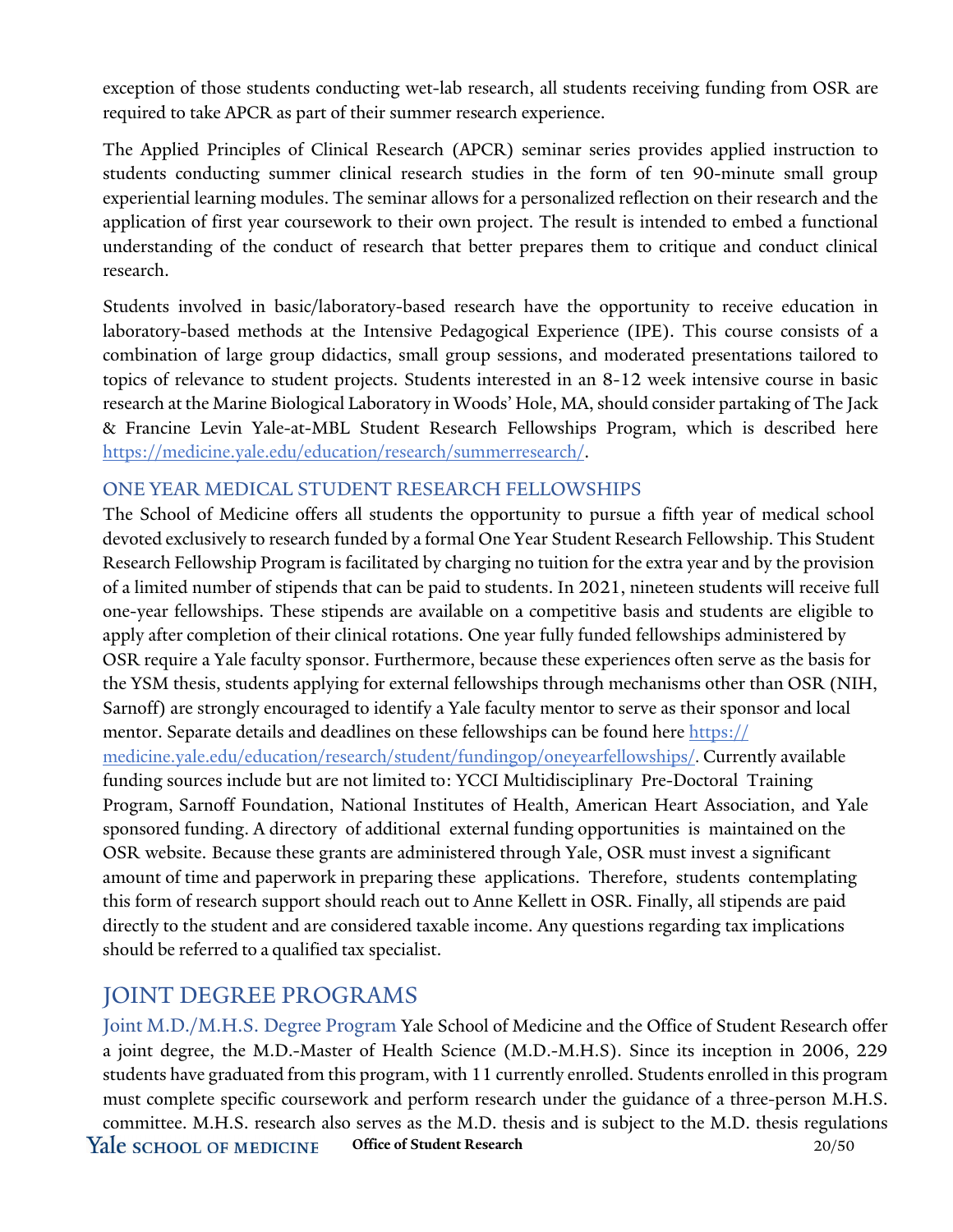concerning content, content, organization, and submission dates.

Requirements:

- 1. Research conducted in the fifth year is the centerpiece of the M.D.-M.H.S. This project serves as the basis for the M.D. thesis and is governed by the regulations concerning content, organization, submission dates, and approval process outlined in section Formal M.D. Thesis Requirement.
- 2. The student must develop a supervisory team comprised of the project mentor and a two or moreperson M.D.-M.H.S. committee that operates similarly to a Ph.D. dissertation committee. This plan and its members must be approved by the Office of Student Research and the M.D.-M.H.S. Advisory Committee.
- 3. Each pathway requires the completion of specific coursework.
	- a. Clinical research pathway Courses: IMED 625 Principles of Clinical Research; IMED 645 Introduction to Biostatistics in Clinical Investigation; Sect Ed 501b Responsible Conduct of Research (during M.H.S. year)
	- b. Basic/Laboratory research pathway Courses: Sect Ed 101 Intensive Pedagogical Experience in Techniques and Strategies for Laboratory Research (or a replacement approved by OSR such as Selected Seminars in CBB 740a Clinical and Translational Informatics, Participation in the Yale-MBL program, or a suitable elective of topical relevance); Sect Ed 501b Responsible Conduct of Research (during M.H.S. year).
	- c. These courses can be taken prior to or during the M.H.S. year.
- 4. Participation in monthly seminars, journal clubs, Leadership in Biomedicine lectures and dinners, and other announced activities throughout the M.H.S. year.

Joint M.D./M.P.H. Degree Program For students in the M.D./M.P.H. Program, one thesis satisfies both degree requirements, provided it is approved and carried out under a Yale faculty member of the Department of Epidemiology and Public Health and is in an appropriate subject area. The same regulations concerning content, organization and dates for submission of the M.D. thesis and review by the appropriate departmental committee will apply.

Joint M.D./J.D. Degree Program The Yale School of Medicine has a formal relationship with the Law School to allow students to seek degrees from both schools. A focused M.D. thesis, answering a significant question of medical relevance and meeting all requirements of the standard M.D. thesis, is required for the M.D. portion of the degree.

Joint M.D./M.B.A. Degree Program The purpose of the joint-degree program in medicine and management is to develop clinician-managers capable of pursuing careers that balance delivery of patient care with sound management in a changing healthcare environment. The joint-degree program normally requires five years of study and simultaneous award of the degrees of Doctor of Medicine and Master of Business Administration at the conclusion of the five-year period. A focused M.D. thesis, answering a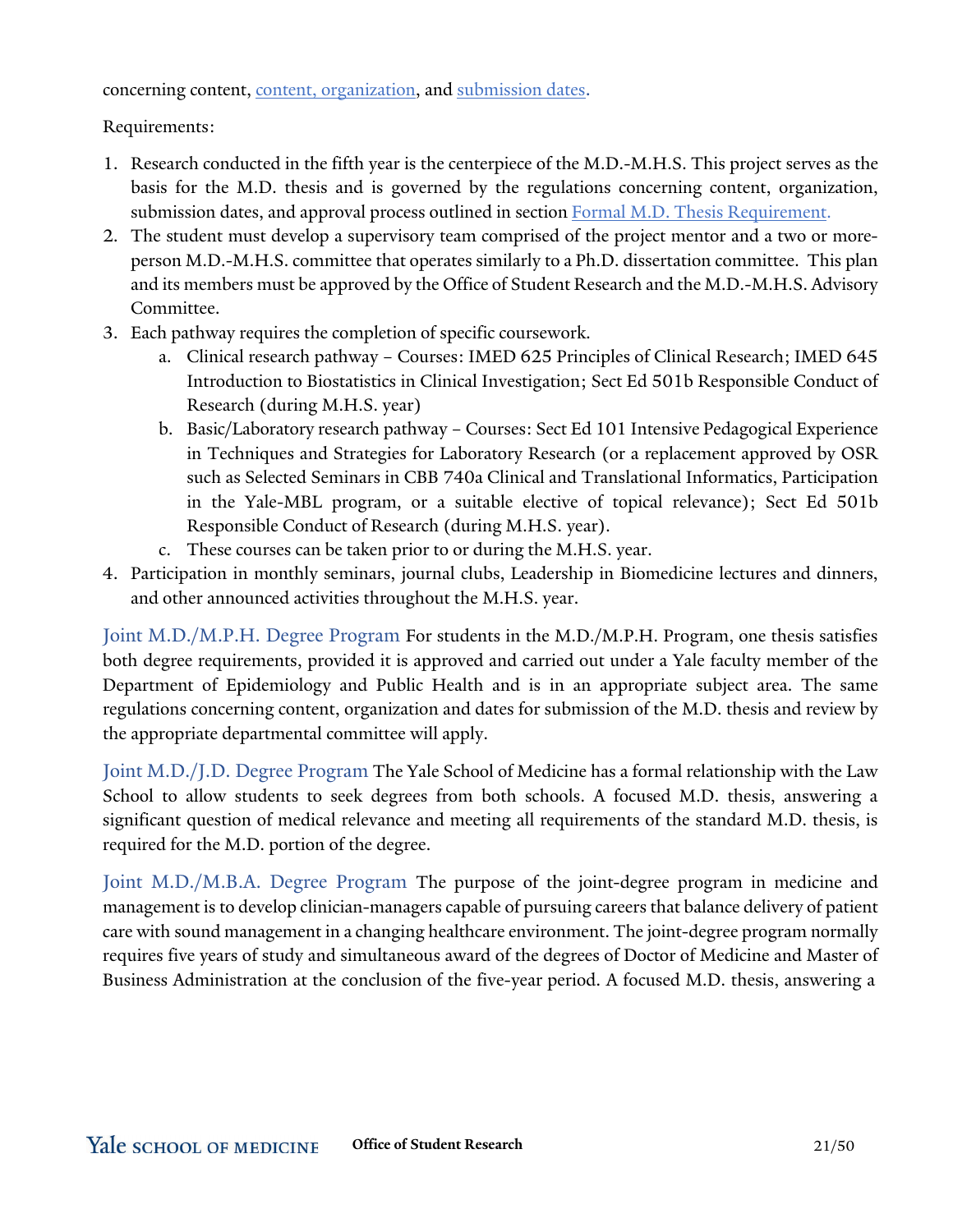significant question of medical relevance and meeting all requirements of the standard M.D. thesis, is required for the M.D. portion of the degree.

Joint M.D./M.Div. Degree Program Students who have been admitted to the Yale School of Medicine and are enrolled for the M.D. degree may apply to the Divinity School or admission to a combined program leading to the degrees of Doctor of Medicine and Master of Divinity. The joint program is tailored to the individual interests of students seeking professional education and training in a theological understanding of the self, society, and work; in bioethics; in international health and missions; in hospice or similar patient-care facilities; or in academic work in teaching, counseling and chaplaincy. A focused M.D. thesis, answering a significant question of medical relevance and meeting all requirements of the standard M.D. thesis, is required for the M.D. portion of the degree.

### RESPONSIBILITY OF FACULTY MENTORS

Overview. Role modeling and supervision during formative years are critical to success. Therefore, OSR encourages a close working relationship between the student and faculty research mentor. Best practices for mentor-mentee relationships are addressed in the Responsible Conduct of Research Course offered in Fall 2021. Practically, the faculty advisor is responsible for providing the research infrastructure (space, equipment, supplies, data, cohorts, etc.). In order to ensure and support high quality research mentorship, the Yale Center for Clinical Investigation offers formal training which can be found at <https://medicine.yale.edu/ycci/education/mentoring/mentortraining/> based on the curriculum for the Center for the Improvement of Mentored Experiences in Research. In addition, the OSR directs all mentors to the "Optimizing the Practice of Mentoring," an open source online curriculum offered by the Clinical and Translational Science Institute at the University of Minnesota [https://www.ctsi.umn.edu/education-and-training/mentoring/mentor-training.](https://www.ctsi.umn.edu/education-and-training/mentoring/mentor-training) OSR is working with YSM to develop guidelines governing the research mentoring of medical students. The below list is not intended to be all inclusive but, rather, presents the most critical responsibilities.

### Specific responsibilities of Mentors

- 1. Faculty members should adhere to high standards of ethical and professional conduct and follow all institutional policies and procedures
- 2. The faculty mentor should orient the student to a feasible question that can be addressed within the available time. This usually requires multiple meetings with the student, culminating in a project and protocol.
- 3. The student should develop with the faculty mentor their own project (although others may participate) and should eventually be encouraged by the faculty mentor to be first author on abstracts and publications.
- 4. The student should not be assigned as a research technician to accomplish someone else's project in the lab, as a clinical research assistant on a clinical trial, or to duties lacking pedagogical merit.
- 5. The faculty mentor should invest sufficient time in the student, including weekly meetings to discuss results and, where necessary, help to focus (or refocus) the direction of the project.
- 6. The faculty mentor is responsible for all research expenses (i.e. space, resources, and facilities) and the supervision of the student's work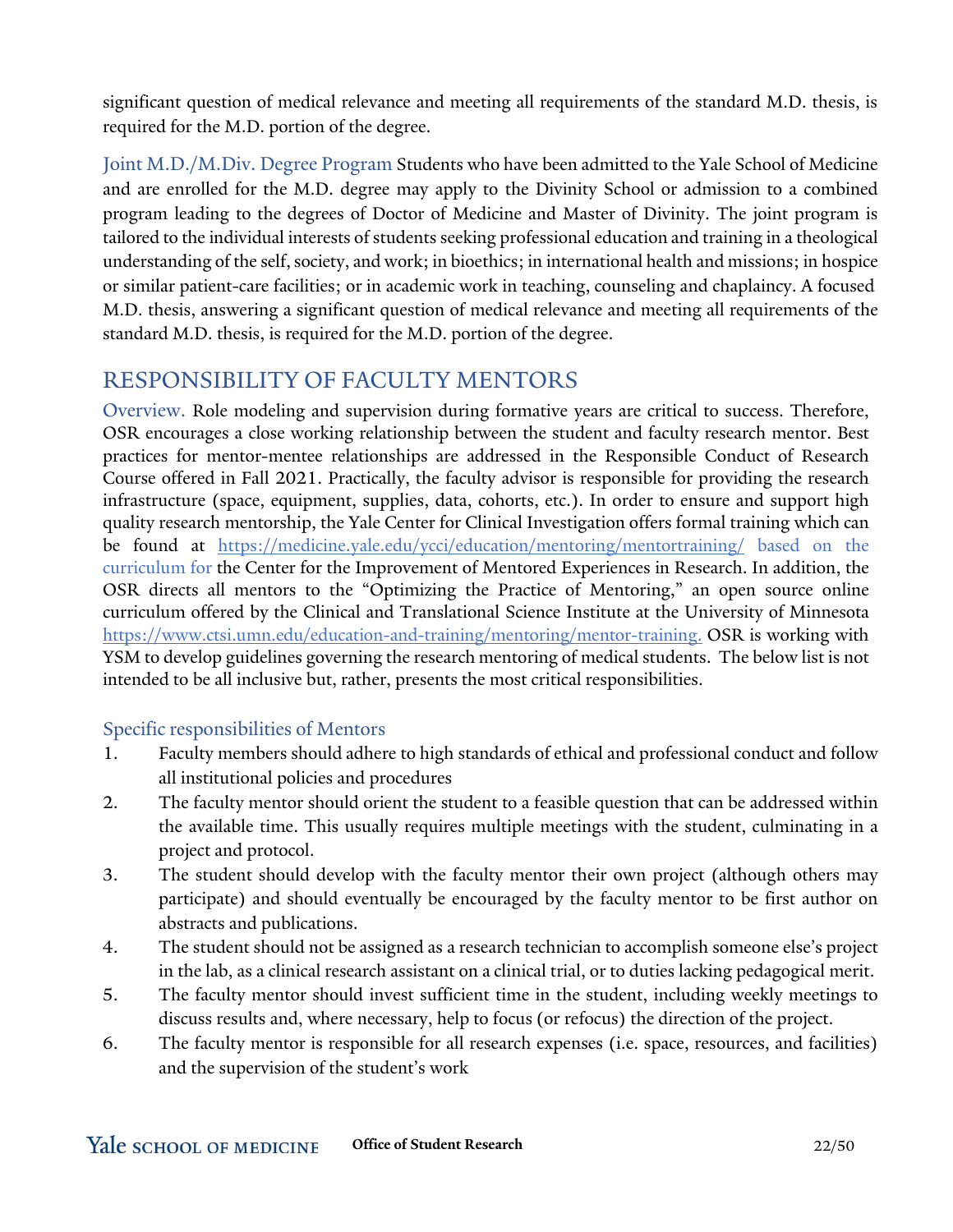- 7. The faculty member is responsible for assurance of compliance with all relevant research regulations and data security procedures, as well as for arranging student's research access to the electronic medical record and other data resources.
- 8. The faculty mentor must review, approve and sign the application for funding prior to submission to the Department Thesis Chair
- 9. In the case of the medical student thesis, the faculty mentor is the first reviewer and provides the initial approval of the thesis as submitted for graduation. (For more information see "*Thesis* Approval Process")
- 10. The faculty mentor should plan to attend Student Research Day activities which will is currently scheduled for May 10, 2022.

# THESIS REQUIREMENT, PREPARATION, AND APPROVAL PROCESS

Formal M.D. Thesis Requirement All students at Yale School of Medicine engage in research and are required to write an M.D. thesis during medical school. The only exceptions are students who have earned a Ph.D. degree in the health sciences before matriculation and students enrolled in Yale's M.D.-Ph.D. program. The YSM M.D. Thesis is under the governance of the YSM Thesis Committee, which meets regularly to recommend policy to the Curriculum Committee for all aspects of the Thesis requirement. Specifically, rules, regulations, and deadlines are established. The Committee also serves as the Thesis Awards Committee, acting as a reviewing body to determine oral presentations at Student Research Day, graduation thesis prizes and guidelines for the awarding of prizes. The 2021-2022 Thesis Committee Roster will be posted in November 2021.

Thesis Preparation and Approval Preparation for thesis submission begins in the fall of the fourth year with the OSR leadership. At this time, the following timeline and practices are reviewed with students. Because thesis approval is a lengthy process involving three levels of review (See Table 1), students are encouraged to manage their time well and start writing their first draft early in the fall semester of their final year of medical school. A suggested timeline is provided below.

|                                        | First level   | Student/Thesis Advisor              |  |  |  |
|----------------------------------------|---------------|-------------------------------------|--|--|--|
|                                        | Second Level: | Departmental Review<br>and approval |  |  |  |
|                                        | Third Level   | review<br>OSR<br>and<br>approval    |  |  |  |
| Table 1. M.D. Thesis review components |               |                                     |  |  |  |

**August:** All students expecting to graduate in May of a given year must, in August of the preceding year, provide OSR with information regarding their thesis title, advisor, and sponsoring department. Students will receive an email from OSR containing a Qualtrics link and should be prepared to provide this information by early September.

**August – December:** During this time, students should be conducting research and writing their thesis draft. As the semester progresses, activities should shift from the generation and analysis of data to the writing of the actual thesis. Students should do their best to complete the first draft of the thesis by mid-late December. Because students are also involved in the residency application and interview process, they are discouraged from starting new projects at this time.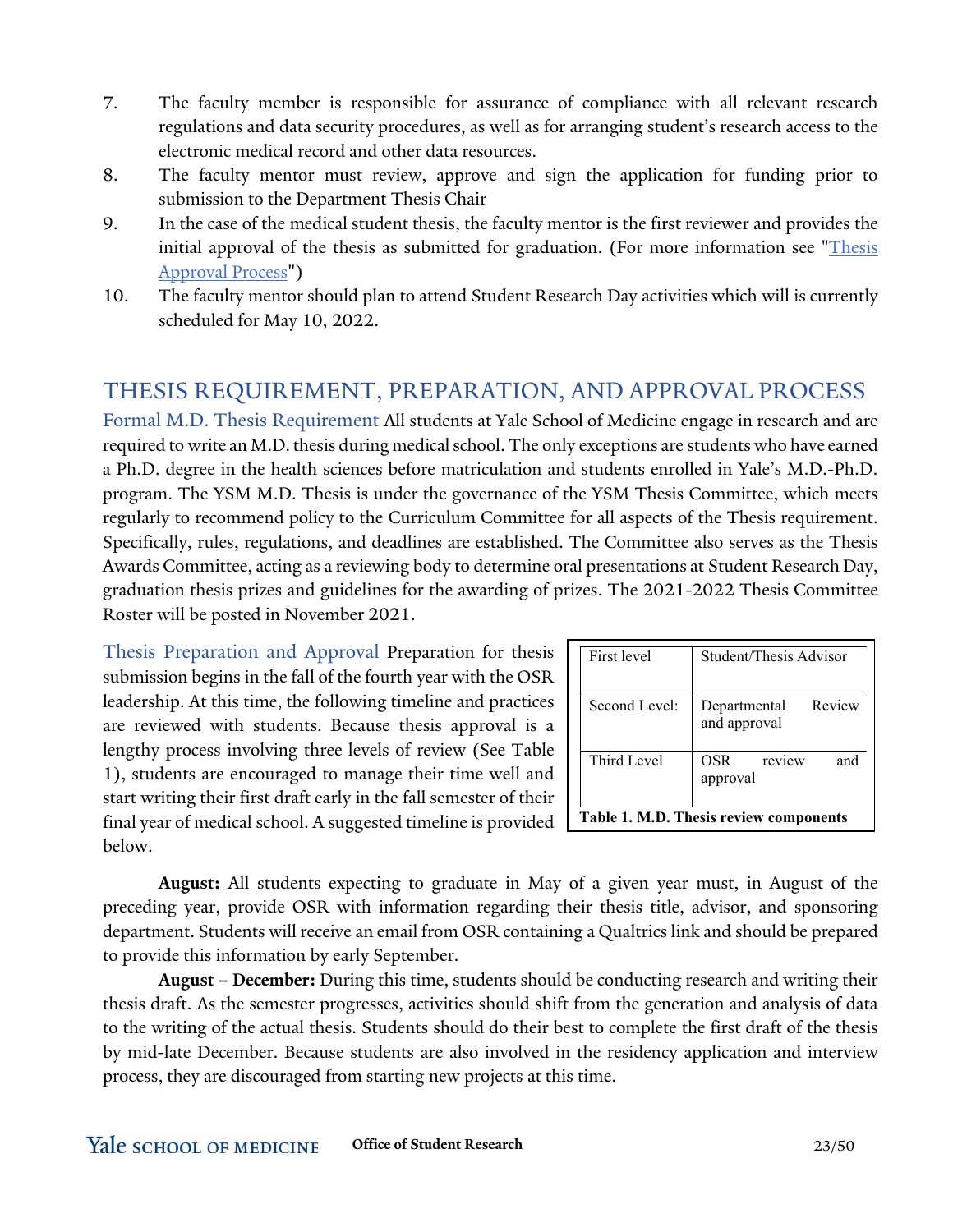**December – January:** This period is devoted to reviewing and editing of thesis draft that is ultimately approved by the faculty mentor and submitted by the student to the Thesis Chair of their sponsoring department. The YSM faculty advisor must also provide a formal letter (or email) to the Department Thesis Chair that includes 1) an explicit statement regarding the originality and significance of the work; 2) explicit information regarding the student's role in the project; 3) explicit approval of the thesis; 4) an explicit statement regarding whether the thesis is sufficiently extraordinary to warrant consideration for a Thesis Prize (see below). To avoid potential bias in review, the letter must be anonymized by referring to the student by initials only (e.g. "S.C." instead of "Sarwat Chaudhry"), and gender blinded by using non-binary pronouns (e.g., "their" instead of "she/he")

**January – February:** The Departmental Thesis Chair coordinates review of the thesis by at least one external reviewer. An "external reviewer" is defined as an individual who is not directly involved in the project. This individual may be a Yale faculty member internal or external to YSM, or may hold a faculty appointment at an outside institution. This reviewer is strongly urged to meet with the student to discuss their comments and suggestions and is required to provide an anonymized and gender blinded (see above) written critique to the Department Thesis Chair.

**February:** Changes recommended by the reviewer(s) are then incorporated into the final thesis. The student should then submit the final thesis to the Departmental Thesis Chair, who convenes a committee to 1) evaluate the thesis using the evaluation form shown in Appendix B and to approve the thesis for graduation and 2) nominate selected theses for prize consideration (see  $\overline{\text{Thesis}$  Awards). The Thesis Chair then provides the student and OSRwith written notification that the thesis is approved in partial fulfillment of the YSM graduation requirements.

**March-April:** Following final approval, students should assemble their thesis as a high-quality PDF and proceed with submission to the YSM Digital Thesis Library via ProQuest (see Instructions for Uploading a PDF).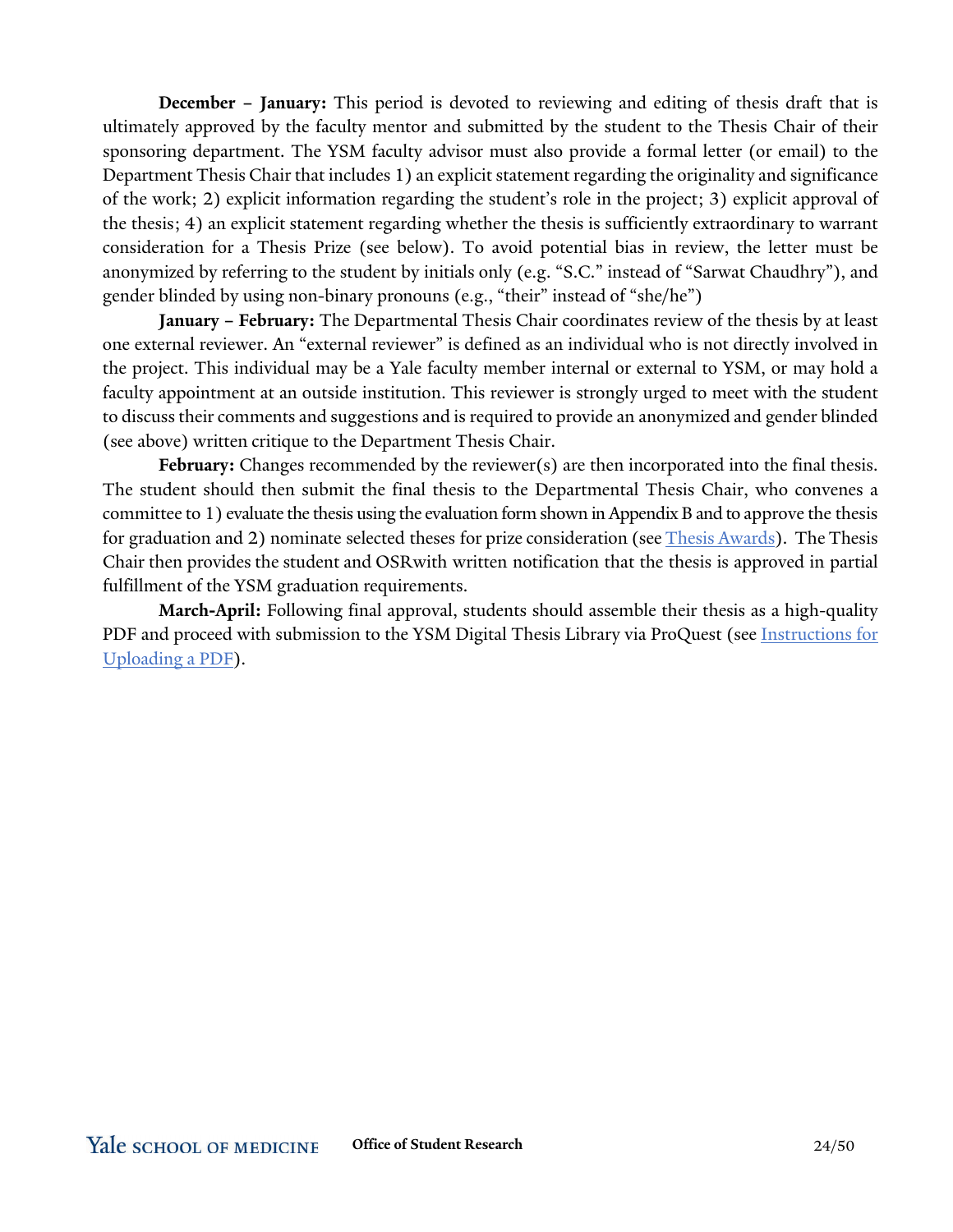| <b>Class of 2022 Thesis Deadlines</b>                                                                                                                      |                                                                                                                            |  |  |  |
|------------------------------------------------------------------------------------------------------------------------------------------------------------|----------------------------------------------------------------------------------------------------------------------------|--|--|--|
| <b>Deliverables</b>                                                                                                                                        | Deadline                                                                                                                   |  |  |  |
| First draft presented to thesis advisor                                                                                                                    | Rolling deadline between December 17, 2021<br>and January 3, 2022 (December $17th$ is<br>recommended)                      |  |  |  |
| Final draft submitted to Departmental Thesis<br>Chair for review and approval (with anonymized,<br>gender blinded approval letter from faculty<br>advisor) | January 21, 2022                                                                                                           |  |  |  |
| Department Thesis Chair Approvals and Honors<br>nominations due to Office of Student Research                                                              | February 25, 2022                                                                                                          |  |  |  |
| Final Thesis (Honors Nominees Only) PDF to<br><b>Student Research</b>                                                                                      | March 4, 2022                                                                                                              |  |  |  |
| Submission of approved, final version of thesis<br>to the library via ProQuest (all<br>students meeting the above deadlines)                               | March 11 2022, or within two weeks of<br>receiving Department Thesis Chair<br>Approval and no later than April 22,<br>2022 |  |  |  |
| Students missing the January 21st deadline will be ineligible for honors, prizes, or Cum Laude at<br>graduation (see below).                               |                                                                                                                            |  |  |  |

### Thesis Deadlines for the 2021-2022 Academic Year

Extensions beyond the above thesis deadlines will be made only for special circumstances and must have the approval of the student's thesis advisor, academic advisor, and the Departmental Thesis Chairperson. Such extensions, if granted, will carry the following ABSOLUTE Class of 2022 Thesis Extension Deadlines.

| <b>Class of 2022 Thesis Extension Deadlines</b>                                                                                                                                              |                 |  |  |  |
|----------------------------------------------------------------------------------------------------------------------------------------------------------------------------------------------|-----------------|--|--|--|
| <b>Deliverables</b>                                                                                                                                                                          | Deadline        |  |  |  |
| Submission of final draft to Departmental<br>Thesis Chair for review and approval<br>(with approval letter from faculty advisor)                                                             | March 25, 2022* |  |  |  |
| Submission of approved, final version of<br>thesis to medical library via ProQuest                                                                                                           | April 22, 2022* |  |  |  |
| *PLEASE READ CAREFULLY: Any student whose thesis is received after the above Class of 2022<br>Thesis Extension Deadlines is at risk of not graduating and/or not starting residency on time. |                 |  |  |  |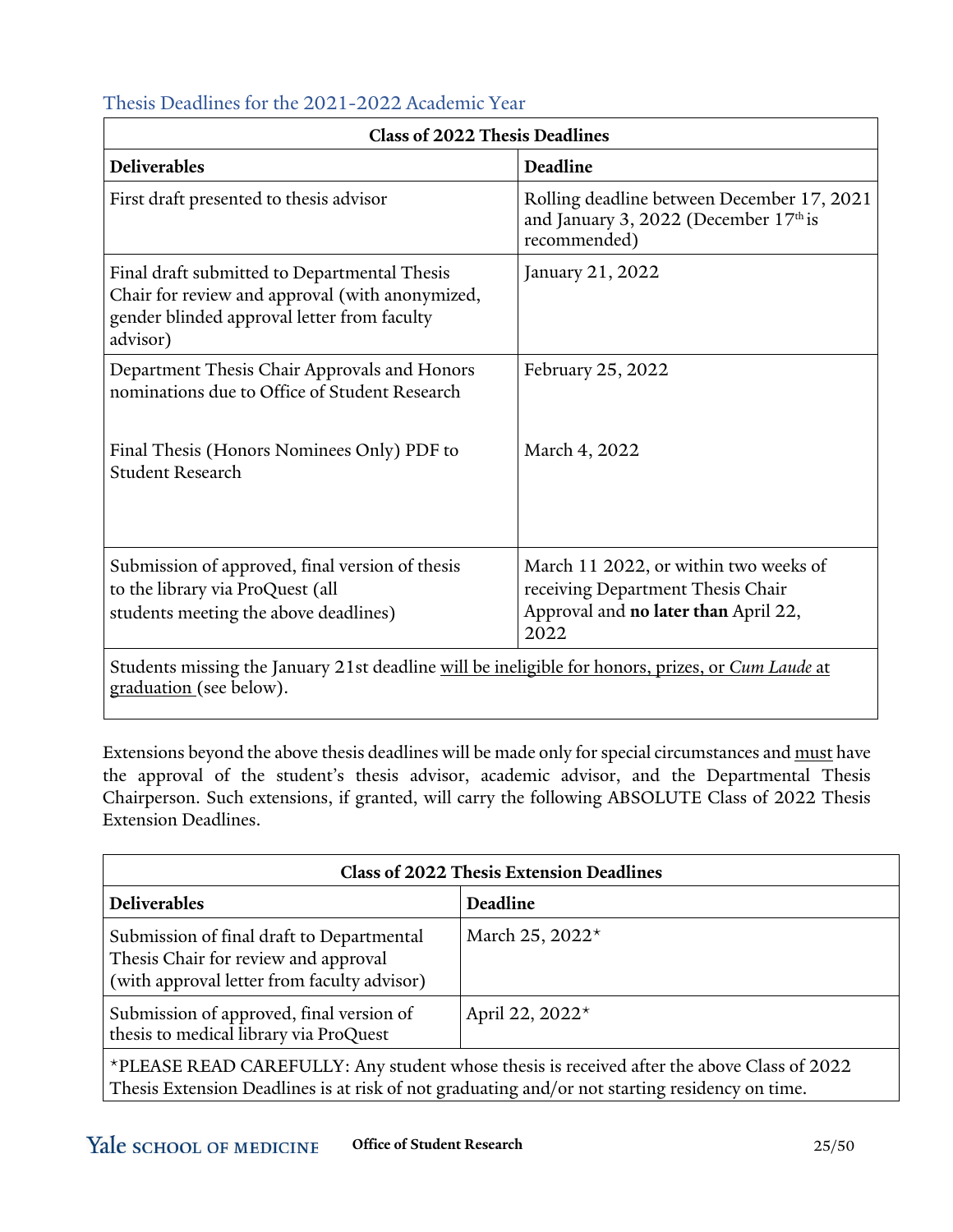M.D., Ph.D. students For students enrolled in the combined M.D./Ph.D. Program, the doctoral thesis submitted to and approved by the Graduate School will serve in lieu of the M.D. thesis requirement. Here it is important to note that the Graduate School awards degrees twice a year, in late fall (November or December, depending on the Corporation schedule) and May. In order to guarantee consideration by the appropriate Graduate School Committee on Degrees, the dissertation must be submitted by October 1 for a fall degree, or March 15 for a May degree. To ensure compliancewith YSM graduation deadlines, M.D., Ph.D. students should submit their dissertation directly to OSR concomitant with its submission to the graduate school. OSR will convene a committee to reviewthe dissertation. If approved by this committee, OSR will accept the dissertation in lieu of the M.D. thesis. Students will receive formal feedback and have the opportunity to revise the work before receiving final approval. This thesis should then be uploaded into the Yale M.D. Thesis Library via ProQuest. Please contact OSR with any questions regarding this workflow.

### THESIS AWARDS

The central role of the medical student thesis is to educate students in the application of rigorous methodologies and creative self-discipline to the asking and answering of a specific question. As such, all students are expected to produce an excellent piece of scholarly work. It is recognized that some theses may be truly exceptional and, as such, merit consideration for a prize at graduation. The basis for this recognition includes the thesis being an outstanding work based on original observations made by the student. Up to 30% of theses in a given department (or more, at the discretion of the Departmental Thesis Chair), maybe submitted for honors. Additionally, many departments recognize outstanding submission with a "DepartmentalHonors" designation. Copies of the nomination forms and YSM Thesis Committee Score Sheet are included as Appendix Items B, C, and D respectively. Students who believe there may have been bias in the review of their thesis should directly contact OSR to request a formal appeal of the departmental decision.

# REQUIRED COMPONENTS AND FORMATTING OF THE FORMAL M.D. THESIS

In general, one topic is appropriate for the thesis, but it is recognized that some students may have performed several projects in parallel under the supervision of their mentor. If the student elects to include more than one study in the thesis, it is recommended that an attempt be made to integrate the topics into one coherent presentation. In rare cases where this goal cannot be achieved, it may be acceptable to divide the results section into different portions (or "chapters"). However, to be consistent with Yale formatting requirements, a thesis may not contain more than one abstract, introduction, statement of purpose, methods, results and discussion section. It is not acceptable to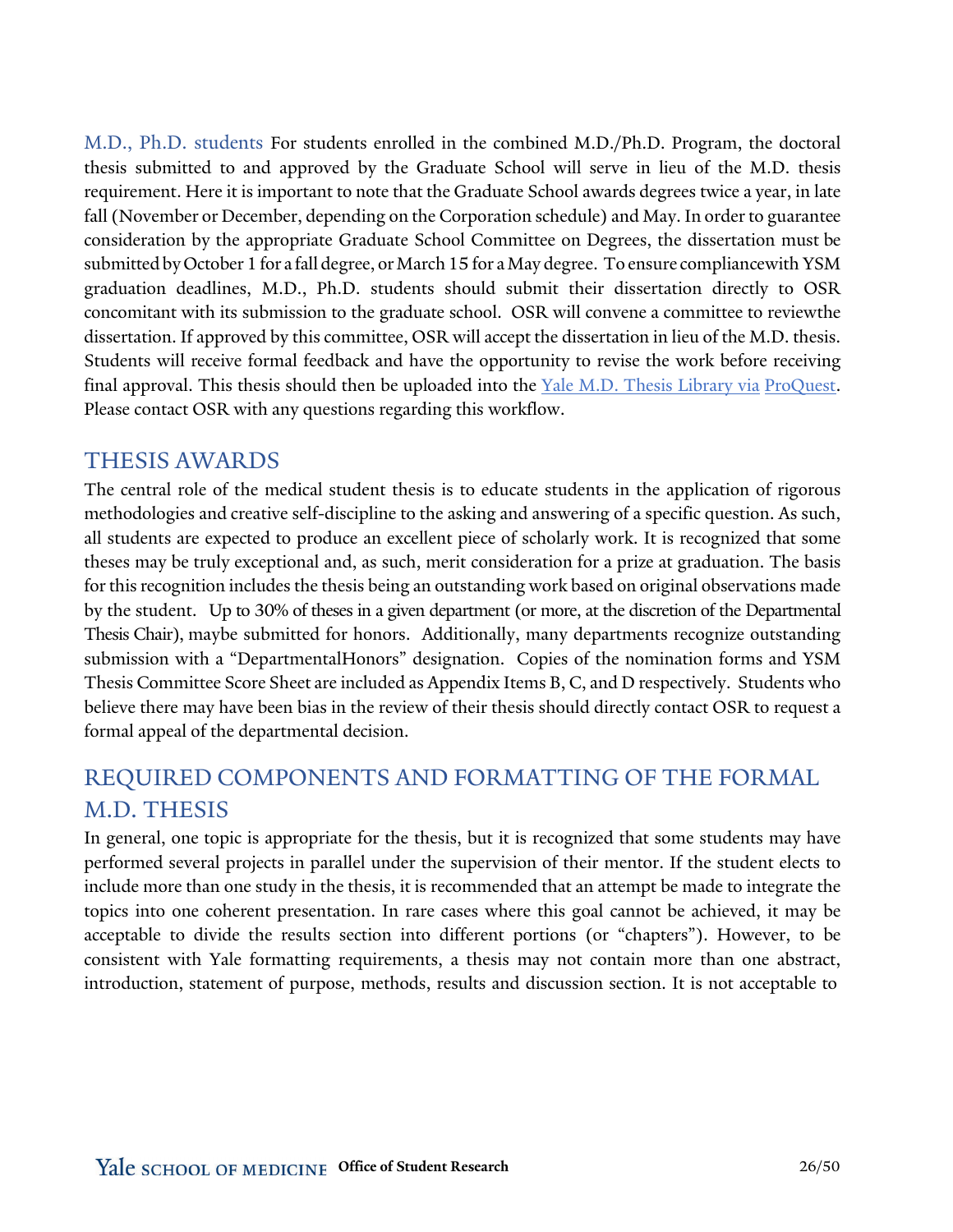submit a published or submitted manuscript in lieu of the thesis requirement. The formal thesis is presented as a digital document (PDF) during the graduation year. It must adhere to the following formatting and content requirements. These aspects of research are critical in making the work sound, error-free, and impactful for communities of interest. Recognizing that students may have uncertainly regarding how these guidelines relate to their thesis, OSR will be will be happy to answer any questions that may arise. Additionally, students may find it useful to consul[t reporting guidelines](https://www.equator-network.org/?post_type=eq_guidelines&eq_guidelines_study_design=experimental-studies&eq_guidelines_clinical_specialty=0&eq_guidelines_report_section=0&s&eq_guidelines_study_design_sub_cat=clinical-trials-experimental-studies) to enhance the quality and transparency of their theses.

### Formatting

- 1) **Font:** 10-12-point font should be used.
- 2) **Line spacing:** Body paragraphs and tables should consist of double spaced text. Single spaced text may be used within block quotations, footnotes, and bibliography.
- 3) **Margins:** 1.5-inch margins on the left with one-inch margins on the remaining three sides. These margins apply to text, full-page images and illustrations, and tables.
- 4) **Figures:** Illustrative information, schematics, and representative data should be included as figures. Each panel in a figure should be labeled. Legends should describe each panel in detail in a 9-point font or greater and positioned below the figure to which they refer.
- 5) **Page Numbers:** Each page in the thesis should be numbered except the title page, table of contents, abstract, and acknowledgements. The numbering should start at 1 and be placed either at the top center or at the top right-hand corner at least 1/2 inches from any edge.
- 6) **Minimal page requirement:** Most Yale M.D. theses average 40-80 pages of text. A minimum of 30 pages of text excluding figures, legends, and references is required.

### Required Components

- 1) **Title page:** Title should not exceed 100 characters including spaces between words as shown in Appendix Item D.
- 2) **Abstract page:** As described on pages 35-36 and Appendix Item E.
- 3) **Acknowledgements:** Personal and faculty acknowledgements, grant support, departmental support, etc.
- 4) **Table of Contents:** with page numbers for each section.
- 5) **Introduction:** A thorough, complete, detailed, critical review of the literature that contextualizes and cites the work of previous investigators. This section should describe the state of the existing knowledge, provide rationale for the study, identify knowledge gaps, and frame the contribution of the thesis to medicine.
- 6) **Statement of purpose:** Specific hypothesis if appropriate, and specific aims of the thesis.
- 7) **Methods:** Thorough description of valid and rigorous study design.
	- i. **Student Contributions**: Describe in detail exactly which procedures, methods and experiments were conducted by you and which procedures, methods and experiments, generation of data, or production of reagents, were performed by other members of the study team. It is not sufficient to state that this information may be mentioned elsewhere. It must be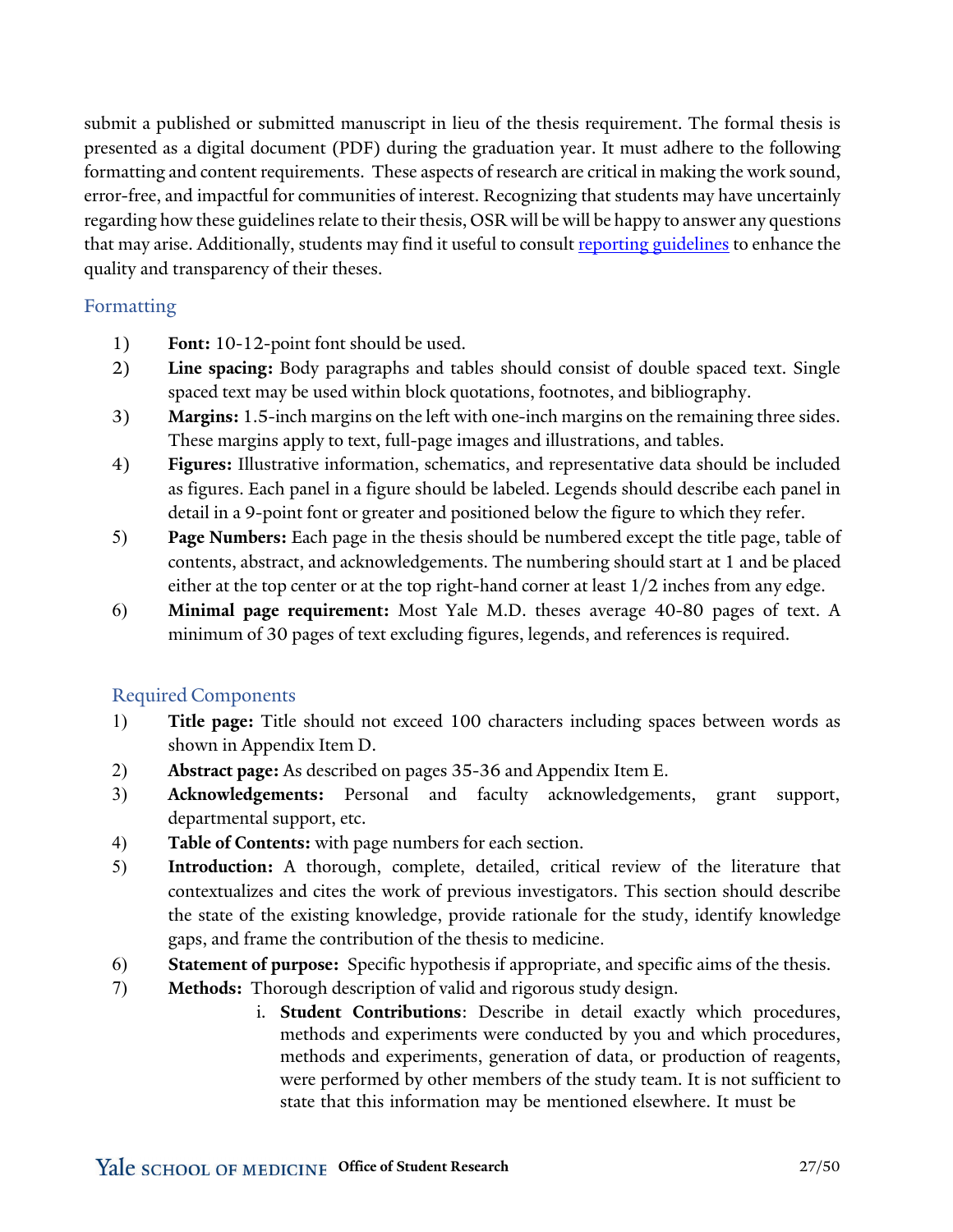summarized here. It is recognized that students may often be completing a portion of a larger work. A statement detailing precisely what was done by the student and what was done by others does not detract from the thesis but is necessary for academic honesty.

- ii. **Ethics Statement:** Include information regarding the ethical conduct of research.
- iii. **Human Subjects Research:** If relevant, include explicit information regarding Institutional Review Board approval and informed consent. If the study had a waiver of consent, this exception must be clearly stated. Information regarding inclusion of women and minorities as research participants should be included here.
- iv. **Laboratory Animals:** For studies involving laboratory animals, include an explicit statement regarding study approval from the Institutional Animal Care and Use Committee. Include information regarding the species, strain, sex, and age of laboratory animals in this section as well.
- v. **Methods Description:** Provide information regarding the materials and methods used in the study. Each method should consist of its subheading and paragraph and be described in detail that is sufficient to allow its replication by an investigator who did not participate in the study.
- vi. **Statistical Methods:** The last paragraph in this section should present the methods used to derive results. As needed, describe any data preprocessing such as transformation and normalization. Describe how outliers were defined and handled and present descriptive statistics as appropriate. The number of sampled units (ie, "n") and significance (ie, "P") should be reported for each statistical comparison. Continuous variables that are normally distributed may be presented as mean  $+$  standard deviation. Continuous variables that are asymmetrically distributed should be presented as median + interquartile range. All statistical tests should be clearly described and include information regarding testing level (alpha) and one- or two-sided comparisons. Corrections for multiple testing should be addressed and reported. Any novel or complex data algorithms should be clearly described and appropriately referenced.
- 8) **Transparent reporting of results:** All primary data related to the thesis topic should be presented. Important data should be highlighted in figures or tables. For ease of review, it is preferred that figures and tables be included in proximity to their callout in the text. Alternately, tables and figures can be presented separately after the discussion but, if possible, it is advantageous to the reader to include these components in the body of the results section, as occurs in research publications.
- 9) **Discussion:** This section presents thorough and detailed interpretation and analysis of data, conclusions drawn, and framing of observations with the larger scientific literature. Limitations should be addressed, as should alternate interpretations and how the thesis may inform future studies in the field. Whenever relevant, a discussion of how the thesis may meaningfully impact communities of interest should be included here. Finally, given the historic disruptions caused by the COVID-19 pandemic, students may insert a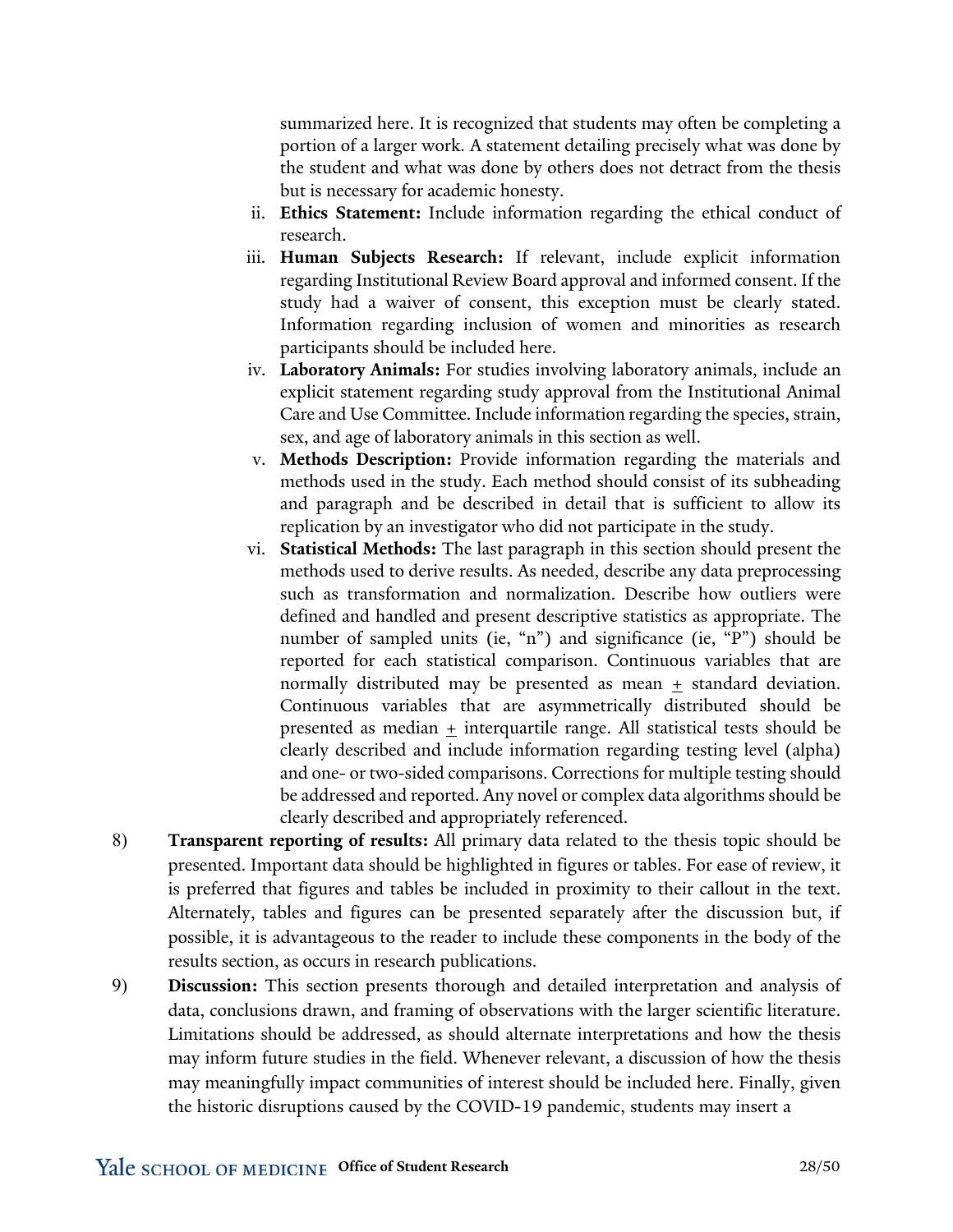paragraph describing how they approached and responded to the unique research challenges encountered during the 2020-2021 time frame.

- 10) **Figure References and Legends:** Figures must be cited sequentially in the text using Arabic numerals (for example, "Fig. 7"). Provide a short title (in the legend, not on the figure itself), explanation in sufficient detail to make the figure intelligible without reference to the text, and a key to any symbols used.
- 11) **Tables:** All tables should be double-spaced, self-contained and self-explanatory. Provide brief titles and use superscript capital letters starting from A and continuing in alphabetical order for footnotes.
- 12) **References:** We strongly recommend the use of bibliography software such as Endnote for managing the references. References should be formatted according to New England Journal of Medicine Style.

It is acknowledged that theses in the area of medical humanities, ethics, history, and related fields may not obviously adhere to the above requirements. In this case, the thesis will likely replace the "hypothesis" with a "claim" based on evidence gleaned through literary, historical, and ethical research. The first paragraph of the Methods should still contain information about the student's contribution. The subsequent paragraphs should describe the artistic, literary, or historical databases and methods used to gather the "evidence" presented in support of and contrary to the central claim. The discussion and remaining sections are the same. If you have questions about how to best frame your thesis, please contact OSR.

# AVOIDING THE RISK OF COPYRIGHT VIOLATION AND LIABILITY WHEN SUBMITTING YOUR M.D. THESIS

Your M.D. Thesis represents an academic milestone. The protection of your thesis copyright exists from the time your work was created in digital form. Every article, book, or web page you used in conducting research and writing your thesis is also protected by copyright. When you download a single personal copy of a research article or cite a short passage, this scholarship is protected by the legal concept of fair use. A basic understanding of copyright protections and fair use is found at [www.copyright.gov.](http://www.copyright.gov/) Yale University also provides a guide to copyright protection and fair use: [http://ogc.yale.edu/legal\\_reference/copyright.html.](http://ogc.yale.edu/legal_reference/copyright.html)

Section 107 of the U.S. Copyright Law describes how to determine if a particular use of copyrighted material is fair. However, the distinction between what is fair use and what is infringement is not always clear or easily defined. Copying an image from an academic e-journal and citing the source does not substitute for obtaining permission to reproduce the image. Many publishers use [www.copyright.com](http://www.copyright.com/) to grant reproduction rights of their articles to authors.

ProQuest/UMI and the Yale Medicine Thesis Digital Library may elect not to distribute your thesis in the absence of evidence that permission or reproduction rights have been secured. Providing evidence of permission or reproduction rights is a student author responsibility. Examples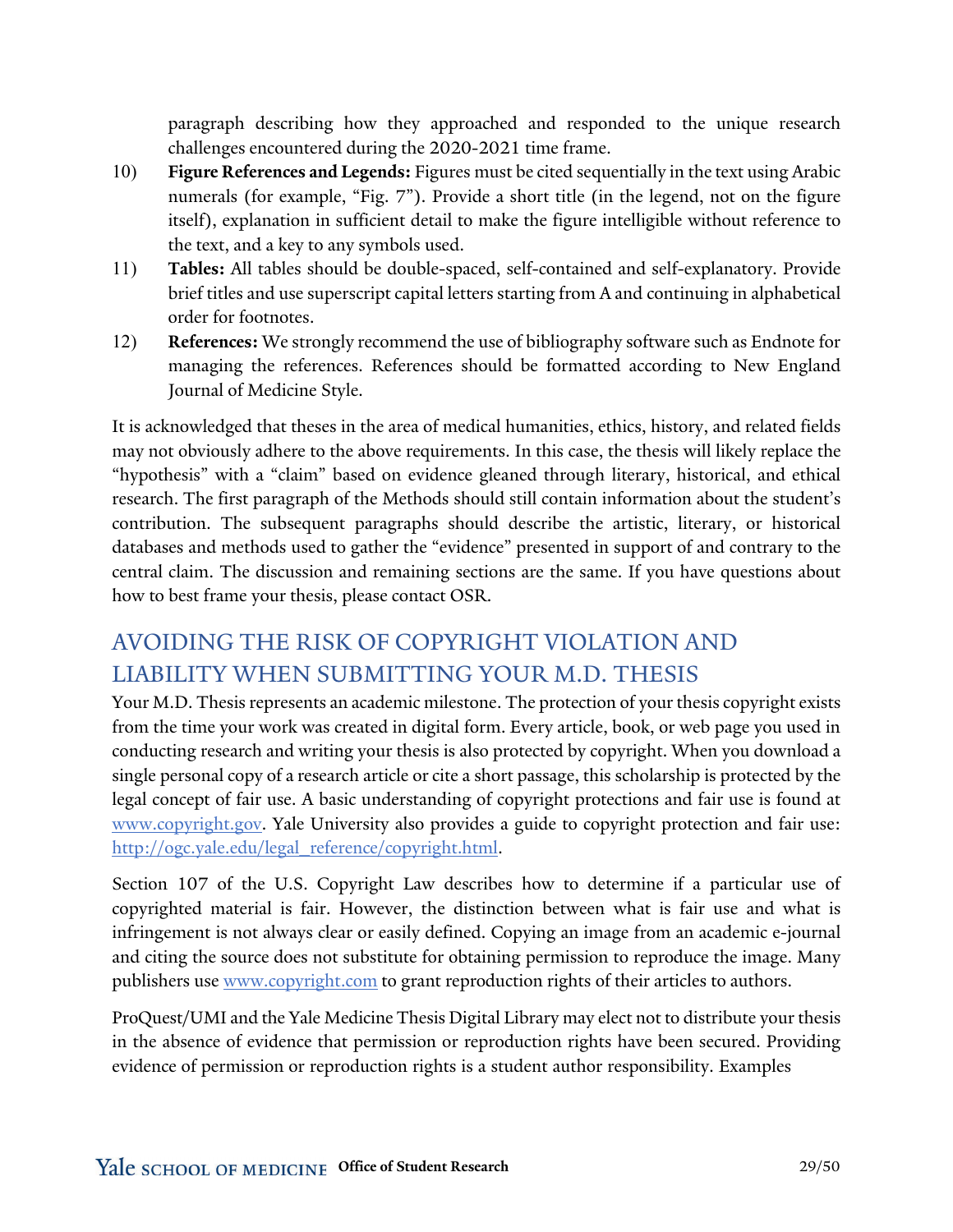encountered in M.D. Thesis research that require documentation of reproduction rights include but are not limited to:

- 1) Sections of published survey instruments or questionnaires.
- 2) Complete journal articles or other complete scholarly works [Note: The publisher Elsevier does allow graduate student authors of a journal article prior to graduation to reproduce their article in a thesis].
- 3) Image, graphic, or pictorial works from publications where the author has transferred copyright to the publisher, a common occurrence.

The safest course to avoid a delay in thesis is to avoid using published images without obtaining permission. It is almost always possible to cite a source and expect that readers can find the figure, chart, or image in the published version of the referenced work. Research faculty that transfer copyright to a publisher of their article are no longer the copyright holder and are unable to grant permission for reproduction. To circumvent this issue, the research mentor can offer unpublished images from their group's image collection.

When it is impracticable or prohibitively expensive to obtain permission through the publisher or the Copyright Clearance Center (www.copyright.com), students should avoid using that the material, unless they have obtained a written legal opinion that fair use would apply to the situation. Neither the Office of Student Research nor the Yale Library can supply legal advice on copyright and fair use. If there is any doubt, it is advisable to consult the Yale University Office of the Vice President and General Counsel at 432-4949.

# INSTRUCTIONS FOR UPLOADING A PDF VERSION OF A MEDICAL THESIS

Upon receiving notification that the M.D. thesis has been approved as meeting graduation requirements, students should upload the thesis to the Yale Medicine Digital Thesis Library.

**Yale Medicine Digital Thesis Library:** Starting with the YSM class of 2002, the Cushing/Whitney Medical Library and OSR have collaborated on the Yale Medicine Thesis Digital Library (YMTDL) project, publishing the digitized full text of medical student theses as a durable product of Yale student research efforts. Digital publication of theses ensures access for all scientists to a summary of such work, provides students with a formal citation for their thesis, and demonstrates the exceptional quality of student research and student-faculty cooperation at Yale. In 2006, the digital copy became a graduation requirement. Starting in 2012, alumni of the Yale School of Medicine were invited to participate in the YMTDL project by granting scanning and hosting permission to the Cushing/Whitney Medical Library, which digitized the Library's print copy of their thesis or dissertation.

The Office of Student Research and Yale School of Medicine require that the M.D. thesis be submitted to the YMTDL [https://elischolar.library.yale.edu/ymtdl/.](https://elischolar.library.yale.edu/ymtdl/) This submission should be accompanied by a completed "Yale School of Medicine Digital Thesis Depositor's Declaration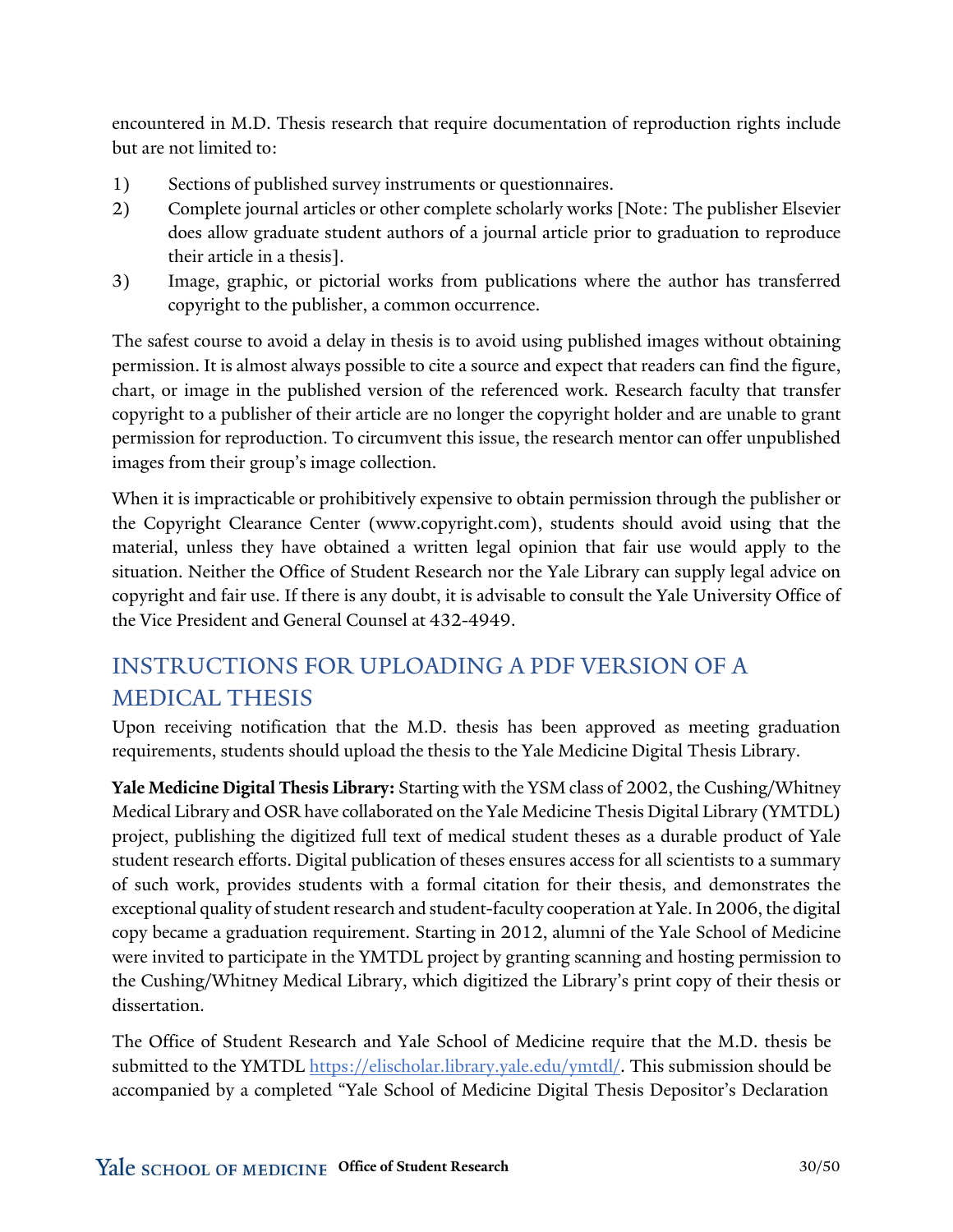Form." This form can be downloaded from [the OSR website](https://medicine.yale.edu/education/research/student/applications/) and is included as Appendix F of this document. Instructions on the submission of the digital thesis are as follows.

#### **Submitting a thesis via the ProQuest website:**

Logging In: <http://www.etdadmin.com/cgi-bin/student/etd?siteId=323>

The electronic thesis submission process in ProQuest is organized into three major categories: Publishing information, About my dissertation/thesis, and Submission & payment. The system will walk you through the submission process step-by-step.

A few things to note: the ETD Administrator software is a 3rd party product that YSM licenses from ProQuest. Because this vendor is unaffiliated with Yale, OSR and Yale University Libraries do not have control over its policies or processes. The ProQuest Dissertations and Theses Global database is a subscription resource that collects dissertations and theses from multiple countries and a range of academic specialties. This collection is then made available to subscribers. When students choose to make their thesis publicly available, the full-text will appear in this database and users will be able to read, save, and download the text.

EliScholar is a digital platform for scholarly publishing provided by the Yale University Library. While it is supported by third party software, EliScholar is maintained by YUL and offers more flexibility in uploading and managing theses. The option selected for thesis release in the ETD Administrator system will apply to both ProQuest Dissertations and Theses Global and EliScholar. All theses are available to the Yale community (individuals with a NetID and password and users physically present at a library facility on campus) upon publication. A limited release of approved theses to the awarding institution's user community is common practice.

The steps for thesis submission in the [ETD Administrator](https://www.etdadmin.com/main/home) system are listed on the right side of the screen. Stepwise instructions are included on the next page.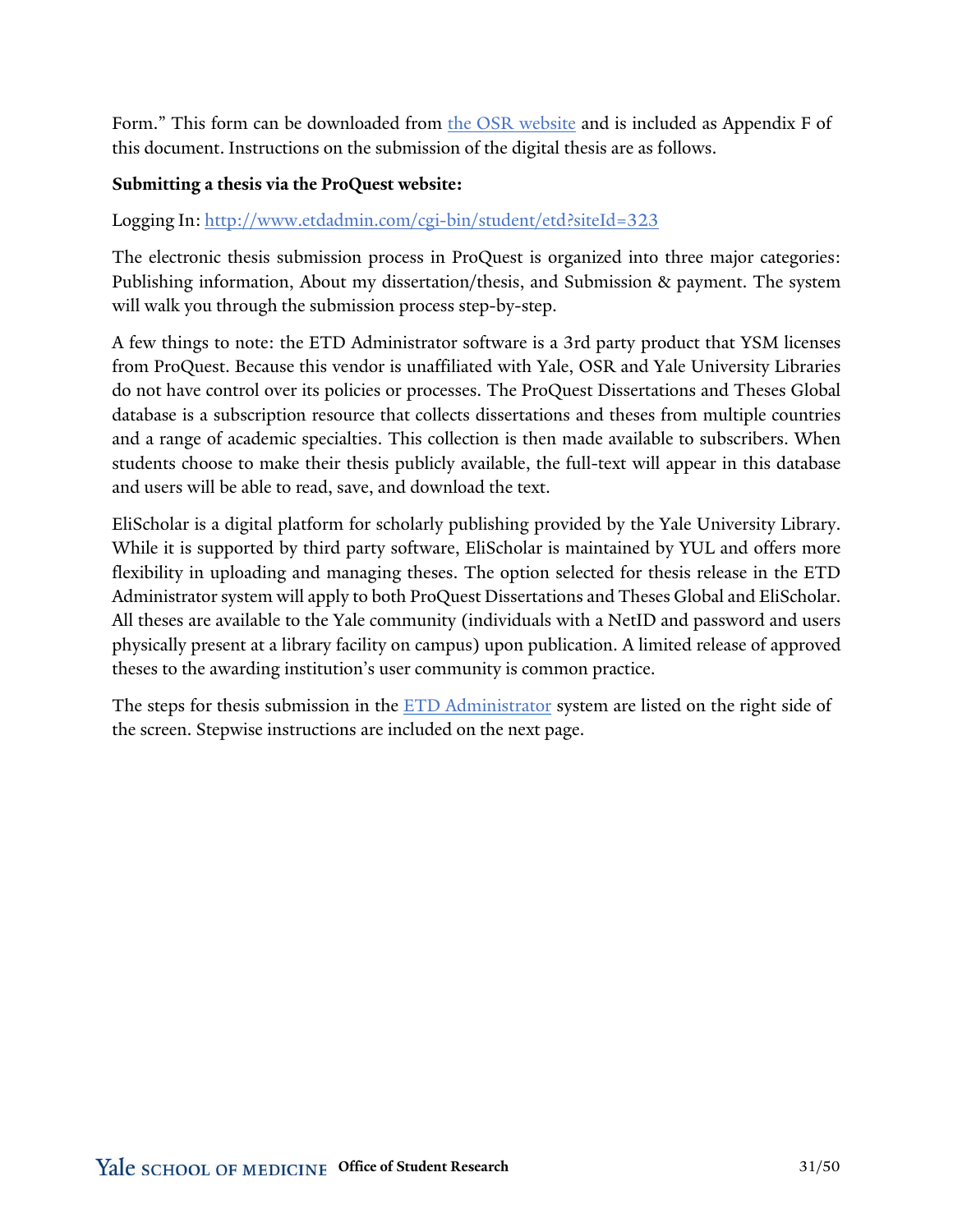

### **Publishing Information**

This section allows offers options relevant to immediate or delayed worldwide publication through ProQuest Dissertations and Theses Global and EliScholar. This decision will likely be based on whether the student and mentor hold the copyright to all the material in the thesis and have the authority to make it public (copyright may beshared with publishers or other authors). Per YSM policy, the terms for delaying publication are 1, 2, 3 years, or indefinitely. Students will also be prompted to enter their personal information in this section.

 $\blacksquare$  Instructions

This step lists the information required to complete the thesis submission process. Read the text, gather the necessary documents, and click continue.

PQ publishing options

This section provides options that dictate whether the thesis is released worldwide immediately, embargoed for 1-3 years, or permanently blocked from public release. When making his decision, students should consider who may have a copyright stake in the work. For example, the research has been previously published, copyright may have been transferred to the publisher or shared with co-authors. Questions regarding potential third party copyrighted material in the thesis should be directed to Lindsay Barnett [\(lindsay.barnett@yale.edu\)](mailto:lindsay.barnett@yale.edu) at

theCushing/Whitney Medical Library for assistance.

To make the thesis immediately available for worldwide consumption in ProQuest Dissertations and Theses Global and EliScholar, select *Yes* under "I want my work to be available in ProQuest as soon as it is published." If the selection is *No*, additional options will become available. ProQuest's default options are a 1- or 2-year embargo period, but the Office of Student Research allows a 3-year embargo and the option to permanently prevent public release. Students may choose either of these alternatives, by leaving the 1- and 2-year selections blank and entering the preferred choice in the "Note to administrator box."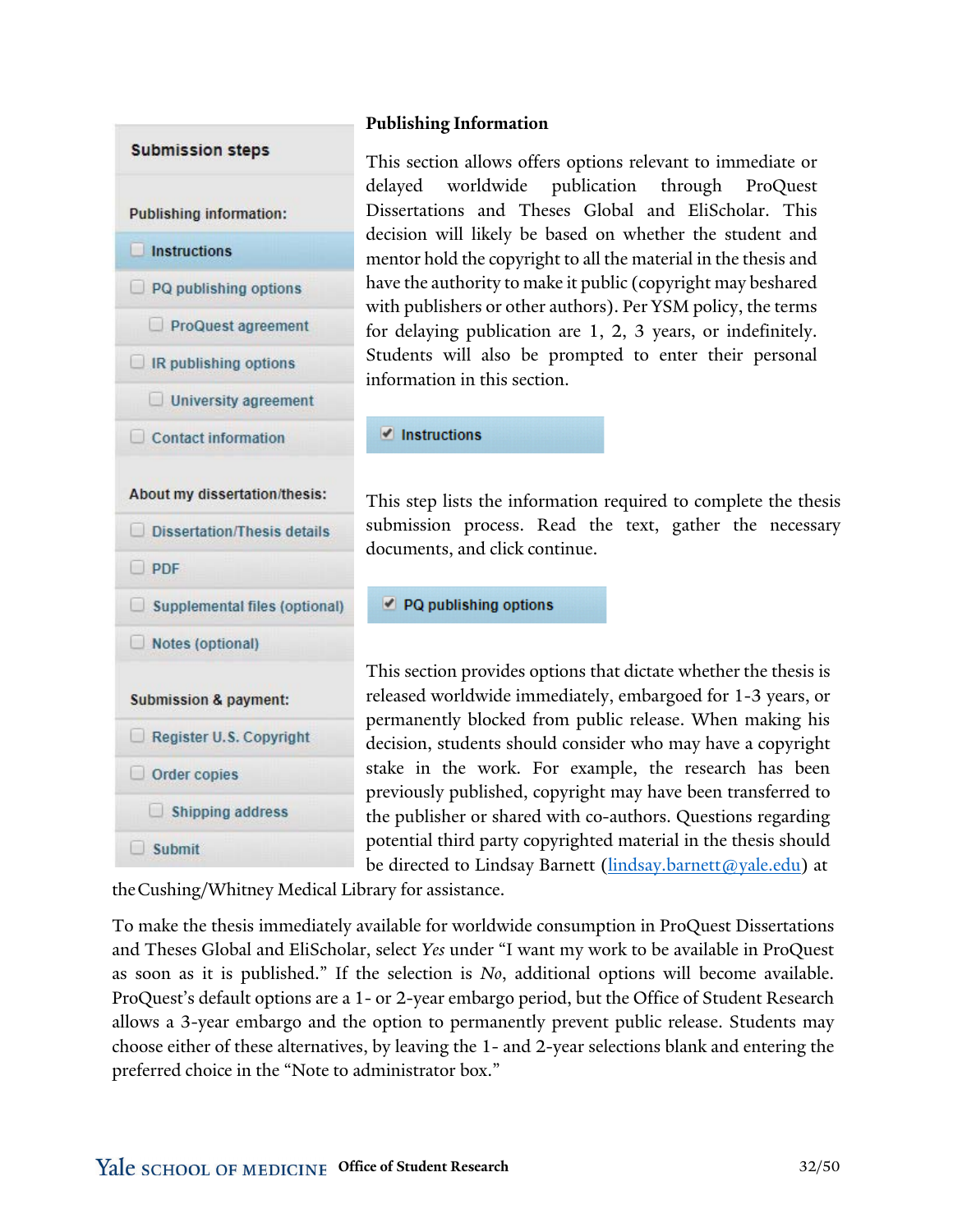#### **Delaying release in ProQuest**

I want my work to be available in ProQuest as soon as it is published. \*

 $\bigcirc$  Yes . No - I have patents pending, or another reason why I need to delay access to the full text of my work. How long would you like to delay the release to ProQuest? \* (more info)  $\circ$  1 year  $\circ$  2 years Note to administrator (optional): 200 characters Do not release worldwide. Clear

| Reason for delaying release to ProQuest: * |  |
|--------------------------------------------|--|
| Publication pending with another publisher |  |

Those students choosing an embargo are required to select a reason for delaying the release before saving and proceeding to the next step.

ProQuest agreement

This step requires reading and acceptance of ProQuest's Traditional Publishing Agreement. The selections in the "PQ publishing options" section will determine how ProQuest exercises their right to reproduce, distribute, and display the thesis. Students must accept this agreement to continue.

#### University agreement

Here is located a copy of the Yale School of Medicine M.D. Thesis Depositor's Declaration form. This form should be completed under the direction of the Office of Student Research. Check the box indicating the you have read, understand and agree to the form, then save and continue.

#### Contact information

Students should enter personal information and associated address(es) here. When all required fields are filled out, save and continue.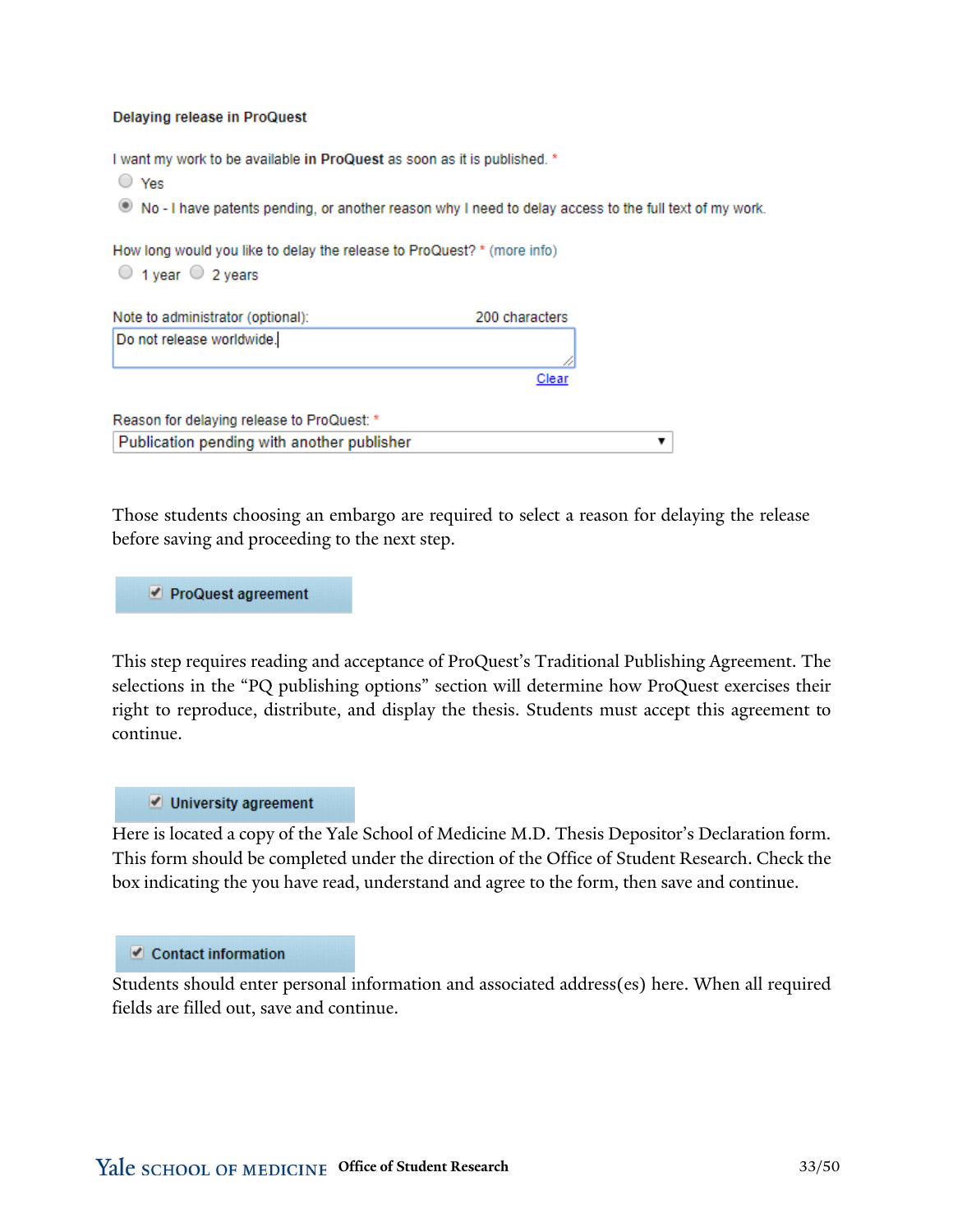#### **About My Dissertation/Thesis**

This section allows the entry of descriptive data and uploading of the thesis in PDF format. It also contains options for uploading supplemental files (video, spreadsheets, etc.) and notes. If there is any information that should be communicated to the ProQuest ETD Administrator about the digital thesis, please enter this into the Notes section.

Dissertation/Thesis details

This step involves entry of basic bibliographic details about the thesis as prompted, including title, abstract, degree details, and other information. If a student's specialty is not located in the "Primary Subject Category" dropdown menu, the default choice should be "Medicine [0564]."

| Department*:                          | Yale School of Medicine ▼ |
|---------------------------------------|---------------------------|
| Primary Subject Category*:            | Medicine [0564]           |
| <b>Additional Subject Categories:</b> |                           |
|                                       |                           |

Enter all relevant information then save and continue.

#### $\blacktriangleright$  PDF

This step involves the actual uploading of the thesis PDF and any documents related to third party copyright permissions through ProQuest's file upload system. Students who received permission from a third party who holds the copyright to portions of their thesis should post those documents here. This is not a required step in the thesis submission process. Students selecting "yes" under "Do you have any copyright permission documents to submit?" will see a file upload box appear.

Do you have any copyright permission documents to submit? \*

If copyright permission documents are included in your dissertation/thesis file, you do not need to submit them separately.



Once necessary files have been uploaded, click save and continue.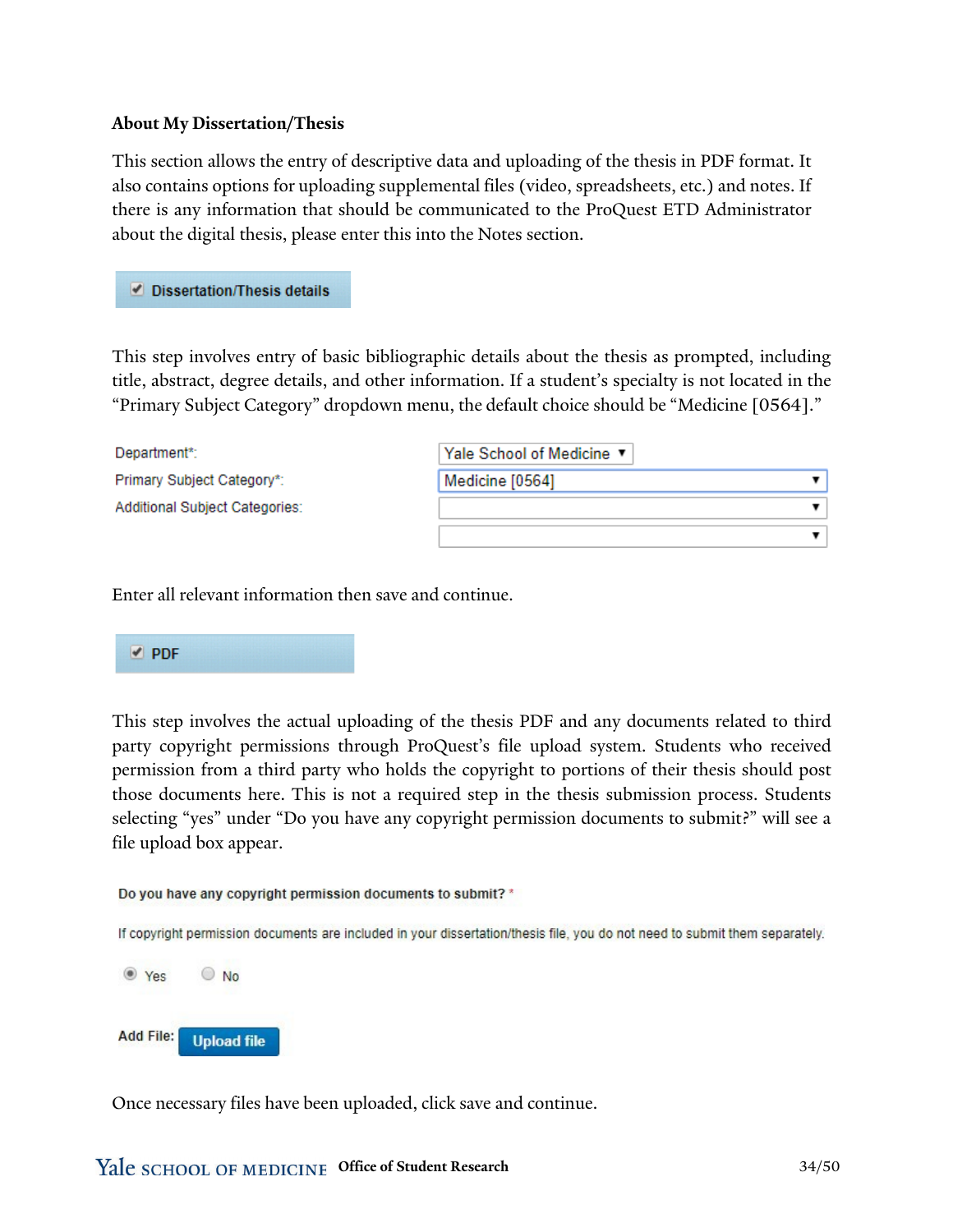#### Supplemental files (optional)

This optional step allows the submission of supplemental research files that are not part of the PDF uploaded in the previous step. These materials may include spreadsheets, media, datasets, and other types of information. If there are no supplemental files to upload, save and continue to the next step.

Notes (optional)

This space is for the entry of any notes that that the ProQuest ETD Administrator should see. These comments are not visible to the Office of Student Research or to the School of Medicine. This section is optional. After entering in any relevant notes, save and continue to the next section.

#### **Submission & Payment**

This final section provides options for registering copyright and ordering bound copies of your thesis.

#### Register U.S. Copyright

This step includes the option to have ProQuest register the thesis with the U.S Office of Copyright. This is an optional service provided by ProQuest for a \$55 fee; **there is no fee for electronic upload of your thesis.** Using this service represents a personal decision, and no reimbursement from the Office of Student Research or the Cushing/Whitney Medical Library is available. Please note that copyright subsists from the time a work is placed in fixed form and is not dependent upon registration with the U.S. Copyright Office. Authors may register their work with the U.S. Copyright Office personally at any time. Upon doing so, they must certify that no copyright has been previously filed on any version of the thesis and that they are the sole author of the manuscript with no third party claimants to any of the work, to be eligible for this service. After making the appropriate selection, save and continue.

#### Order copies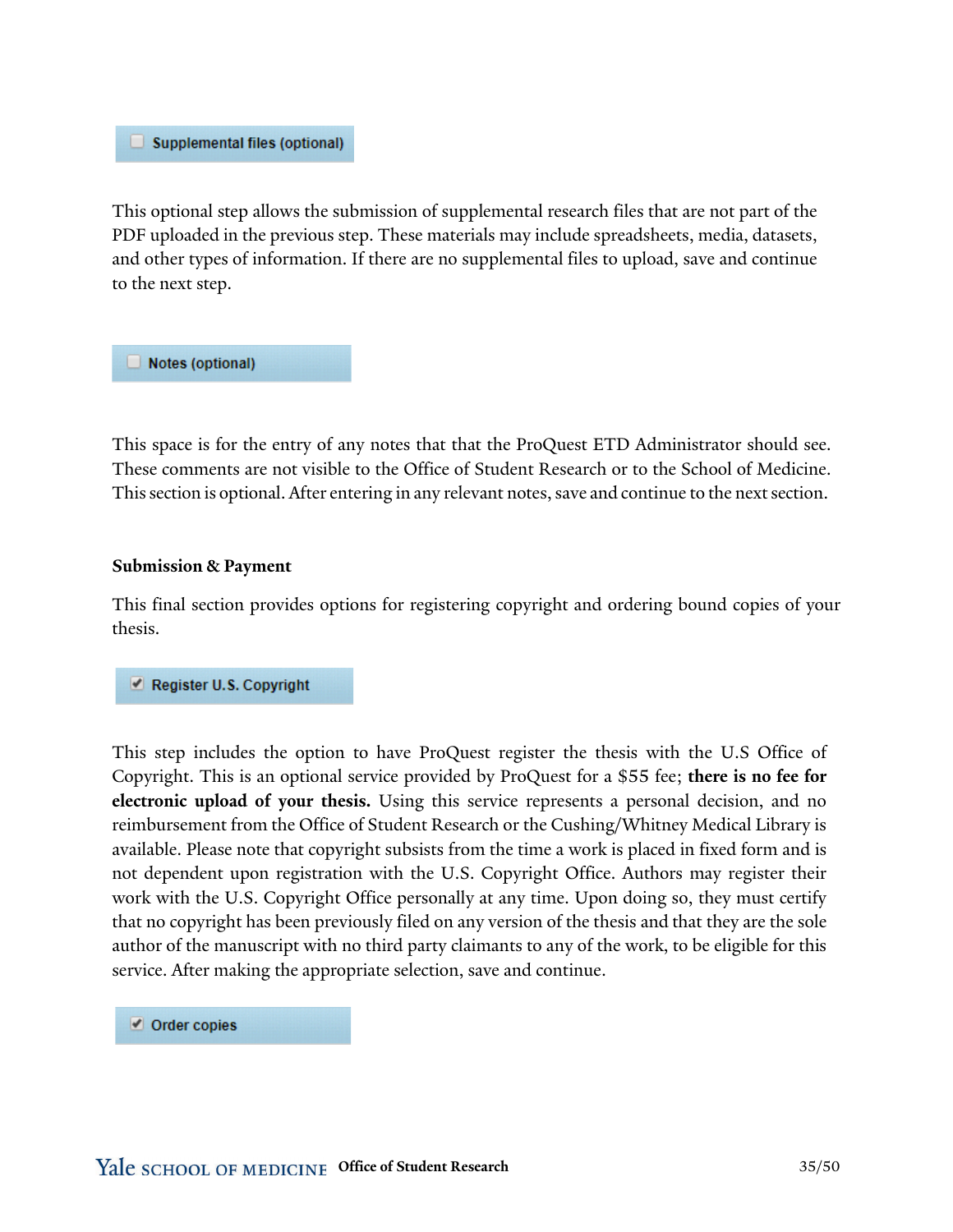The penultimate step is to order bound print thesis copies. This optional service is not required. Upon publication, one bound copy of your thesis will be deposited into the Cushing/Whitney Medical Library's collection. Please note that it can take up to 16 weeks from the point of order to receive bound copies from ProQuest. Copies ordered through ProQuest **cannot be shipped directly to OSR.** Therefore, when choosing to order copies, please complete the subsequent step and enter a shipping address.

Otherwise, this step may be skipped.

 $\Box$  Submit

The final step is to review all of your choices and submit your thesis. If any steps have been missed or are incomplete, the software will prompt you to finish these steps before submission. While the heading on this step is "Pay for your order," no charges will be generated unless optional services have been selected. The "Submit Dissertation/Thesis" tab completes the process. Students experiencing difficulties with the process or having second thoughts after submission should contact Lindsay Barnett (*lindsay.barnett@yale.edu*), the ProQuest ETD Administrator for YSM. If Ms. Barnett is not available, please contact OSR staff.

#### **Abstracts of M.D. Theses**

A standardized format for the abstract of each M.D. thesis is required (see the following instructions below and the examples provided in Appendix E). This format must be followed for all abstracts published in the Yale Medical Thesis Digital Library. These abstracts will not be reviewed for content. It is the responsibility of the student investigator and the faculty advisor to prepare the abstract. Faculty sponsors provide approval of the abstract when they approve the final version in the bound thesis.

\*\* These instructions for preparing abstracts are to be used for the digital library submission.

- 1. Abstracts should be formatted with 1.5 inch margins on the left and 1-inch margins on the remaining three sides.
- 2. Abstracts may be no more than 500 words in length, not including title and author information. The entire abstract, including title page, must be double-spaced and should be no more than one page in length.
- 3. Titles should be brief, clear and carefully chosen. The title should not exceed 100 characters including spaces between words. Capitalize the entire title, using no abbreviations.
- 4. Authors' names are to be written in full, omitting degrees. The student author's name shall be first. If the faculty sponsor also qualifies as an author, their name should be last. If the faculty member has been only a sponsor, his or her name should appear in parentheses after the name(s) of other authors as follows: "(Sponsored by...)". Other collaborators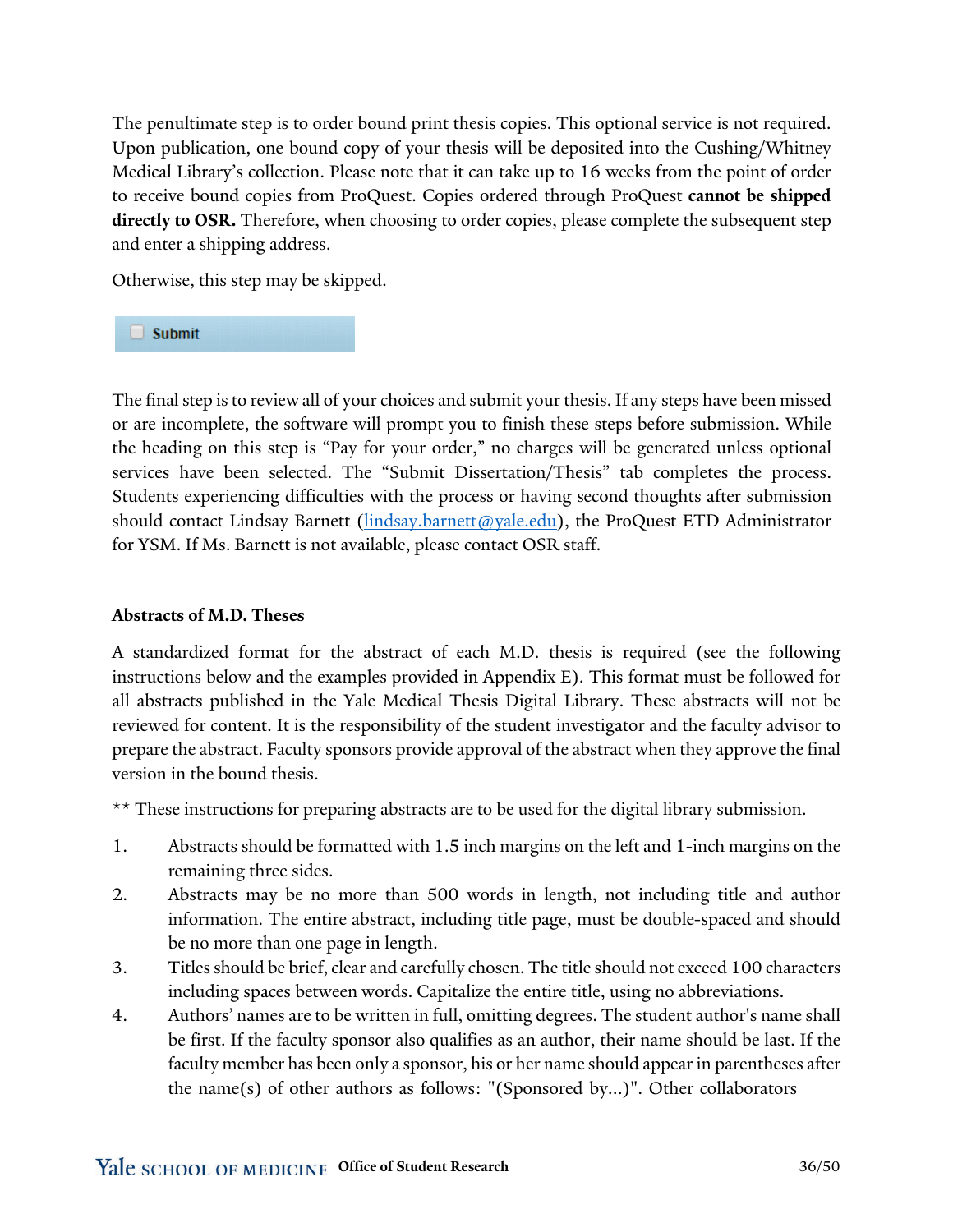should be listed after the student's name and before the faculty sponsor's name. Immediately following the faculty sponsor's name, designate section (if any), departmental affiliation, institution, city and state (Yale University School of Medicine, New Haven, CT) (see examples).

- 5. For thesis work performed at another institution, designate the senior author's departmental and institutional affiliation. In parenthesis, indicate the Yale faculty sponsor and institutional affiliation with the phrase: "Sponsored by..." (see examples).
- 6. Organize the body of abstract as follows:
	- a. A statement of the hypothesis or goals and specific aims of the study.
	- b. A statement of the methods used.
	- c. A summary of the results presented in sufficient detail to support the conclusions. Include actual values with statistics, if appropriate.
	- d. A statement of the conclusions reached.
	- e. Do not use subtitles; e.g., methods, results.
- 7. Do not include graphs, references to other publications, or acknowledgement of any research grant support. A single short table of results can be used if appropriate.
- 8. Abbreviations may be used in text only if defined initially by placing them in parenthesis after the full word (or phrase) first appears in the text. Abbreviations may not be introduced in the title.
- 9. Non-proprietary (generic) names are required the first time a drug is mentioned, written in small letters. Proprietary names are always capitalized, e.g., acetazolamide (Diamox).
- 10. Completed abstracts must be approved by faculty advisor.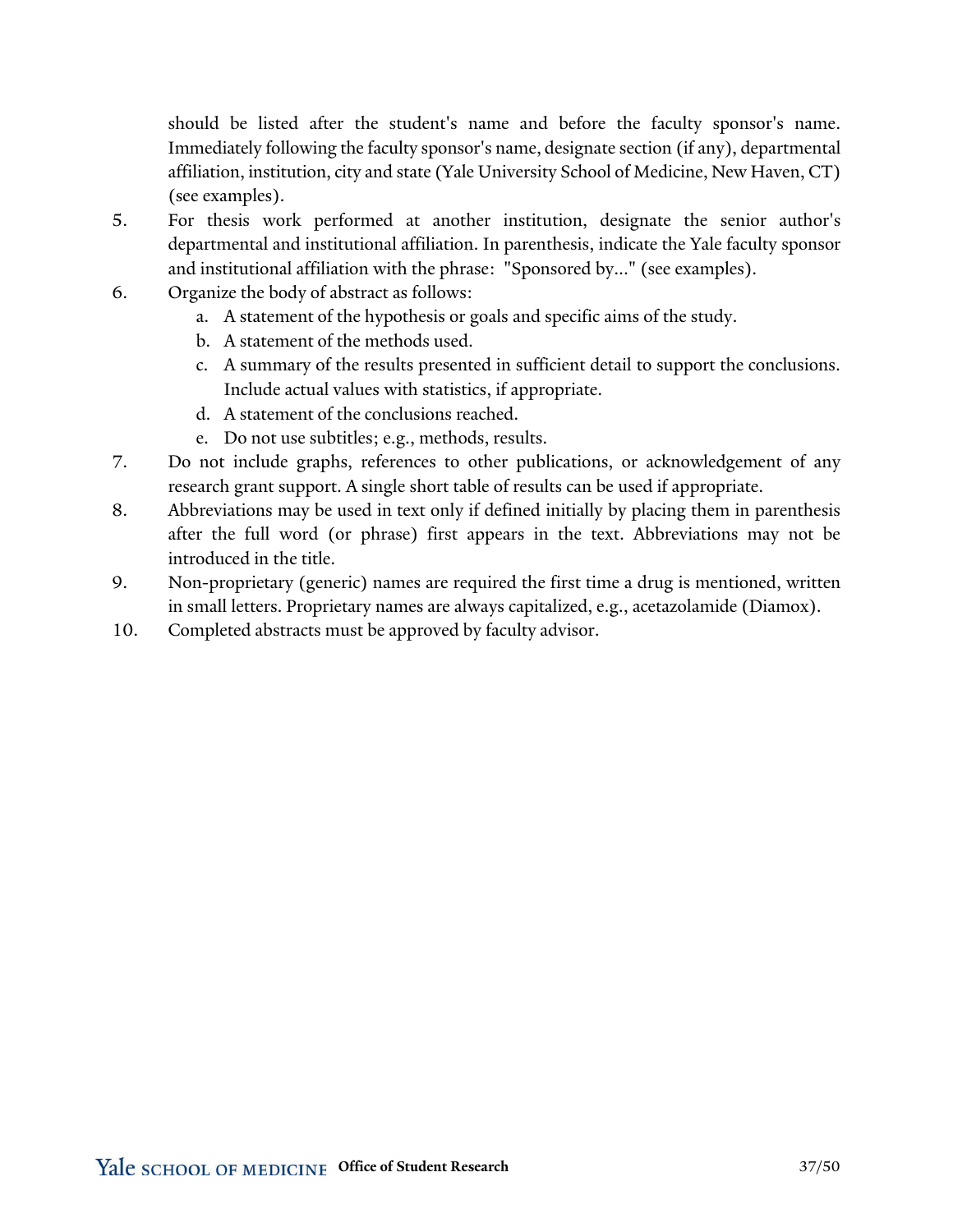# Appendix

Contents:

- A) Departmental Thesis Chairs
- B) Thesis Evaluation Sheet
- C) Thesis Prize Nominee Publications and Presentations Form
- D) YSM Thesis Committee Prize Review Form
- E) YSM M.D. Thesis Title Page Format
- F) ProQuest Abstract Submission Format
- G) Yale School of Medicine Thesis Depositors Declaration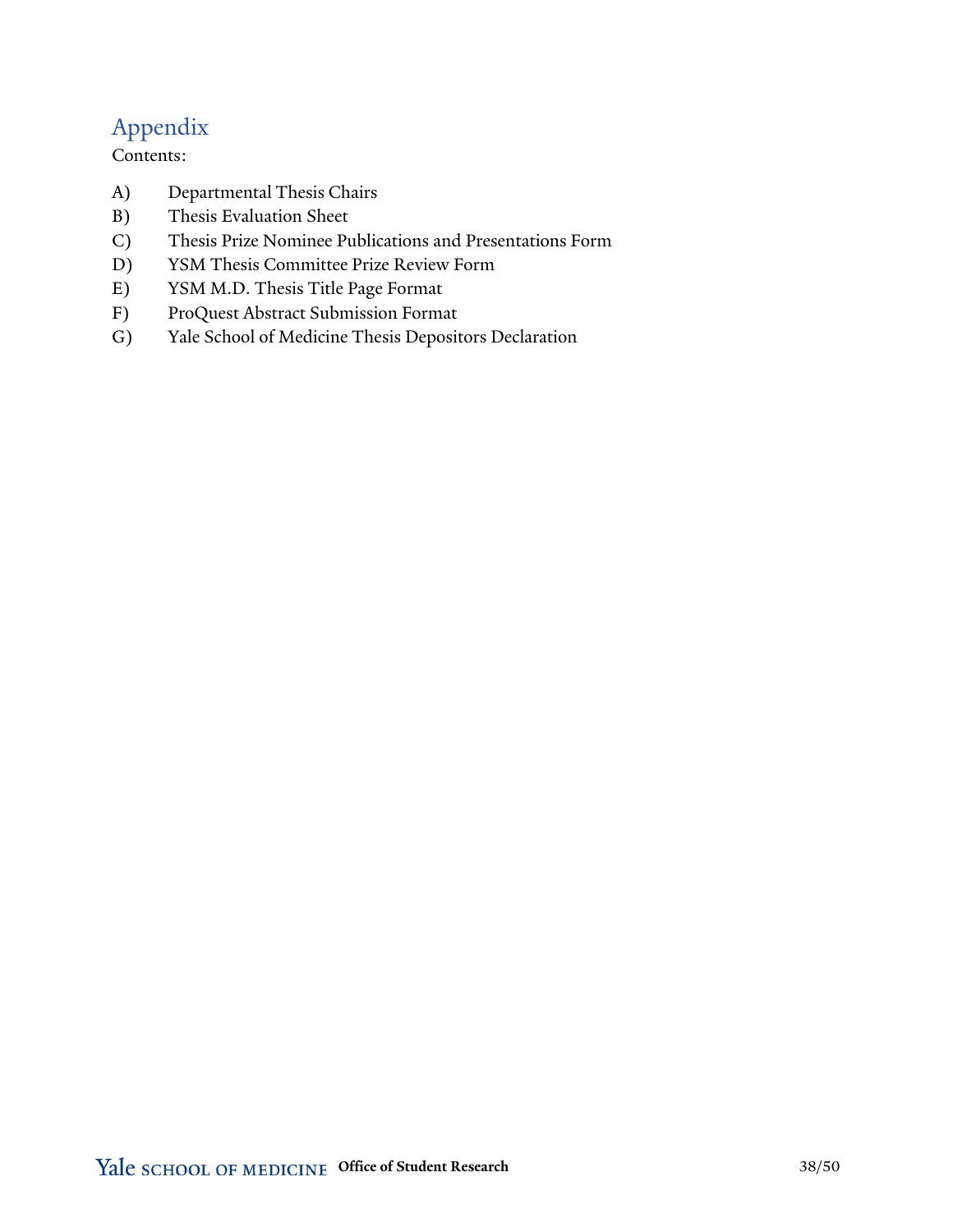| Department                          | Chair                                    |
|-------------------------------------|------------------------------------------|
| Anesthesiology                      | Dr. Paul Heerdt                          |
| <b>Biomedical Engineering</b>       | Dr. Fahmeed Hyder                        |
| Cell Biology                        | Dr. Peter Takizawa                       |
| Cellular & Molecular Physiology     | Dr. Biff Forbush                         |
| Child Study Center                  | Dr. Andres Martin                        |
| Dermatology                         | Dr. Keith Choate                         |
| <b>Emergency Medicine</b>           | Dr. Rachel Dreyer                        |
| Genetics                            | Dr. Curt Scharfe                         |
| <b>History of Medicine</b>          | Dr. Joanna Radin                         |
| Immunobiology                       | Dr. Kevan Herold                         |
| <b>Internal Medicine</b>            | Drs. Charles Dela Cruz & Lauren Ferrante |
| Laboratory Medicine                 | Dr. Ellen Foxman                         |
| Molecular Biophysics & Biochemistry | Dr. William Konigsberg                   |
| Neurology                           | Drs. Zachary Corbin & Sourav Ghosh       |
| Neuroscience                        | Dr. Michael Schwartz                     |
| Neurosurgery                        | Dr. Angeliki Louvi                       |
| Ob, Gyn & Reproductive Sciences     | Drs. Seth Guller and Shannon Whirledge   |
| Ophthalmology & Visual Science      | Dr. Ninani Kombo                         |
| Orthopaedics & Rehabilitation       | Dr. Jonathan Grauer                      |
| Pathology                           | Dr. Samuel Katz                          |
| Pediatrics                          | Dr. Jeffrey Gruen                        |
| Pharmacology                        | Dr. Daryl Klein                          |
| Psychiatry                          | Dr. Marc Potenza                         |
| Radiology & Biomedical Imaging      | Dr. Darko Pucar                          |
| School of Public Health             | Dr. Elizabeth Claus                      |
| Surgery                             | Dr. Peter Gruber (interim)               |
| Therapeutic Radiology               | Dr. Shari Damast                         |
| Urology                             | Dr. Isaac Kim                            |

# **Appendix A. 2020-2021 Departmental Thesis Chairs**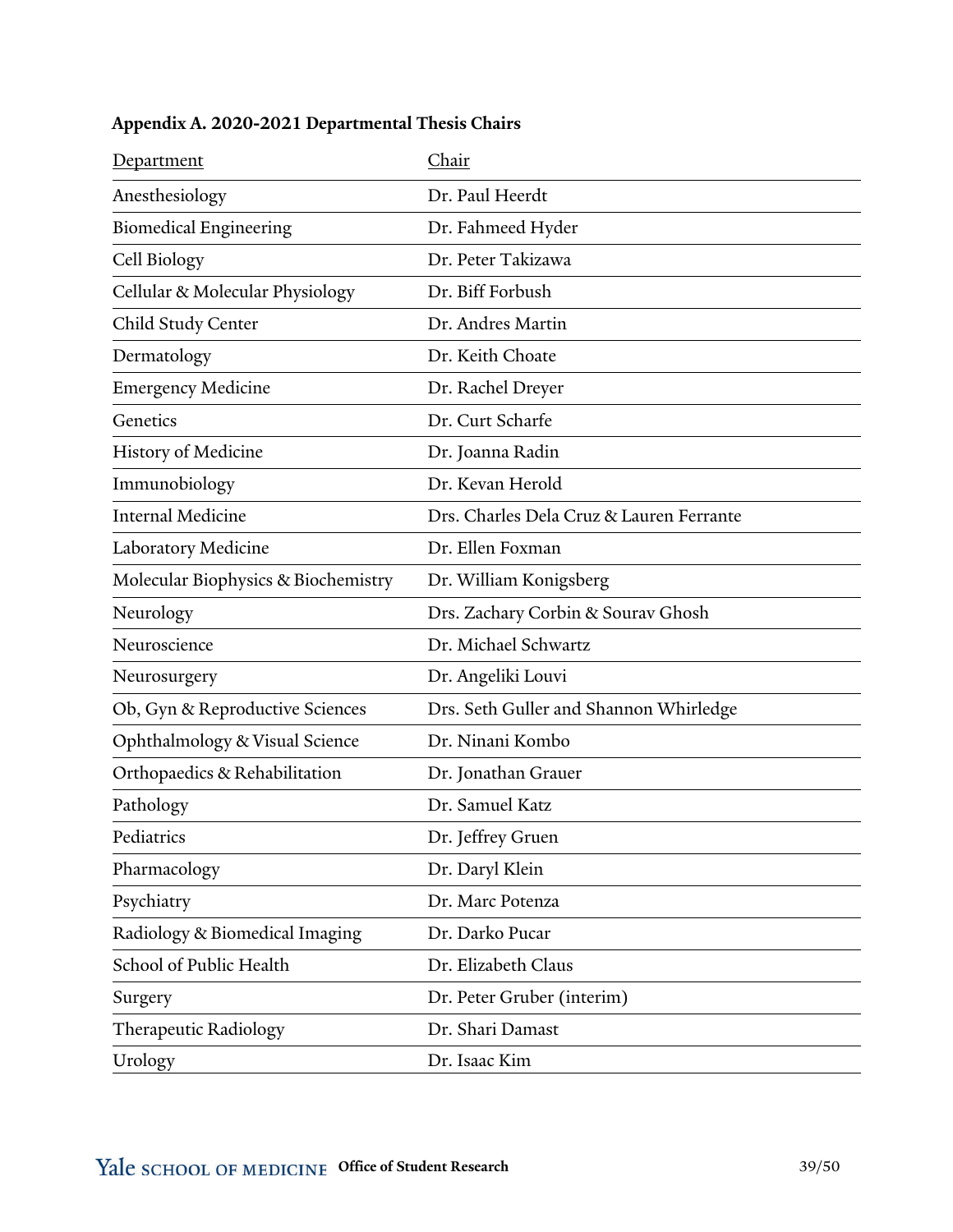### **Appendix B: Thesis Evaluation Sheet**

*To be used by Mentor and Departmental Reviewer* **Student Initials**:

**Reviewer:** 

**Thesis Title**:

**Faculty Advisor, Primary Department**:

**Relationship of Departmental Reviewer to Mentor:**

#### **Relationship of Departmental Reviewer to Student:**

|                                                                                                                      | Excellent (1) | Very Good (2) | Good $(3)$ | Fair $(4)$ | Poor $(5)$ |
|----------------------------------------------------------------------------------------------------------------------|---------------|---------------|------------|------------|------------|
| Significance: expected<br>impact on the field and<br>for improving health<br>and healthcare                          |               |               |            |            |            |
| Innovation                                                                                                           |               |               |            |            |            |
| Rigor of prior research                                                                                              |               |               |            |            |            |
| Methodologic rigor                                                                                                   |               |               |            |            |            |
| Organization and<br>clarity of text                                                                                  |               |               |            |            |            |
| Presentation of data in<br>tables & figures as<br>relevant                                                           |               |               |            |            |            |
| Interpretation of Data                                                                                               |               |               |            |            |            |
| Student effort                                                                                                       |               |               |            |            |            |
| Dissemination to<br>communities of interest<br>(publications,<br>presentations, pre-<br>prints, web content,<br>etc) |               |               |            |            |            |

I \_\_\_do recommend this thesis be considered for a prize.

\_\_\_do not recommend this thesis be considered for a prize.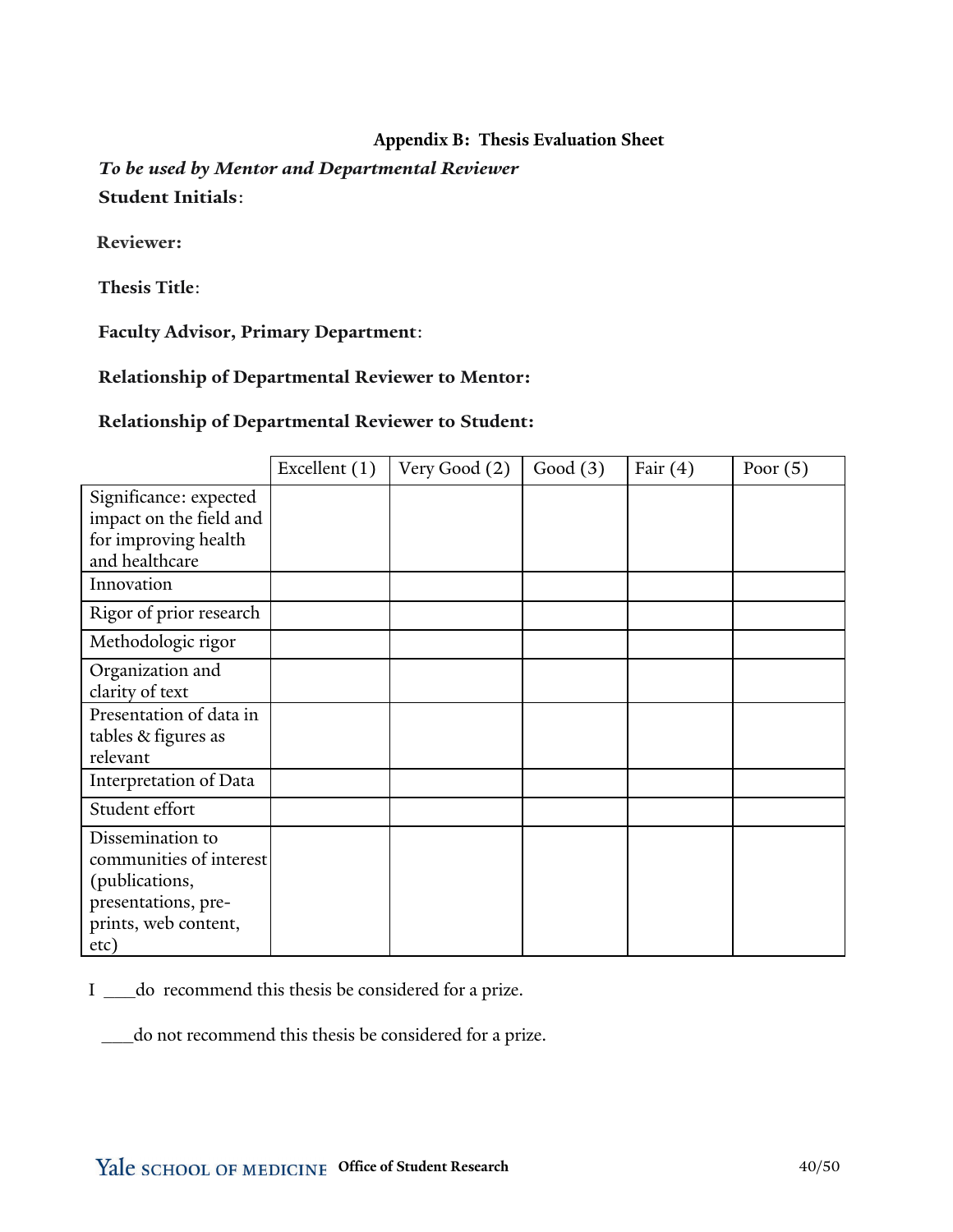Mentor:

If you are recommending this student for a prize, please attach a letter in support of your nomination addressing the criteria above.

Reviewers:

Please comment on two strengths of the thesis.

Please provide up to two suggestions for improvement.

- 1. Significance
	- a. Excellent: Scientific impact will be of great significance.
	- b. Very good: Scientific impact will be of moderate significance
	- c. Good: Scientific impact will be of modest significance.
	- d. Fair: Scientific impact will be of limited significance.
	- e. Poor: Scientific impact will be of minimal significance.
- 2. Innovation
	- a. Excellent: Completely new and (clinical or research) paradigm shifting
	- b. Very good: Moderately new and (clinical or research) paradigm shifting, some advance over prior work in this area
	- c. Good: Modestly innovative (clinical or research), incremental advance over prior work in this area
	- d. Fair: Limited innovation (clinical or research), incremental advance over prior work in this area
	- e. Poor: Minimal innovation (clinical or research) with no advance over prior work
- 3. Rigor of Prior Research: concerns the quality and strength of the research cited in the thesis to support the scientific premise.
	- a. Excellent: Rigorous discussion of relevant prior research and scholarly work in this field with no omissions. Clearly identifies the gap in knowledge that is being addressed in the thesis.
	- b. Very good: Very good discussion of relevant research and scholarly work with minor omissions
	- c. Good: Good discussion of relevant research and scholarly work with moderate omissions
	- d. Fair: Fairly week discussion of relevant research and scholarly work with major omissions
	- e. Poor: Prior research and scholarly work not addressed
- 4. Methodologic Rigor: the strict application of the scientific method to ensure robust and unbiased experimental design, methodology, analysis, interpretation and reporting of results. Whereas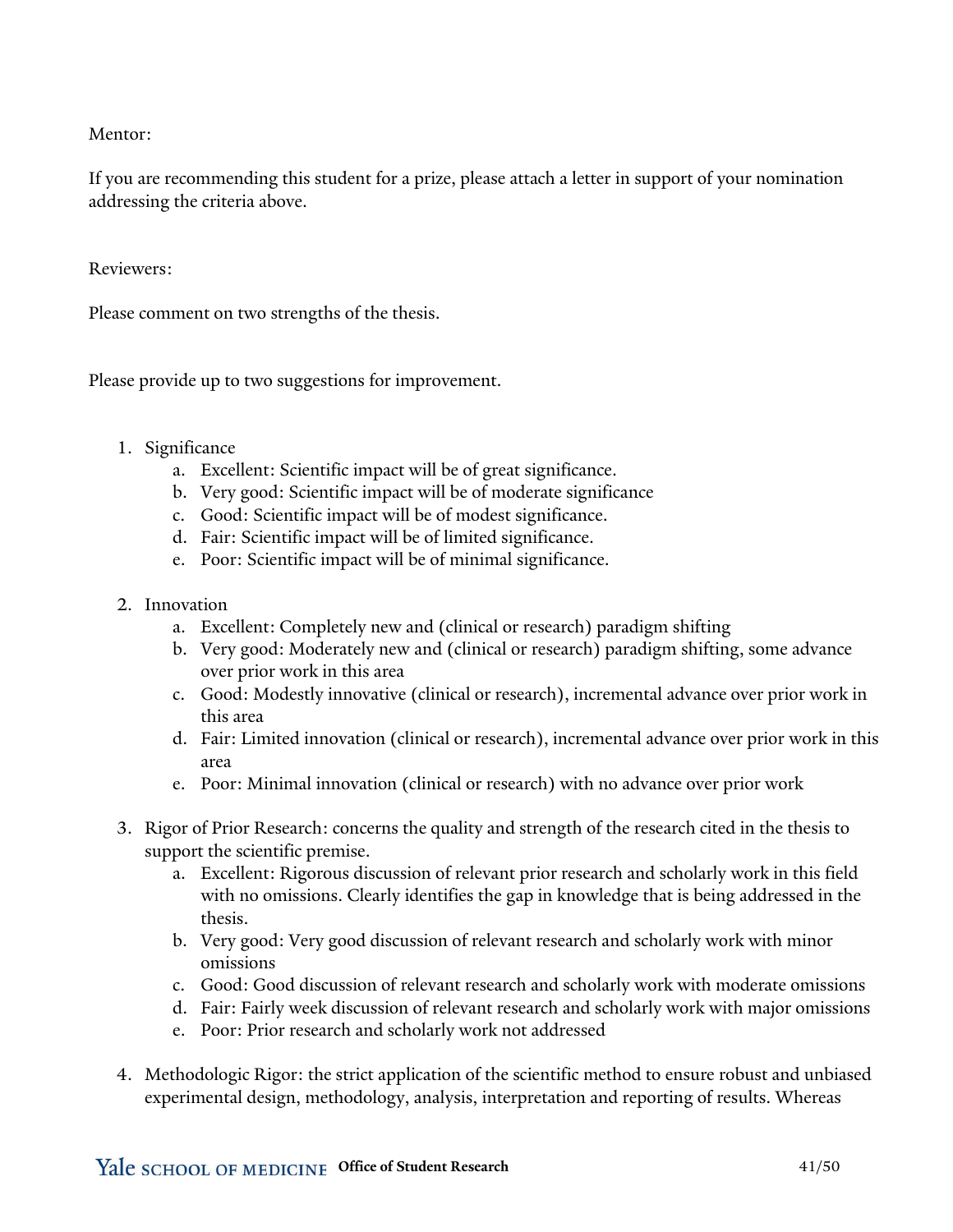rigor of the prior research pertains to key supporting data, scientific rigor pertains to the proposed research. Please refer to [reporting guidelines](https://www.equator-network.org/reporting-guidelines/) for criteria applicable to a variety of study types.

- 5. Organization and clarity of text
	- a. Excellent: All sections of thesis are presented in a clear and organized manner
	- b. Very good: All sections of the thesis are clear and well organized with only a few errors
	- c. Good: Some but not all sections of the clear and well organized, text is difficult to read in some but not all sections
	- d. Fair: Most of the thesis is unclear and poorly organized with numerous spelling errors and cut/paste errors
	- e. Poor: Thesis is poorly organized and not clearly written. Numerous cut and paste errors, spelling errors, different fonts throughout
- 6. Presentation of data in tables & figures as relevant
	- a. Excellent: Tables are exceptionally clear, Figures are well presented with clear and coherent legends
	- b. Very good: Tables are clear, Figures are well presented with clear and coherent legends, minor issues with formatting and legends that require improvement
	- c. Good: Tables are clear, Figures are well presented with clear and coherent legends, moderate issues with formatting and legends that require improvement
	- d. Fair: Tables are unclear, Figures are not clearly presented, legends are not coherent, numerous issues with formatting and legends that require improvement
	- e. Poor: Tables are unclear, Figures are not clearly presented, legends are not coherent, all of them have issues with formatting and legends that require improvement
- 7. Interpretation of data
	- a. Excellent: Data are exceptionally well interpreted. Findings are not over-stated.
	- b. Very good: Data very well interpreted with minor areas for improvement
	- c. Good: Data are for the most part interpreted appropriately with a moderate number of areas for improvement
	- d. Fair: Data are often inappropriately interpreted with a moderate number of areas for improvement
	- e. Poor: Data interpretation is poorly done and requires complete overhaul
- 8. Student effort
	- a. Excellent: Student developed the question, designed the study, performed and analyzed the study, and wrote the thesis with no help from mentor's research group aside from scientific mentorship from thesis advisor
	- b. Very good: Student developed the question, designed the study, performed and analyzed the study, and wrote the thesis with a small amount of help from mentor's research group
	- c. Good: Student developed the question, designed the study, performed and analyzed the study, and wrote the thesis with a moderate amount of help from mentor's research group
	- d. Fair: Student developed the question, designed the study, performed and analyzed the study, and wrote the thesis with a large amount of help from mentor's research group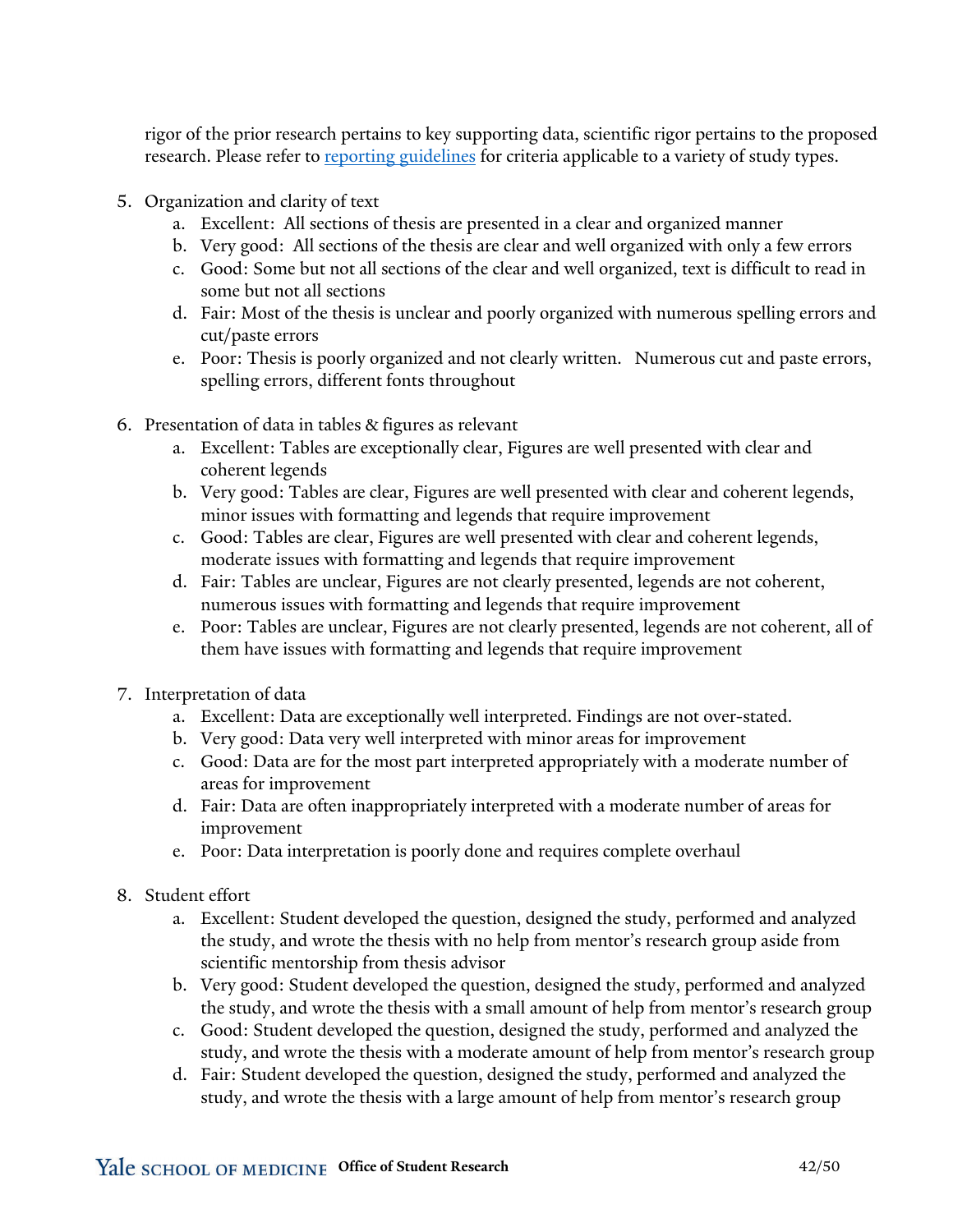- e. Poor: Student had minimal role in developing the question, designing the study, performing and analyzing the study, and wrote the thesis with a large amount of help from mentor's research group
- 9. Dissemination to communities of interest. Please note that dissemination is not limited to peerreviewed publication. Other forms of dissemination include presentations at national / local meetings, sharing findings with communities, and other stakeholders.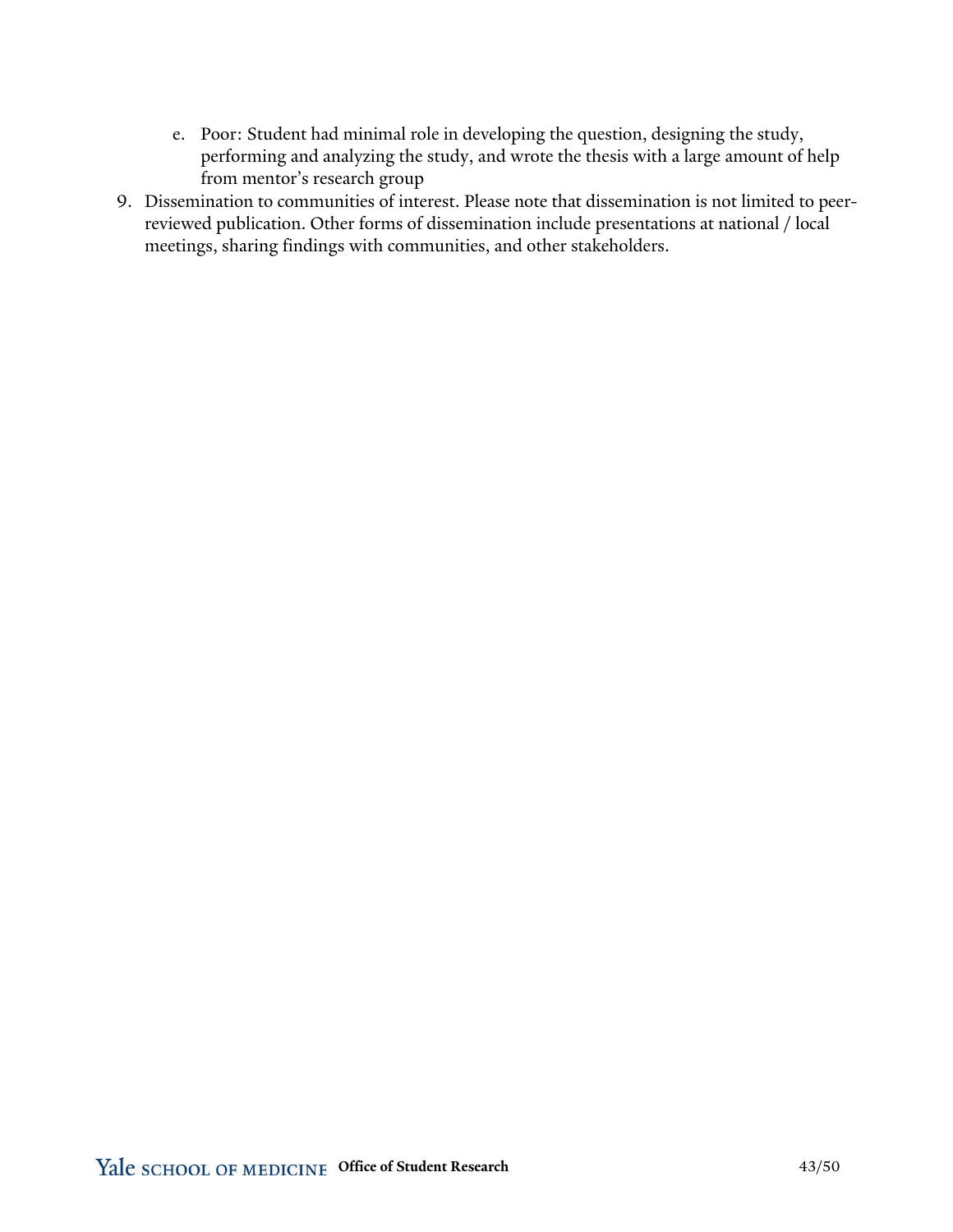### **Appendix C: Additional Information for Thesis Awards Committee THESIS PRIZE NOMINEE PUBLICATIONS and PRESENTATIONS**

|                                                                                                                                                                                                                                                                                                             | <b>Student Nominee – initials</b>                                                                                                                                 | Department                                                                                                                                                | <b>Advisor</b>           | <b>Thesis Chair</b>       |              |
|-------------------------------------------------------------------------------------------------------------------------------------------------------------------------------------------------------------------------------------------------------------------------------------------------------------|-------------------------------------------------------------------------------------------------------------------------------------------------------------------|-----------------------------------------------------------------------------------------------------------------------------------------------------------|--------------------------|---------------------------|--------------|
|                                                                                                                                                                                                                                                                                                             |                                                                                                                                                                   |                                                                                                                                                           |                          |                           |              |
|                                                                                                                                                                                                                                                                                                             | Has the thesis been published in a peer-reviewed journal?<br>$\Box$ Yes<br>(Please choose):<br>If Yes please attach document giving authors* in order and Journal |                                                                                                                                                           |                          |                           |              |
| 2.                                                                                                                                                                                                                                                                                                          |                                                                                                                                                                   | If the thesis has not yet been published is a publication planned?                                                                                        | (Please choose):         | $\Box$ Yes                | $\square$ No |
| If yes, please indicate the status of the publication:<br>3.<br>Manuscript written and under review: (attach document giving authors*in order and Journal)<br>a.<br>Manuscript draft written but not submitted: (attach document giving authors <sup>*</sup> in order and Journal planned)<br>$\mathbf b$ . |                                                                                                                                                                   |                                                                                                                                                           | $\Box$ Yes<br>$\Box$ Yes | $\Box$ No<br>$\square$ No |              |
|                                                                                                                                                                                                                                                                                                             | $\mathbf{c}$ .                                                                                                                                                    | Manuscript not started but planned: (attach document giving authors* in planned order and Journal planned)                                                |                          | $\Box$ Yes                | $\square$ No |
| 4.                                                                                                                                                                                                                                                                                                          | date).<br>$\Box$ Yes<br>$\square$ No                                                                                                                              | Has the student presented at a national or regional meeting: (attach a document indicating presentation title, authors <sup>*</sup> , organization, city, |                          |                           |              |
| 5.                                                                                                                                                                                                                                                                                                          | $\Box$ Yes<br>$\square$ No                                                                                                                                        | Has student disseminated the work in another scholarly format: (attach a document providing details of format*).                                          |                          |                           |              |

| Student   |  |
|-----------|--|
| Initials: |  |

Student Signature Signature Signature Signature Signature Signature Signature Advisor: Department Thesis Chair

\*Student should be denoted with initials.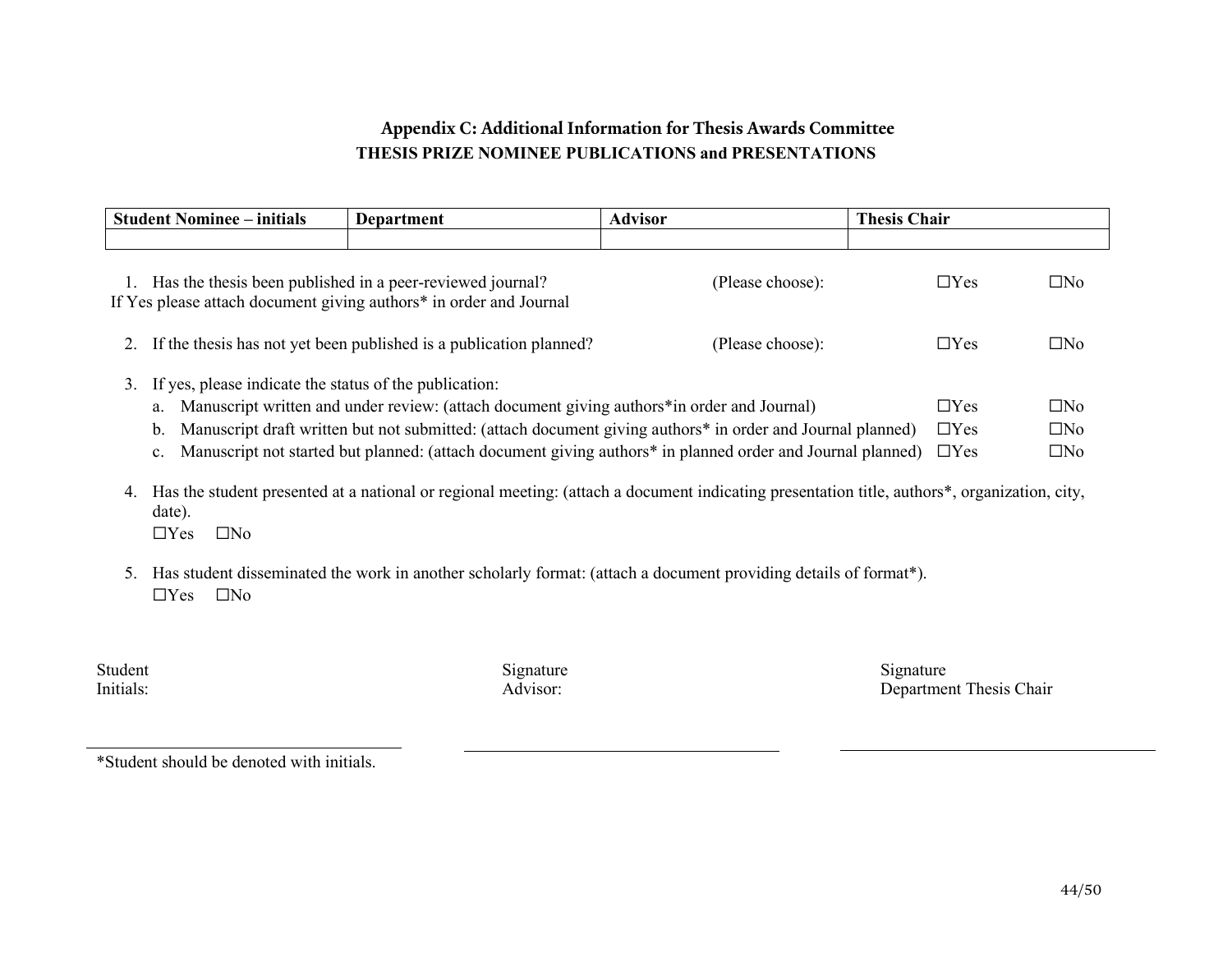#### **Appendix D. YSM Thesis Committee Prize Review Form**

| <b>Student Initials:</b>       |  |
|--------------------------------|--|
| <b>Thesis Awards Committee</b> |  |
| <b>Reviewer (Primary):</b>     |  |
| <b>Thesis Title:</b>           |  |
|                                |  |
| <b>Faculty Advisor</b>         |  |
| <b>Primary Department:</b>     |  |

Scoring – Use  $1 - 5$  score with 0.5 divisions. (1 = excellent;  $5 =$  poor)

|                                                                                                                  | Excellent (1) | Very Good (2) | Good $(3)$ | Fair $(4)$ | Poor $(5)$ |
|------------------------------------------------------------------------------------------------------------------|---------------|---------------|------------|------------|------------|
| Significance: expected<br>impact on the field and<br>for improving health and<br>healthcare                      |               |               |            |            |            |
| Innovation                                                                                                       |               |               |            |            |            |
| Rigor of prior research                                                                                          |               |               |            |            |            |
| Methodologic rigor                                                                                               |               |               |            |            |            |
| Organization and clarity<br>of text                                                                              |               |               |            |            |            |
| Presentation of data in<br>tables & figures as<br>relevant                                                       |               |               |            |            |            |
| Interpretation of Data                                                                                           |               |               |            |            |            |
| Student effort                                                                                                   |               |               |            |            |            |
| Dissemination to<br>communities of interest<br>(publications,<br>presentations, pre-prints,<br>web content, etc) |               |               |            |            |            |

#### 1. Significance

- a. Excellent: Scientific impact will be of great significance
- b. Very good: Scientific impact will be of moderate significance
- c. Good: Scientific impact will be of modest significance
- d. Fair: Scientific impact will be of limited significance
- e. Poor: Scientific impact will be of minimal significance

#### 2. Innovation

- a. Excellent: Completely new and (clinical or research) paradigm shifting
- b. Very good: Moderately new and (clinical or research) paradigm shifting, some advance over prior work in this area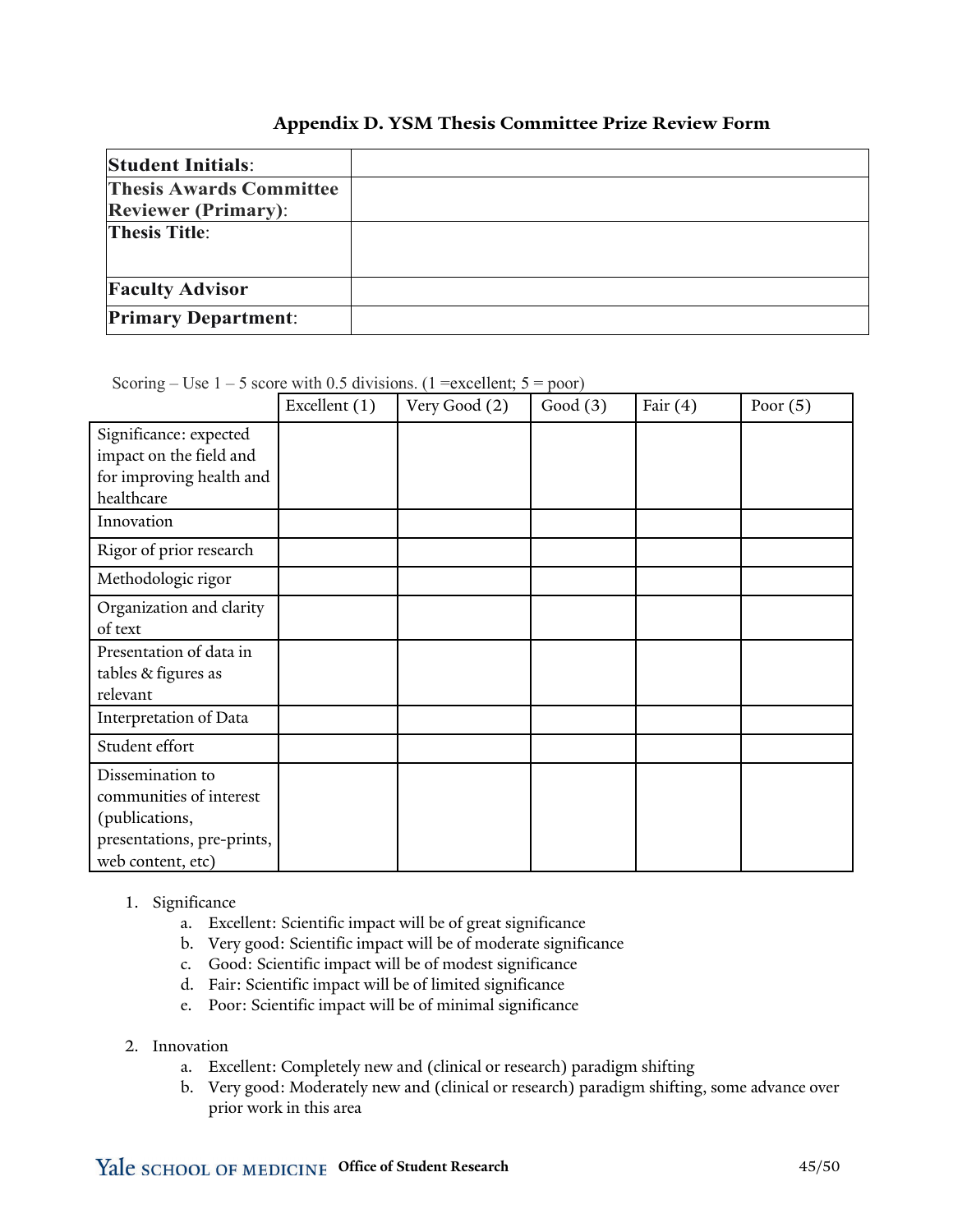- c. Good: Modestly innovative (clinical or research), incremental advance over prior work in this area
- d. Fair: Limited innovation (clinical or research), incremental advance over prior work in this area
- e. Poor: Minimal innovation (clinical or research) with no advance over prior work
- 3. Rigor of Prior Research: concerns the quality and strength of the research cited in the thesis to support the scientific premise.
	- a. Excellent: Rigorous discussion of relevant prior research and scholarly work in this field with no omissions. Clearly identifies the gap in knowledge that is being addressed in the thesis.
	- b. Very good: Very good discussion of relevant research and scholarly work with minor omissions
	- c. Good: Good discussion of relevant research and scholarly work with moderate omissions
	- d. Fair: Fairly week discussion of relevant research and scholarly work with major omissions
	- e. Poor: Prior research and scholarly work not addressed
- 4. Methodologic Rigor: the strict application of the scientific method to ensure robust and unbiased experimental design, methodology, analysis, interpretation and reporting of results. Whereas rigor of the prior research pertains to key supporting data, scientific rigor pertains to the proposed research. Please refer t[o reporting guidelines](https://www.equator-network.org/reporting-guidelines/) for criteria applicable to a variety of study types.
- 5. Organization and clarity of text
	- a. Excellent: All sections of thesis are presented in a clear and organized manner
	- b. Very good: All sections of the thesis are clear and well organized with only a few errors
	- c. Good: Some but not all sections of the clear and well organized, text is difficult to read in some but not all sections
	- d. Fair: Most of the thesis is unclear and poorly organized with numerous spelling errors and cut/paste errors
	- e. Poor: Thesis is poorly organized and not clearly written. Numerous cut and paste errors, spelling errors, different fonts throughout
- 6. Presentation of data in tables & figures as relevant
	- a. Excellent: Tables are exceptionally clear, Figures are well presented with clear and coherent legends
	- b. Very good: Tables are clear, Figures are well presented with clear and coherent legends, minor issues with formatting and legends that require improvement
	- c. Good: Tables are clear, Figures are well presented with clear and coherent legends, moderate issues with formatting and legends that require improvement
	- d. Fair: Tables are unclear, Figures are not clearly presented, legends are not coherent, numerous issues with formatting and legends that require improvement
	- e. Poor: Tables are unclear, Figures are not clearly presented, legends are not coherent, all of them have issues with formatting and legends that require improvement
- 7. Interpretation of data
	- a. Excellent: Data are exceptionally well interpreted. Findings are not over-stated.
	- b. Very good: Data very well interpreted with minor areas for improvement
	- c. Good: Data are for the most part interpreted appropriately with a moderate number of areas for improvement
	- d. Fair: Data are often inappropriately interpreted with a moderate number of areas for improvement
	- e. Poor: Data interpretation is poorly done and requires complete overhaul
- 8. Student effort

#### Yale SCHOOL OF MEDICINE Office of Student Research 46/50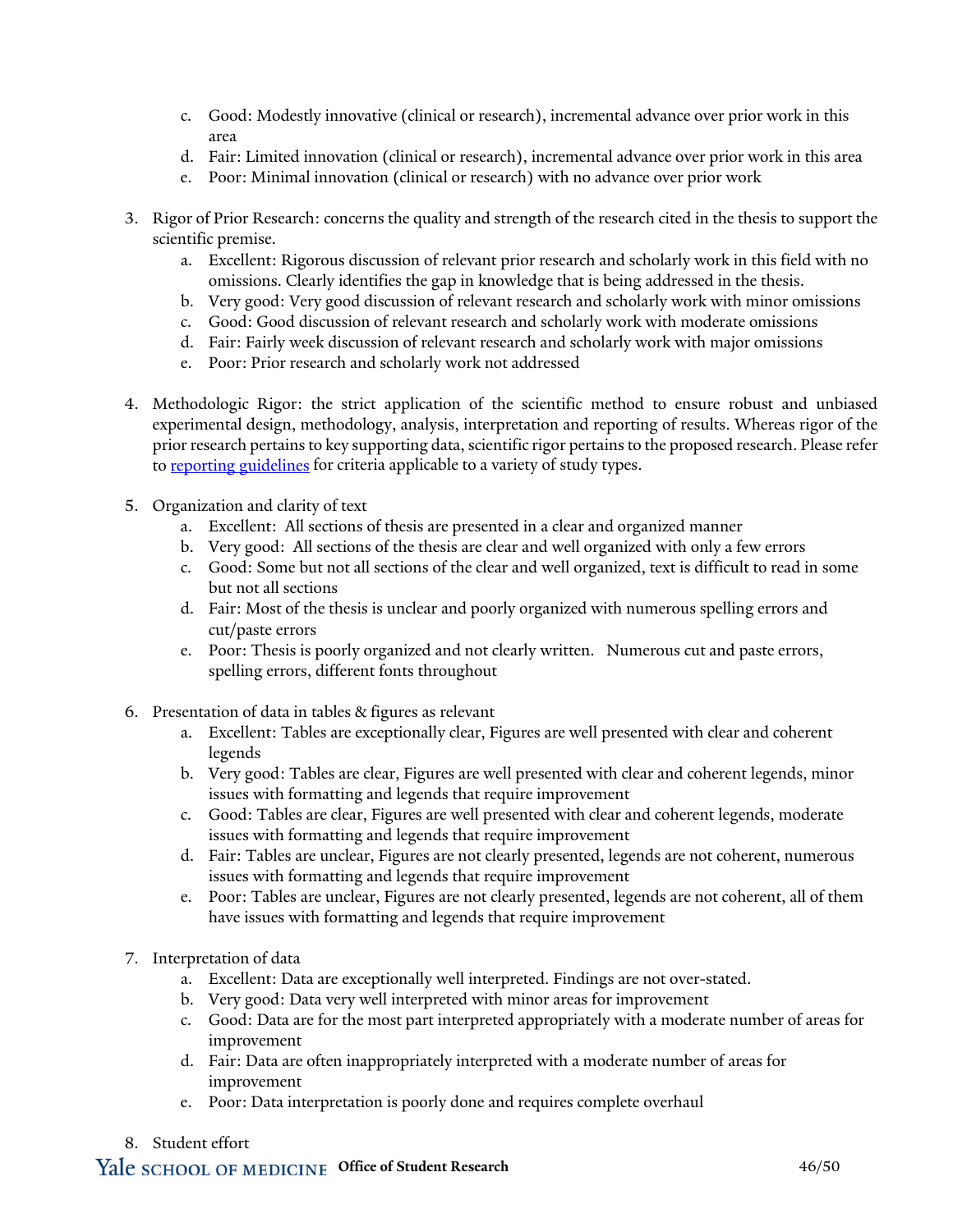- a. Excellent: Student developed the question, designed the study, performed and analyzed the study, and wrote the thesis with no help from mentor's research group aside from scientific mentorship from thesis advisor
- b. Very good: Student developed the question, designed the study, performed and analyzed the study, and wrote the thesis with a small amount of help from mentor's research group
- c. Good: Student developed the question, designed the study, performed and analyzed the study, and wrote the thesis with a moderate amount of help from mentor's research group
- d. Fair: Student developed the question, designed the study, performed and analyzed the study, and wrote the thesis with a large amount of help from mentor's research group
- e. Poor: Student had minimal role in developing the question, designing the study, performing and analyzing the study, and wrote the thesis with a large amount of help from mentor's research group
- 9. Dissemination to communities of interest. Please not that dissemination is not limited to peer-reviewed publication. Other forms of dissemination include presentations at national / local meetings, sharing findings with communities, and other stakeholders.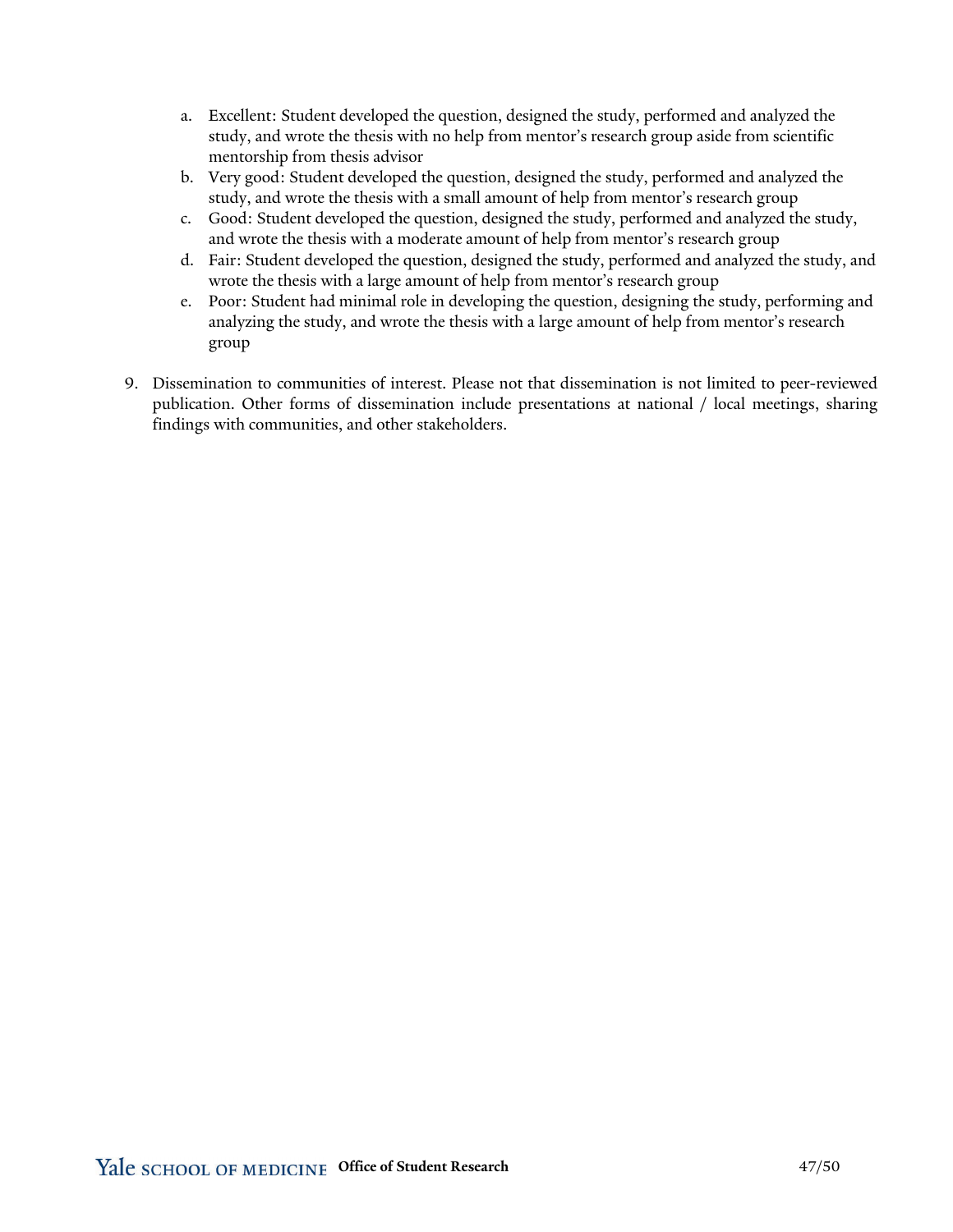**Appendix E. Thesis Title Page Format**

(Full Title of Thesis)

A Thesis Submitted to the Yale University School of Medicine in Partial Fulfillment of the Requirements for the Degree of Doctor of Medicine

by

(Legal name of author) (Year of degree)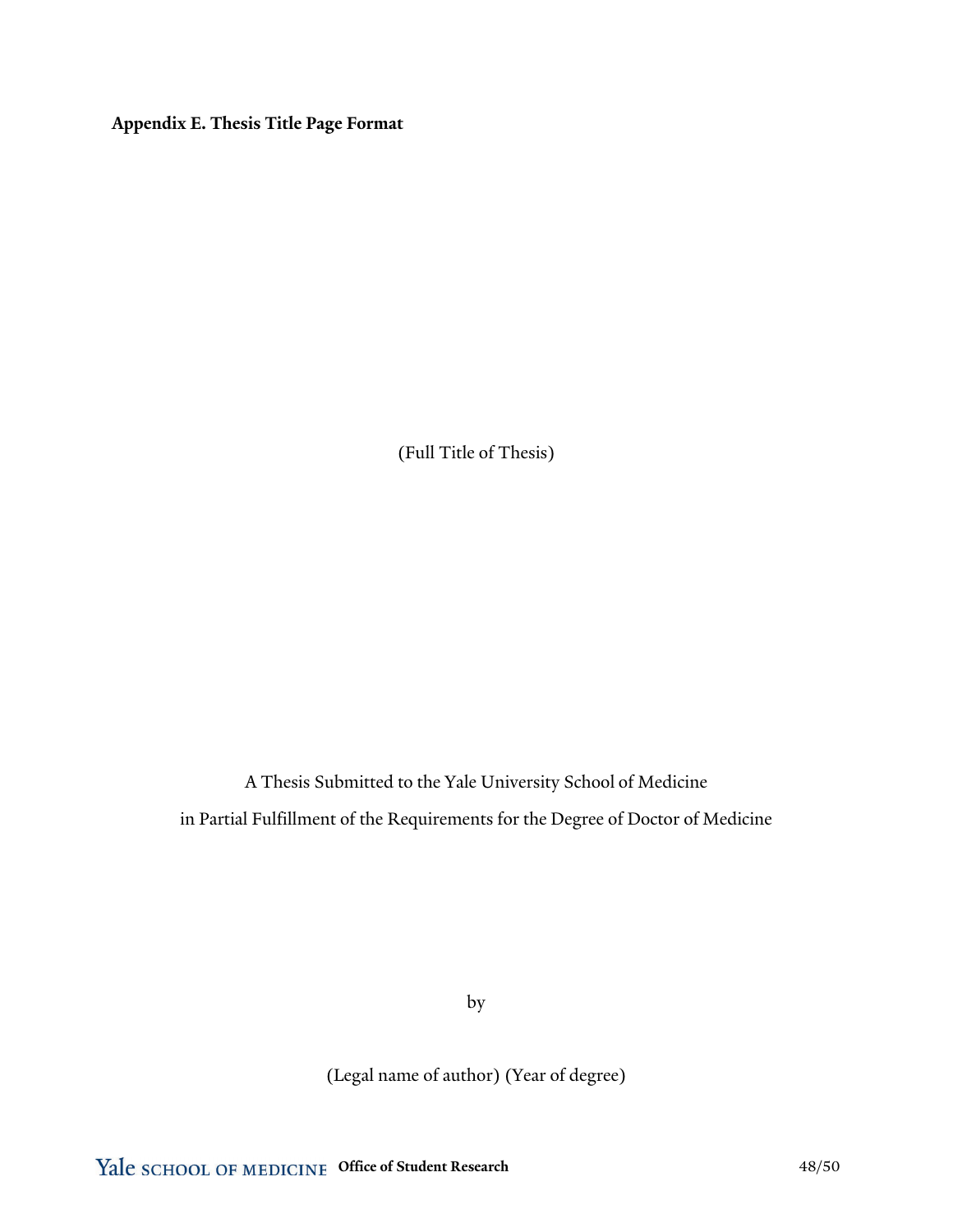#### **Appendix F: Examples of Abstract Formatting**

1) Thesis completed under supervision of a YSM Mentor

#### INCIDENCE OF SUPRAVENTRICULAR ARRYTHMIAS IN AN AGING POPULATION.

Erica L. Herzog and Sarwat Chaudhry. Section of Cardiology, Department of Internal Medicine, Yale University, School of Medicine, New Haven, CT.

2) Thesis completed under supervision of a Yale faculty member who does not hold an appointment at YSM, where the faculty advisor is not a co-author:

ELECTRICAL IMPULSES IN ENGINEERED HEART TISSUE

Erica L. Herzog and Sarwat Chaudhry (School of Engineering, Yale University, New Haven, CT). (Sponsored by Jessica Illuzzi, Department of Obstetrics and Gynecology, Yale University, School of Medicine).

3) Thesis completed at an outside institution:

INCIDENCE OF SUPRAVENTRICULAR ARRYTHMIAS IN AN AGING POPULATION.

Erica L. Herzog and Sarwat Chaudhry. Section of Cardiology, Department of Internal Medicine, St. Elsewhere Hospital, Boston University, Boston, MA. (Sponsored by Jessica Illuzzi, Department of Obstetrics and Gynecology, Yale University, School of Medicine).